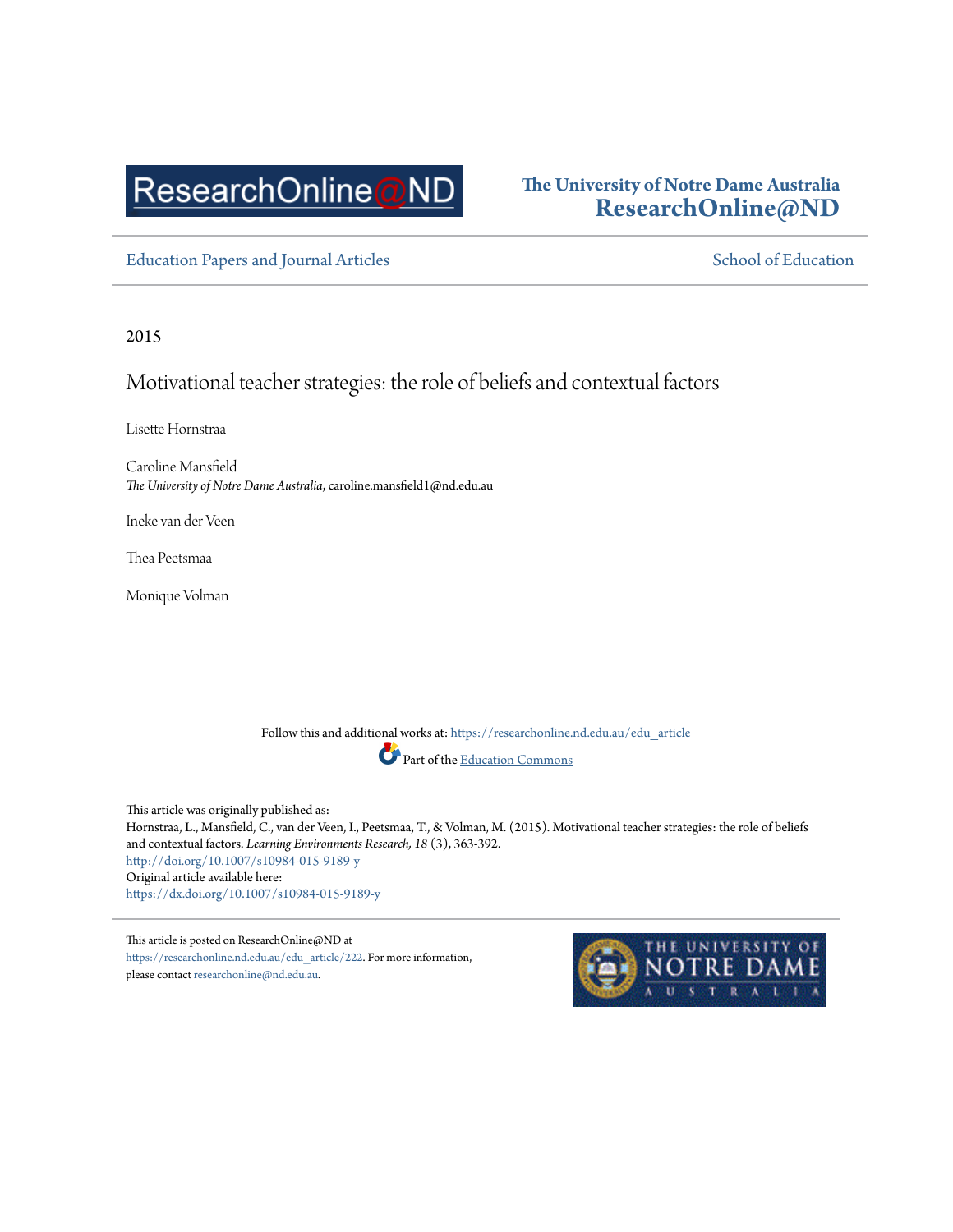This is the peer reviewed version of the following article:

Hornstra, L., Mansfield C., Van der Veen, I., Peetsma, T. & Volman, M. (2015). Motivational teacher strategies: the role of beliefs and contextual factors. *Learning Environments Research, 18*(3), 363-392. doi: 10.1007/s10984-015-9189-y

The final publication is available at Springer via

<http://dx.doi.org/10.1007/s10984-015-9189-y>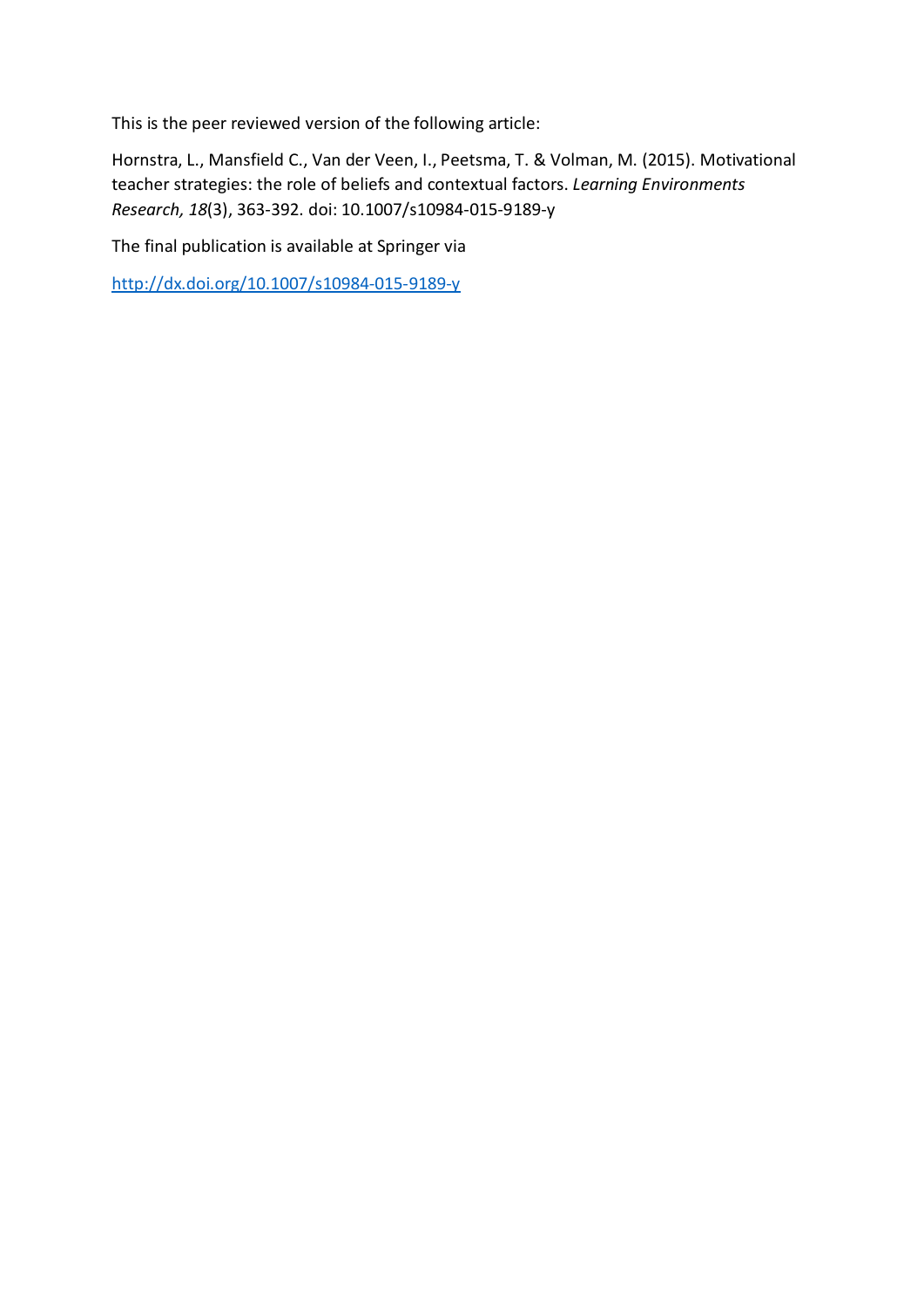#### Motivating teacher practices: The role of beliefs and contextual pressures

*Lisette Hornstra<sup>a</sup> , Caroline Mansfield<sup>b</sup> , Ineke van der Veen<sup>c</sup> , Thea Peetsma<sup>a</sup> , and Monique Volman<sup>a</sup>*

<sup>a</sup> Research Institute of Child Development and Education, University of Amsterdam, Nieuwe Prinsengracht 130, 1018 VZ Amsterdam, The Netherlands

<sup>b</sup> School of Education, Murdoch University, Murdoch, Western Australia 6150, Australia

<sup>c</sup> Kohnstamm Institute, Plantage Muidergracht 24 1018 TV, Amsterdam, The Netherlands

#### Abstract

Teachers are key actors who shape the learning environment and one of their main tasks is to motivate students to learn. Teachers can differ in the way they try to motivate students and their motivational practices can vary from autonomy-supportive to controlling. The present study explored how teachers' personal beliefs and contextual pressures related to their selfreported autonomy-supportive or controlling motivational practices. Nine grade-six teachers at schools with varying student populations were interviewed. Based on their practices, two clusters of teachers were distinguished, teachers who mainly reported autonomy-supportive practices and teachers who mainly reported controlling motivational practices. For the more autonomy-supportive teachers, their practices aligned well with their personal beliefs and preferences, whereas some of the more controlling teachers would actually prefer more autonomy-supportive practices. Underlying reasons for more controlling teaching practices were mainly contextual pressures. Pressures from above such as national standards or high stakes testing were mentioned, but especially pressures from below, referring to negative perceptions of students' abilities, behaviour, background characteristics or motivation, were reasons for more controlling practices. Implications are drawn and suggestions for further research are provided.

*Keywords*: student motivation; learner autonomy; teacher beliefs; teaching practices; at risk students; teacher expectations of students

> Corresponding author: Lisette Hornstra, Address: Nieuwe Prinsengracht 130, 1018 VZ Amsterdam, The Netherlands Telephone: +31(0)20 525 1274 Fax: +31(0)20 525 1500 E-mail: T.E.Hornstra@uva.nl

*Acknowledgement*:

This research was supported by a grant from the National Scientific Organization of the Netherlands (NWO).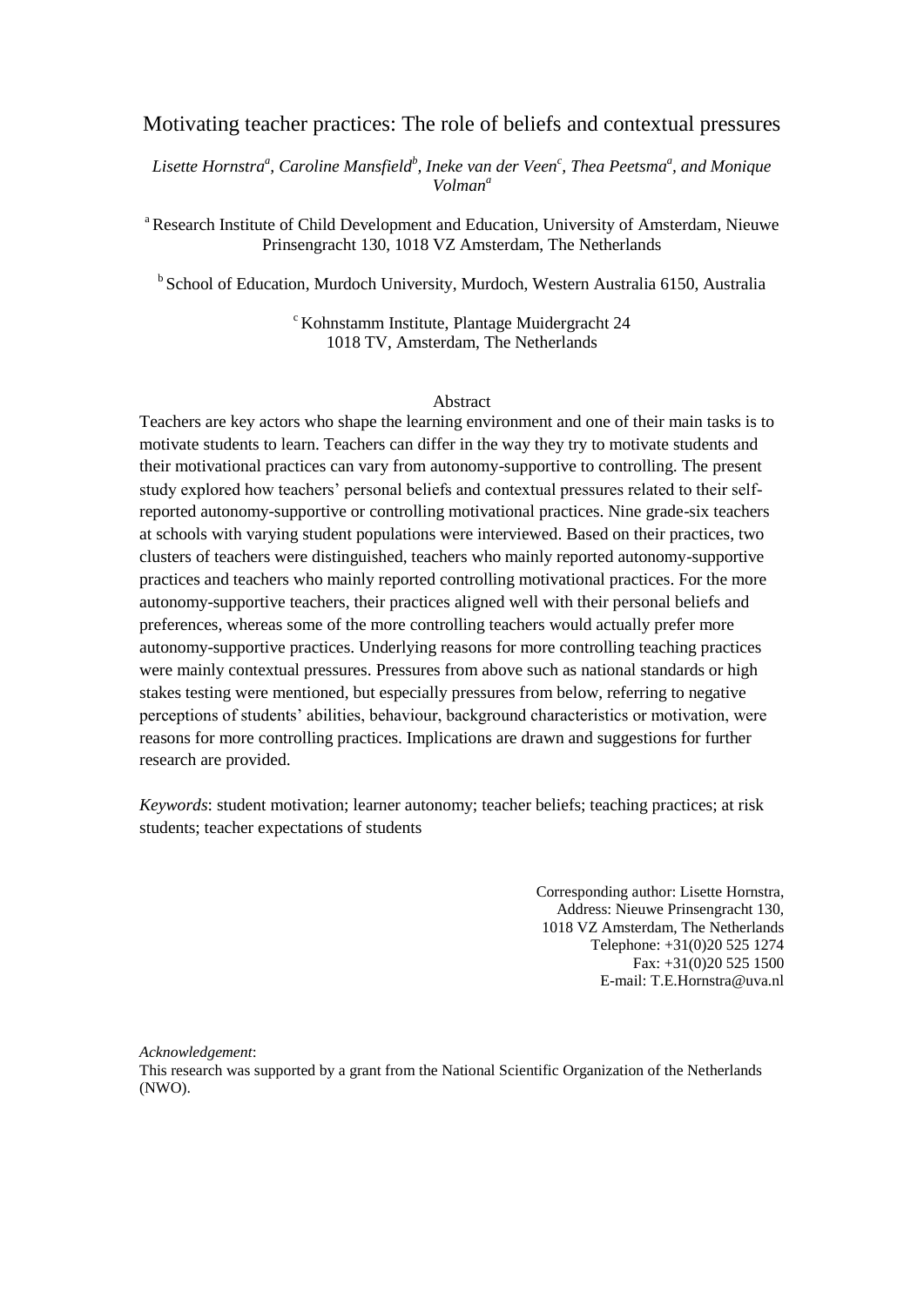#### Motivating teacher practices: The role of beliefs and contextual pressures

#### Abstract

Teachers are key actors who shape the learning environment and one of their main tasks is to motivate students to learn. Teachers can differ in the way they try to motivate students and their motivational practices can vary from autonomy-supportive to controlling. The present study explored how teachers' personal beliefs and contextual pressures related to their self-reported autonomy-supportive or controlling motivational practices. Nine grade-six teachers at schools with varying student populations were interviewed. Based on their practices, two clusters of teachers were distinguished, teachers who mainly reported autonomy-supportive practices and teachers who mainly reported controlling motivational practices. For the more autonomy-supportive teachers, their practices aligned well with their personal beliefs and preferences, whereas some of the more controlling teachers would actually prefer more autonomy-supportive practices. Underlying reasons for more controlling teaching practices were mainly contextual pressures. Pressures from above such as national standards or high stakes testing were mentioned, but especially pressures from below, referring to negative perceptions of students' abilities, behaviour, background characteristics or motivation, were reasons for more controlling practices. Implications are drawn and suggestions for further research are provided.

*Keywords:* student motivation; learner autonomy; teacher beliefs; teaching practices; at risk students; teacher expectations of students; learning environment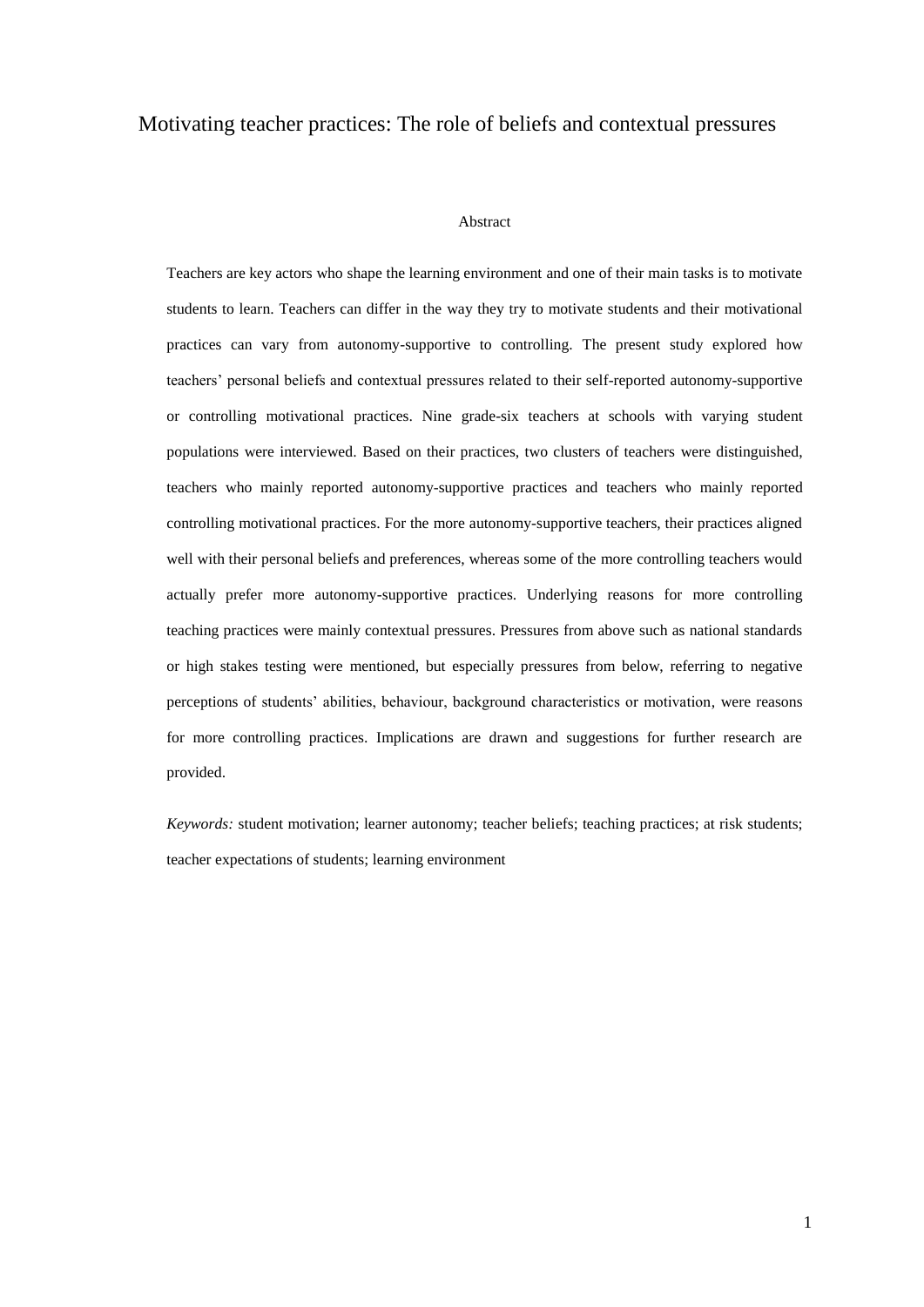#### Motivating teacher practices: The role of beliefs and contextual pressures

It is increasingly recognized that the learning environment is an important factor in explaining students' motivation for school and their learning outcomes (Eccles & Roeser, 2011; Pintrich, 2004). Teachers are key actors who shape the learning environment (Eccles & Roeser, 2011) and one of their most important tasks is to create a learning environment that enhances and sustains students' motivation and engages students in learning. The present study focuses on the extent to which teachers' motivational practices – referring to all teaching practices that are aimed at encouraging students' learning – are autonomy-supportive versus controlling, and on the reasons behind teachers' motivational practices.

According to Self-Determination Theory (SDT; Deci & Ryan, 1985; Ryan & Deci, 2000a), autonomy is an innate psychological need for students, and autonomy-supportive motivational practices are believed to foster students' intrinsic motivation (Niemic & Ryan, 2009; Stroet, Opdenakker, & Minnaert, 2012; Vansteenkiste, Simons, Lens, Sheldon, & Deci, 2004). However, studies in various countries have demonstrated that many teachers rely on controlling practices using extrinsic rewards and punishments to encourage learning (Pelletier, Se'guin-Le'vesque, & Legault, 2002; Reeve, Jang, Carrell, Jeon, & Barch, 2004; Turner, Christensen, & Meyer, 2009; Turner, 2010). This can partly be explained by teachers' underlying personal beliefs about what motivates students or their preferences toward a certain teaching style, but previous literature has also indicated that contextual conditions, such as school regulations, national standards, or high stakes testing, can pressure teachers towards controlling motivational practices (e.g., Reeve, 2009). These have been referred to as pressures from above (Pelletier et al., 2002). Moreover, teachers' motivational practices may also be affected by pressures from below, i.e., their classroom population. Teacher expectancy literature (e.g., Rosenthal, 1994) has shown that teacher perceptions of their students' ability or background can affect many aspects of teaching and learning outcomes. Yet, little research has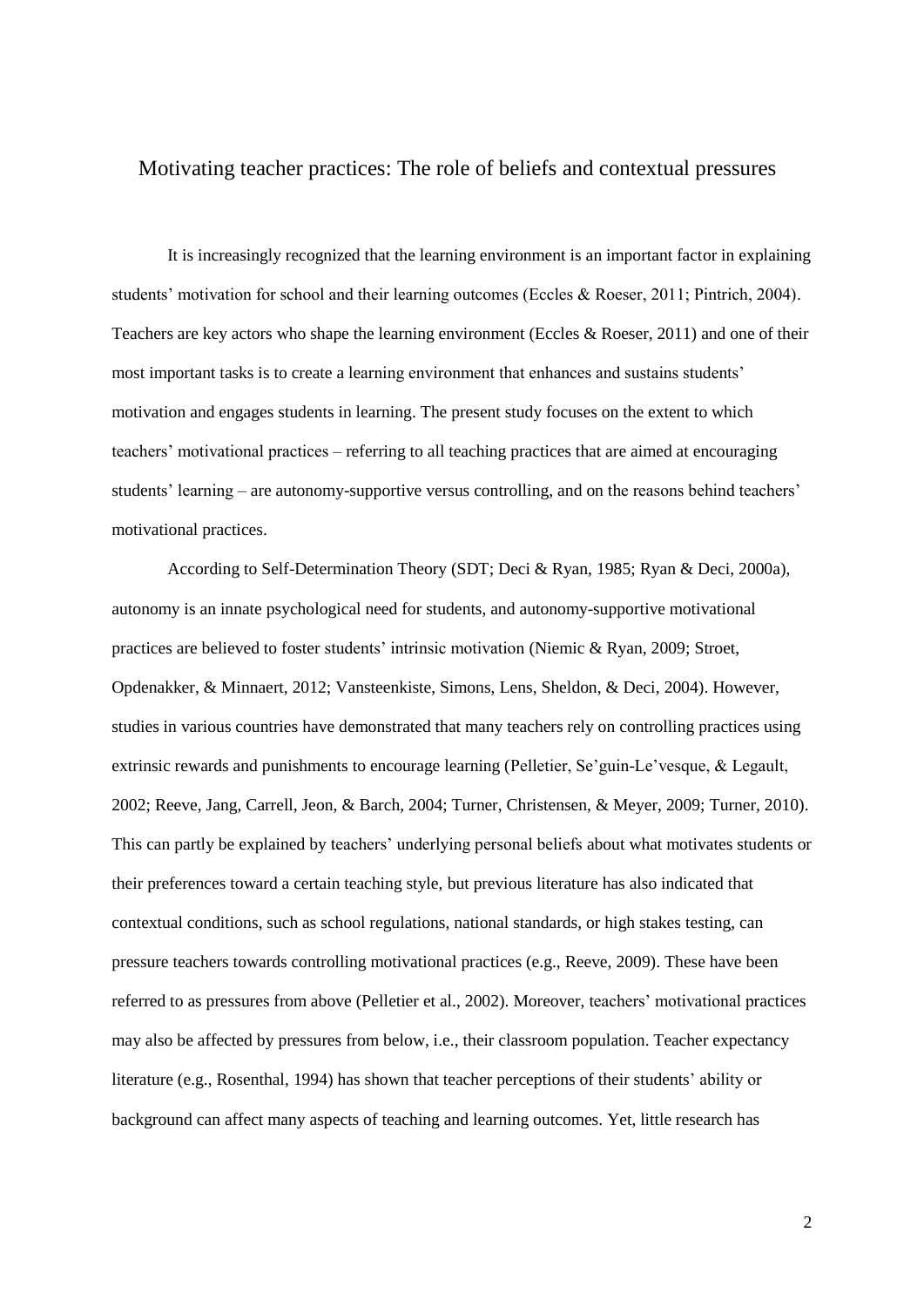examined how teacher perceptions of their students relate to the type of motivational practices teachers believe to be effective and consequently adopt in their classrooms.

Given the importance of teachers' motivational practices for students' motivation and learning outcomes, the purpose of this small-scale explorative study is to gain more insight into how teachers negotiate their personal beliefs with contextual pressures, and how this influences the extent to which they adopt a more autonomy-supportive or controlling teaching style. As such, this paper will contribute to our understanding of why teachers often rely on controlling motivational practices even though that has been associated with adverse student outcomes.

#### *Autonomy-support versus control*

According to Self-Determination Theory (SDT; Ryan & Deci, 1985), motivational practices can vary along a continuum that ranges from very autonomy-supportive to very controlling (e.g., Deci, Vallerand, Pelletier, & Ryan, 1991; Ryan & Deci, 2000b; Vallerand, 1997; Vansteenkiste et al., 2004). Autonomy-supportive motivational practices are aimed at nurturing students' inner motivational resources and volitional intentions to act. Students' autonomy can be facilitated by transferring responsibility of the learning process to students, providing choice, connecting to students' interests, providing explanatory rationales, and by creating meaningful and relevant learning activities. Such practices are aimed at increasing students' own willingness to engage in learning activities. Conversely, controlling motivational practices include pressuring students to think, feel, or act in certain ways, and overruling students' own perspectives. Controlling teachers motivate students by external incentives, pressure, or control instead of relying on students' inner motivational resources. Such practices include the use of external rewards such as grades or directive language (Jang, Reeve, & Deci, 2010; Niemic & Ryan, 2009; Reeve & Jang, 2006; Reeve, Deci, & Ryan, 2004; Vansteenkiste et al., 2004). Although it is often assumed that autonomy-supportive practices and structure are opposites, structure can be delivered in autonomy-supportive ways (Reeve, 2009) by communication of clear expectations, giving directions, providing guidelines, and setting limits. Control is different from structure however, because control implies that teachers exert pressure on students (Reeve, 2009).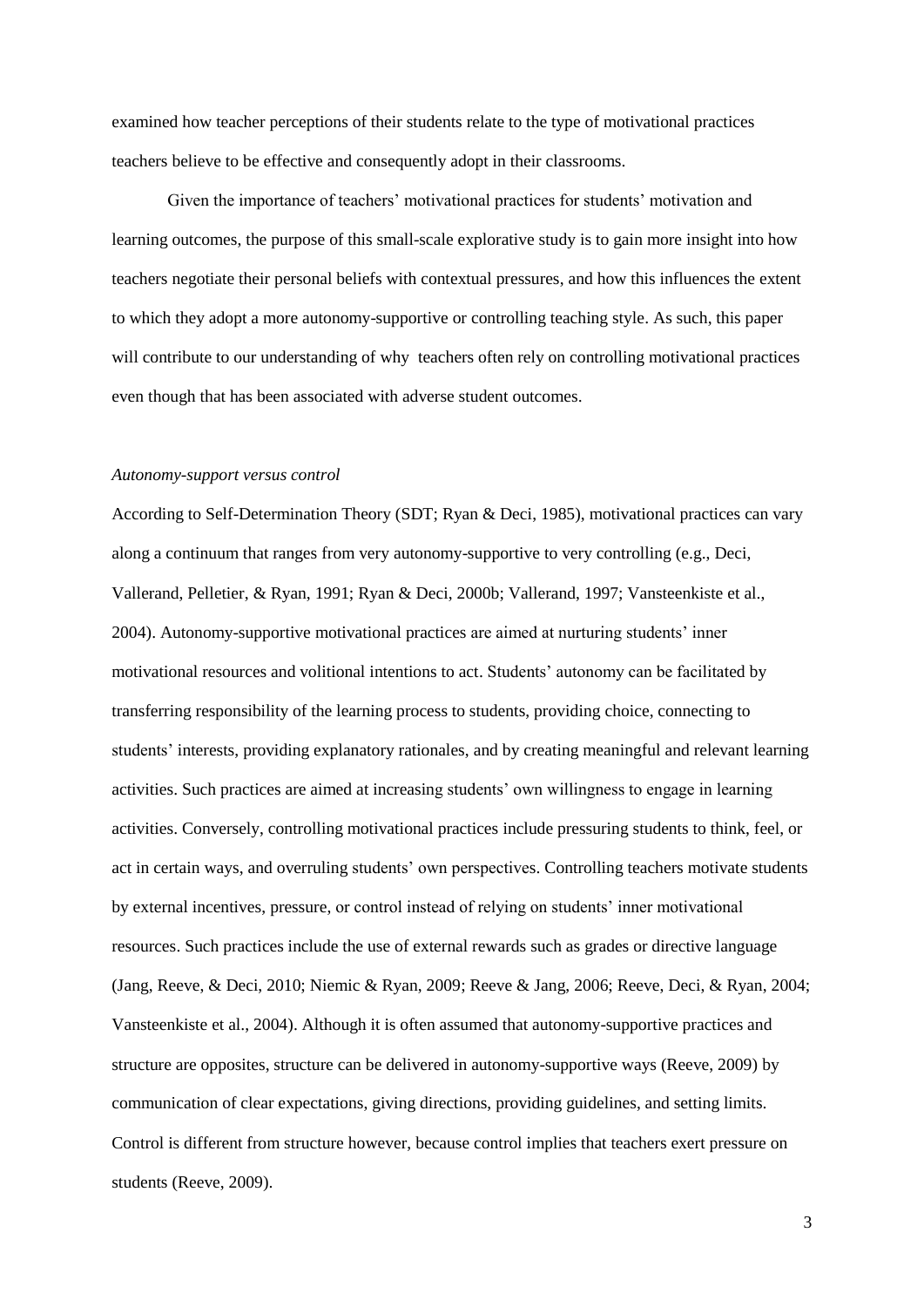Autonomy-supportive teaching has been associated with higher intrinsic motivation and more favourable learning outcomes (Jang et al., 2010; Reeve et al., 2004; Ryan & Deci, 2000a; Vansteenkiste, Lens, & Deci, 2006; Vansteenkiste et al., 2004). Autonomy-supportive teaching in combination with structure has been found to be most beneficial to students' motivation (Sierens et al., 2009). Likewise, research from interpersonal theory demonstrated that teaching styles characterized by high affiliation with students in combination with intermediate levels of control were associated with higher levels of student motivation (Wubbels & Brekelmans, 2005). Moreover, various studies indicated that elements of constructivist teaching which contains elements of autonomy-supportive teaching, such as personal relevance, shared control, and student negotiation positively relate to student motivation (see for example, Fraser, 2012; Henderson & Fisher, 2008; Maulana, Opdenakker, Den Brok,& Bosker, 2012; Ogbuehi & Fraser, 2007). Contrarily, too much dominance or control has been associated with adverse motivational outcomes, such as lower intrinsic motivation, more controlled motivation, or even lack of motivation (Jang et al., 2010; Reeve et al., 2004; Ryan, Deci, 2000a; Vansteenkiste, Lens, & Deci, 2006; Vansteenkiste et al., 2004; Wubbels & Brekelmans, 2005).

In all, these outcomes suggest that autonomy-supportive teaching is beneficial to students' motivation, but these studies have mostly relied on student perceptions of their learning environment (Fraser, 2011; Stroet et al., 2012). Various studies (based on student perceptions as well as teacher perceptions or observations) indicated that in practice teachers often use controlling motivational practices (e.g., Reeve, 2009; Turner, 2010). The choice to use autonomy-supportive teaching practices and its effectiveness may depend on a variety of factors often not taken into account in survey research, such as teachers' personal beliefs, contextual factors, and student characteristics (e.g., Furtak & Kunter, 2012; Iyengar & Lepper, 1999). To gain more insight into these aspects, the present study therefore qualitatively examined the role of teachers' personal beliefs and the contextual pressures teachers may experience in relation to their motivational practices.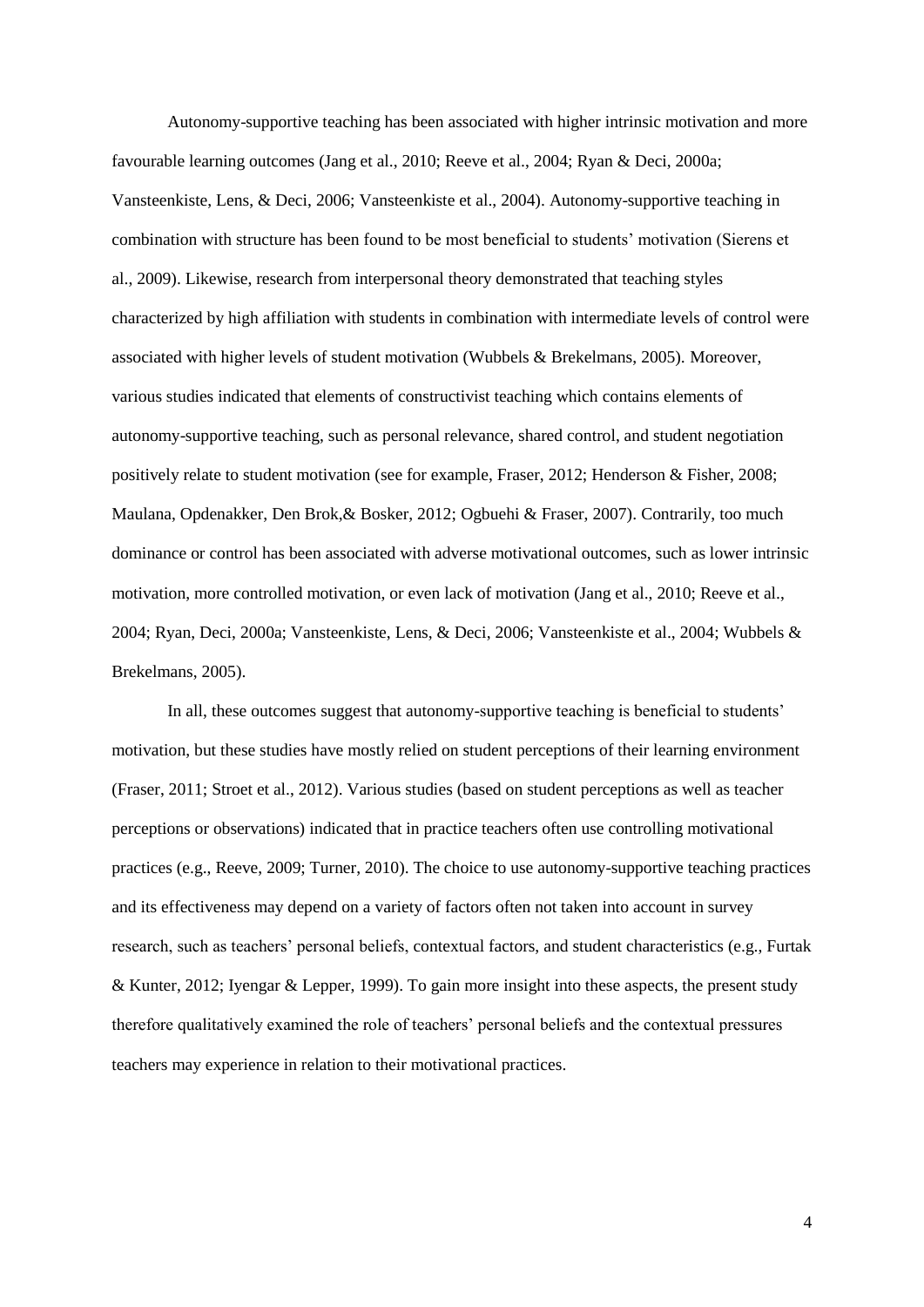#### *Teachers' personal beliefs and their motivational practices*

Teachers usually hold very stable long-term beliefs about what motivation is and what type of practices will motivate their students (e.g., Pajares, 1992; Turner et al., 2009; Turner, 2010). Teacher beliefs are developed through teachers' own experiences as learners (Author B and others, 2010; Richardson, 2003), their initial teacher training (Avalos, 2011; Author B and others, 2010; Richardson, 2003), as well as their professional experiences as teachers (Avalos, 2011; Turner et al., 2009).

Often, teachers use controlling motivational practices that may be at odds with motivational theories (e.g., Reeve, 2009; Turner, 2010). Several reasons may account for this difference between motivational theory and actual teacher behaviours. Teachers' personal beliefs about motivation and learning or their role as a teacher may account for some differences (Eisenhart, Schrum, Harding, & Cuthbert, 1988). Teachers may find controlling strategies more effective, because with pressure or control they can make students work without having to encourage their inner motivational resources (Reeve, 2009). Furthermore, the belief that extrinsic rewards will encourage motivation seems to be deeply rooted for many teachers. Also, some teachers may feel they will more efficiently reach their instructional goals when using controlling strategies (Reeve, 2009). Previous research has also shown that teachers' motivational practices do not always correspond with their own motivational beliefs (Mansour, 2009; Raymond, 1997). Some teachers may have personal beliefs favouring autonomysupportive motivational practices, but there may be factors in the educational context that constrain teachers from teaching according to those beliefs (Mansour, 2009).

#### *Teachers' perceptions of contextual pressures and their motivational practices*

Pelletier et al. (2002) described several contextual conditions that may pressure teachers to teach in controlling ways. Contextual pressures can be understood as 'pressures from above' and 'pressures from below'. Pressures from above, that teachers in many countries are faced with, include performance standards (Deci, Spiegel, Ryan, Koestner, & Kaufman, 1982), high stakes testing (Nolen, 2011; Ryan & Brown, 2005; Ryan & Weinstein, 2009) or pressure from school administrations, colleagues, as well as parents (Reeve, 2009). Contrary to pressures from above, 'pressures from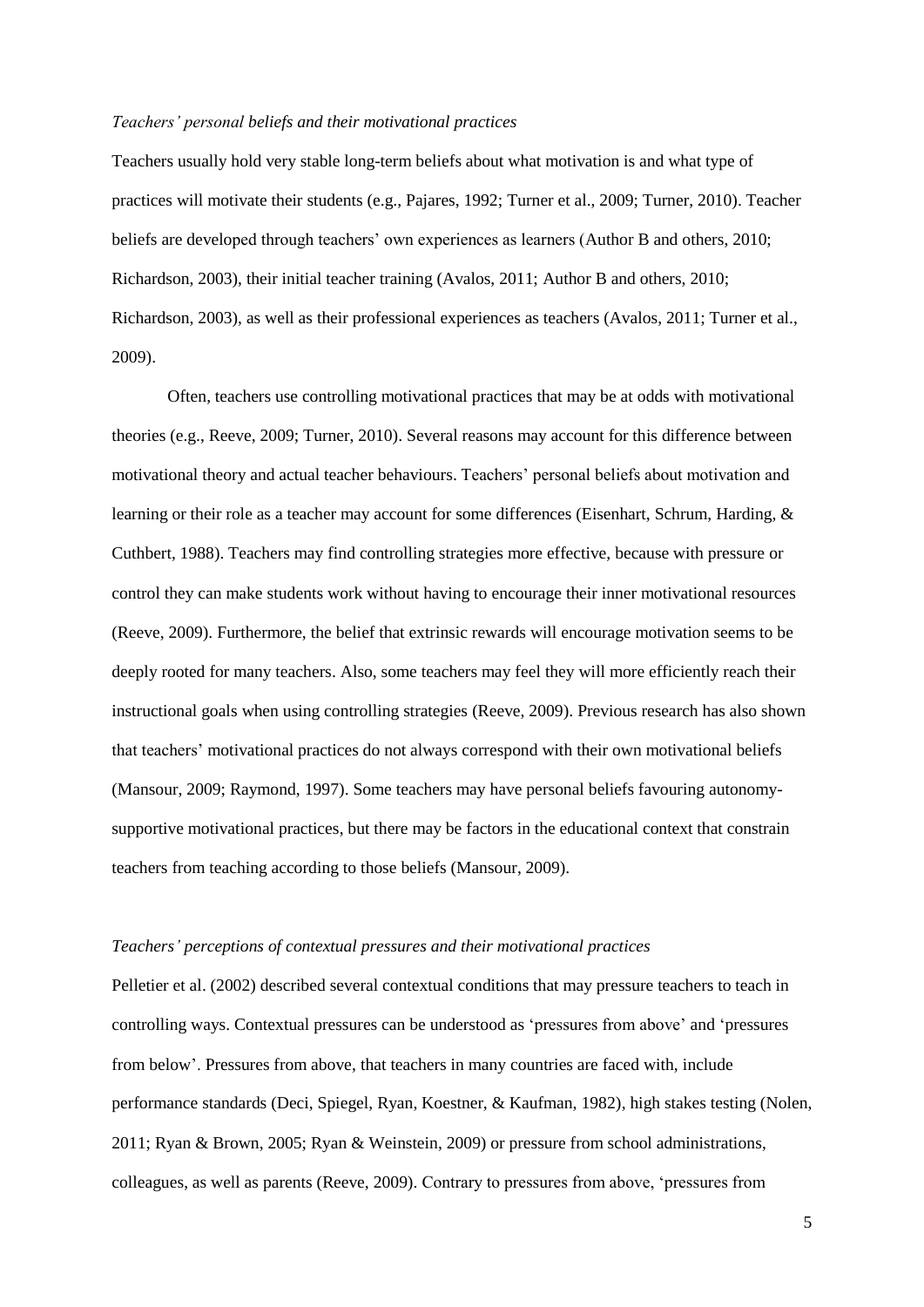below' arise from the day-to-day interactions within the classroom and refer to the motivational characteristics of the student population (Pelletier et al., 2002). Pelletier et al. (2002) found teachers to resort to more extrinsically-oriented controlling motivational strategies when students appear unmotivated. When experiencing a lack of intrinsic motivation from students, teachers may try to tell students what to do or motivate them by grades or other forms of rewards or punishments. Furthermore, Oakes (1985), found teachers in low-ability schools to put more emphasis on controlling motivational practices and stress conformity and obedience. Likewise, Solomon, Battistich, and Hom (1996) found that teachers who worked at more disadvantaged schools rated their practices as more controlling, held more positive attitudes toward teacher authority and held less positive attitudes toward student autonomy.

Thus far, research on the relation between pressures from below and teachers' autonomysupportive versus controlling motivational practices is scarce, even though forty years of research on teacher expectancies has shown that teacher perceptions of individual students are very powerful in shaping teaching behaviours and subsequent learning outcomes (Jungbluth, 2003; Jussim & Harber, 2005; McKown & Weinstein, 2008; Nurmi, Viljaranta, Tolvanen, & Aunola; 2012; Rosenthal & Jacobson, 1968; Author A and others, 2010). Important sources that shape teacher perceptions are students' ability levels (Madon, Jussim, Eccles, 1997), social background (Jussim et al., 1996), or ethnic background (Tenenbaum & Ruck, 2007; Author A and others, 2010). In many western countries, teachers are faced with diverse student populations in terms of abilities and background (Bakker & Denessen, 2011) and perceptions of these characteristics can cause differential teacher behaviours. For example, teachers have been found to show less warmth towards low expectancy students, give fewer opportunities to respond, and provide less feedback, resulting in lower achievement (Rosenthal, 1994). Tenenbaum and Ruck (2007) furthermore showed that teacher behaviours towards students from different ethnic groups differed significantly. Teachers were more friendly and encouraging towards European American students than towards ethnic minority students. A recent study by Nurmi et al. (2012) showed that teachers were more actively involved with low achieving students, providing more structure to guide their learning.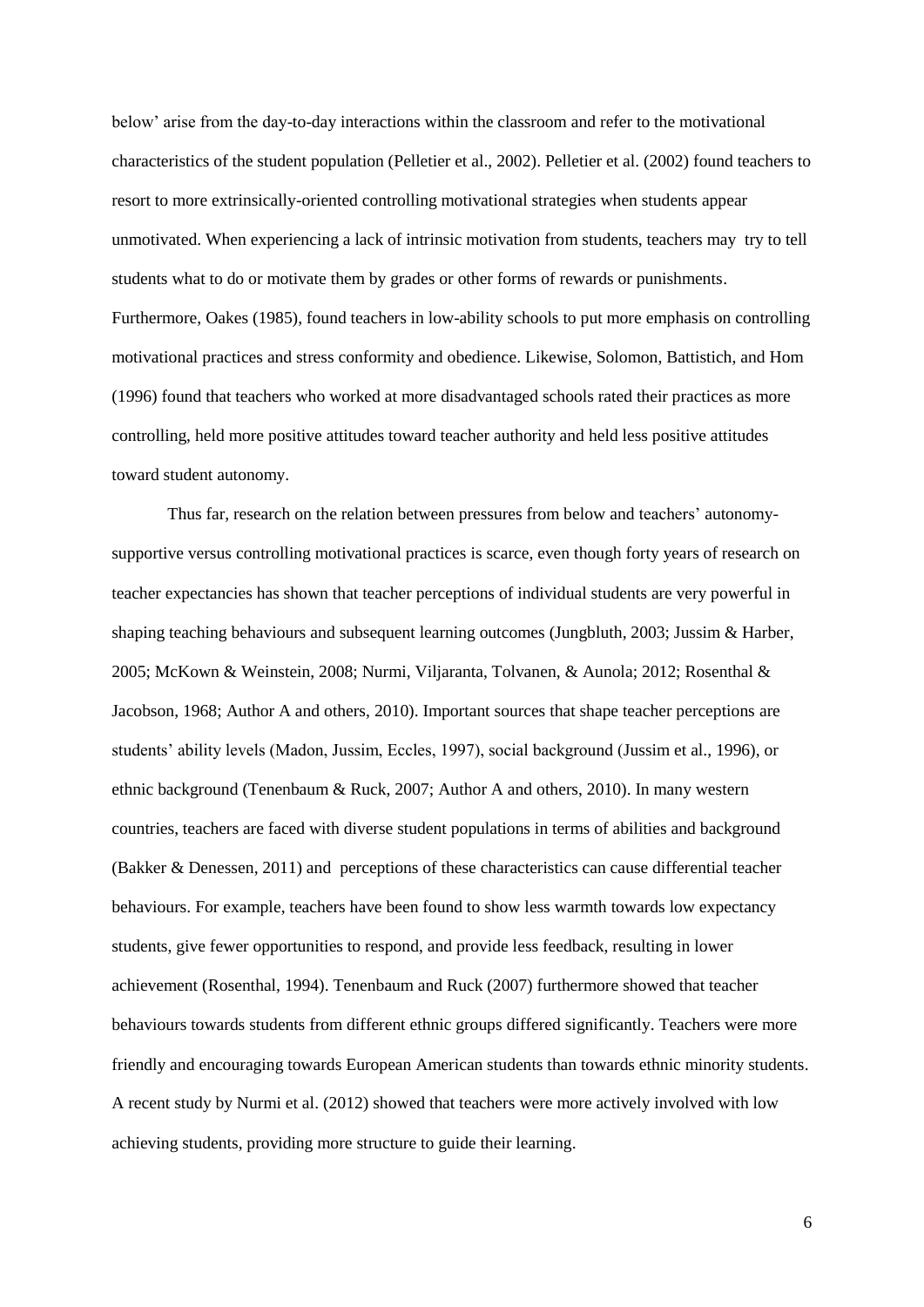Most teacher expectancy studies have focused on within-classroom differences and subsequent differential teacher practices of teachers towards low versus high expectancy students (Rubie-Davies, 2010). Recently, two studies examined how whole-classroom characteristics affect teachers' instructional strategies, showing teacher perceptions of classroom characteristics affect use of extrinsically or intrinsically oriented motivational strategies (Rubie-Davies, Flint, & McDonald, 2012) and students' learning outcomes (Archambault, Janosz, & Chouinard, 2012). These outcomes suggest that motivational practices may indeed also depend on teachers' perceptions of the whole classroom.

Other than the aforementioned studies, few studies have examined how teacher perceptions of their student population affect teachers' controlling versus autonomy-supportive motivational practices. If teachers' motivational strategies are dependent on their perceptions of the classroom, and teachers in perceived 'at-risk' classrooms resort to more controlling strategies to motivate their students, they may actually be undermining students' intrinsic motivational resources. As such, already existing differences in motivation and learning outcomes may actually be exacerbated.

#### *Research questions*

To explore the reasons behind teachers' self-reported motivational practices, the following research questions were addressed:

- 1. What types of motivational practices do teachers report?
- 2. What are teachers' personal beliefs towards autonomy-supportive and controlling motivational practices and how do these vary for teachers with different self-reported motivational practices?
- 3. What pressures from below do teachers experience and how do these vary for teachers with different self-reported motivational practices?
- 4. What pressures from above do teachers experience and how do these vary for teachers with different self-reported motivational practices?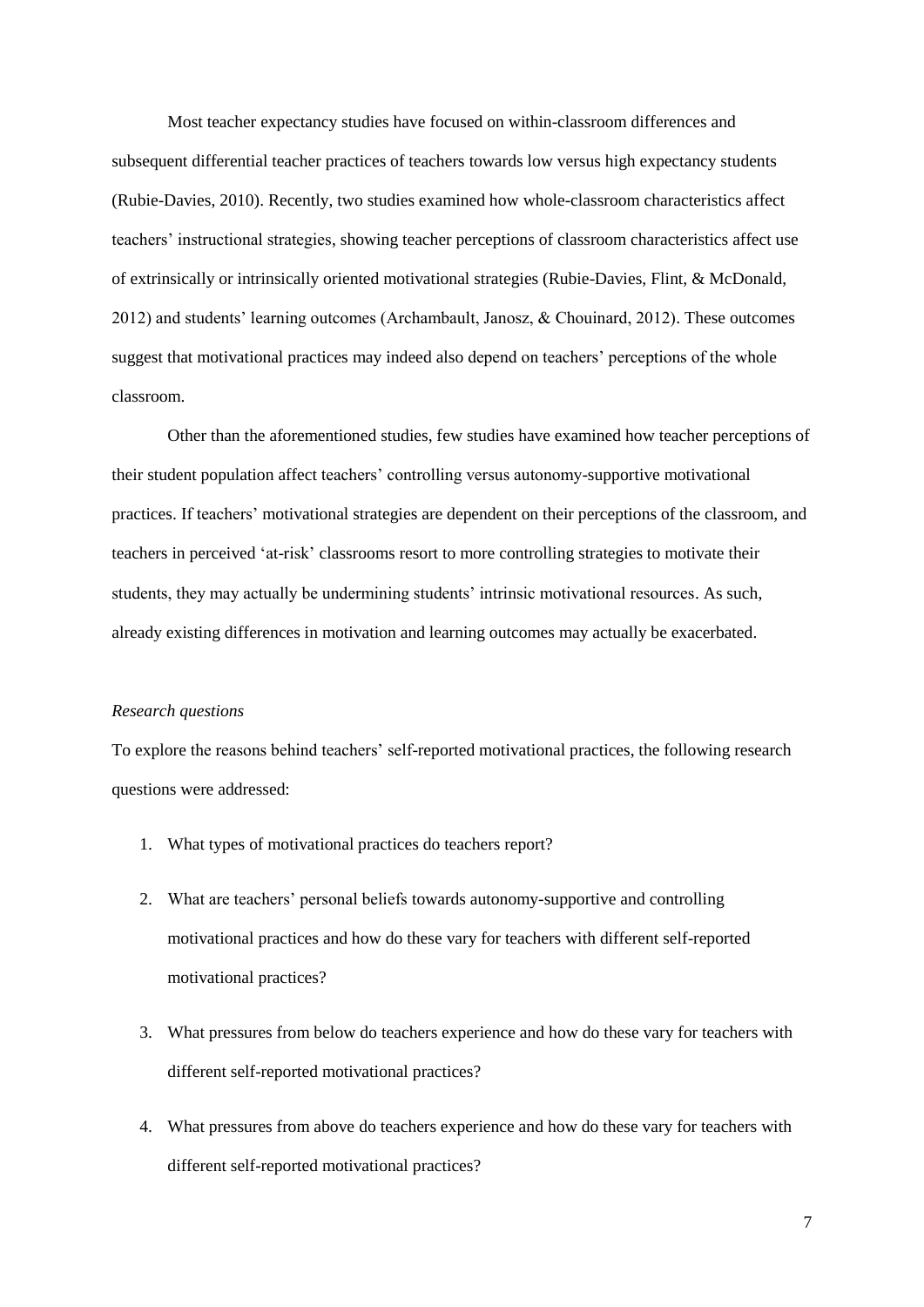#### **Method**

#### *Participants*

Nine grade six teachers (six female, three male) from different primary schools across the Netherlands participated. Pseudonyms are used in this paper. In grade six, students are eleven to twelve years old. It is the last year of primary school. The average age of the participating teachers was 40 years and ranged from 25 to 57. On average, they had 12 years of teaching experience, ranging from 2 to 34 years. The teachers were selected from a sample of 37 teachers participating in a larger quantitative study about innovative teaching methods. Selection of teachers for interviews was based on selfreport questionnaires with intention the sample would represent maximum variation from teachers that used mostly innovative to mostly traditional teaching methods. On these questionnaires, teachers indicated the level of innovativeness of their teaching methods (for example, collaborative learning, process-oriented instruction, and authenticity of the learning environment) on five-point Likert scales. Scores on these subscales were averaged and ranged from 2.9 to 4.6. Table  $1^1$  presents an overview of the characteristics of the teachers, classes and schools. The scores on innovative learning were only used to create a sample with maximum variety in teaching methods and were not taken into account in further analyses. Aspects of innovative teaching, do not necessarily imply that teachers teach in more autonomy-supportive ways. Although innovative learning allows for a more autonomy-supportive motivational style, these aspects (for example collaborative learning) could also be delivered in a controlling way. To illustrate this point: Jane had the highest questionnaire scores, but many of her self-reported motivational practices (as will become apparent later on in the paper) were controlling. For example, she indicated a high degree of cooperative learning on the questionnaire, but in the interview she expressed that her students are motivated to work during group work, because they will be held accountable afterwards, instead of the group work and responsibility in itself being motivating.

We work a lot with cooperative tasks. . . . And each student knows they can get the question afterwards."(Jane).

<sup>&</sup>lt;sup>1</sup> Footnote to Table 1. Jenaplan and Dalton schools originate from the same reform movement as Montessori schools. In these types of schools, there is a focus on autonomy, active learning and cooperation.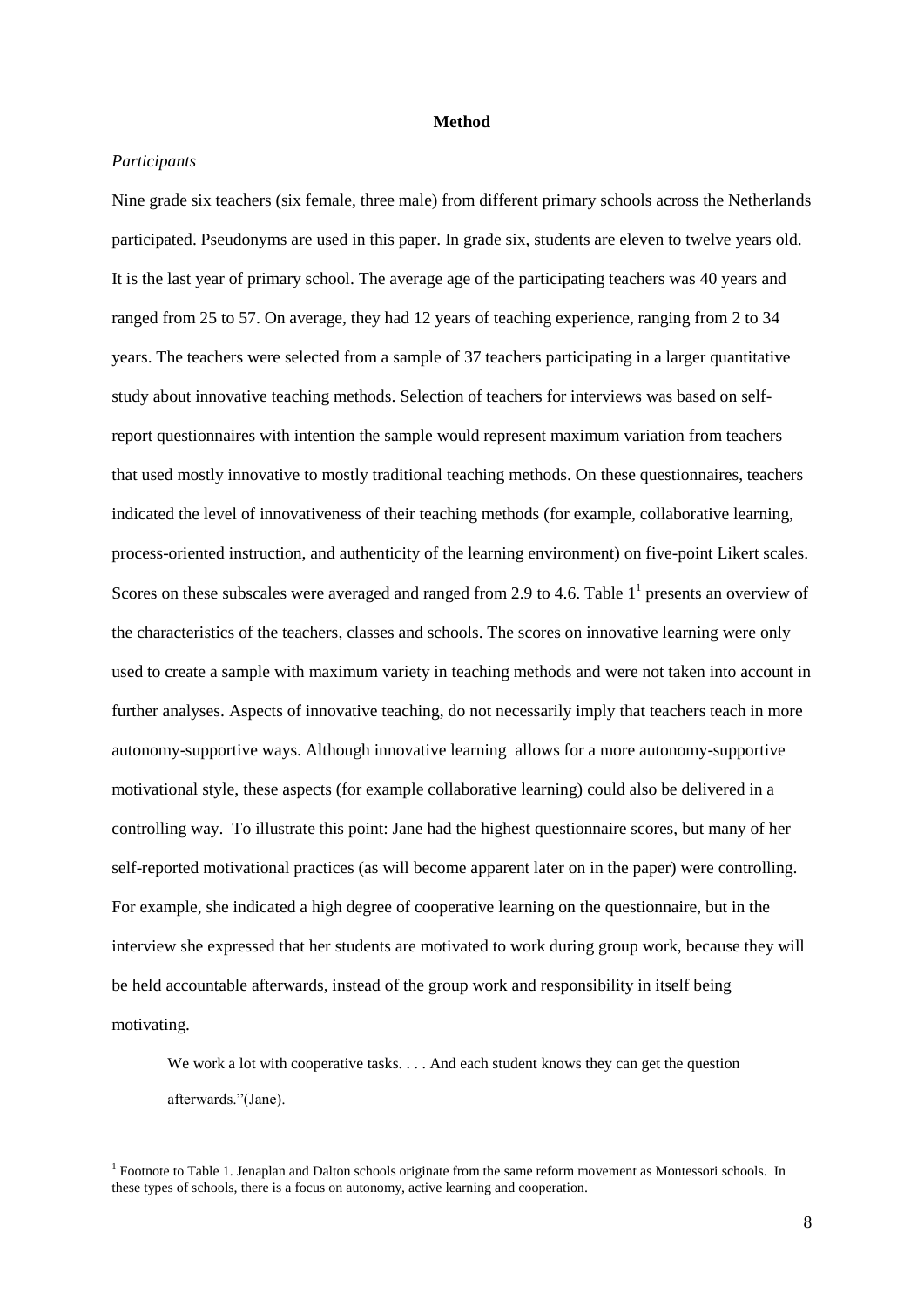#### <<<TABLE 1 HERE>>>

Even though schools in the Netherlands vary in level of innovativeness, all schools are held to national standards and use national standardized tests (developed by the Central Institute for Test Development, "CITO"). In grade six, students take a final CITO test that weighs heavily in determining the track students will be referred to (Driessen, Sleegers, Smit, 2008). This test can be considered high stakes, as students' educational futures are largely dependent on outcomes of these tests and outcomes weigh heavily in how the inspectorate judges quality of schools. The participating schools furthermore varied in their social and ethnic classroom composition, which is typical for the Dutch educational system.

#### *Interviews*

A single semi-structured in-depth interview was conducted with each teacher. The advantage of using interviews for this study is that it can provide a deeper understanding of the beliefs underlying teachers' motivational practices and the contextual pressures that they experience. Halfway through the school year, teachers were interviewed at their own schools by either the main researcher or a trained research assistant. Interviews lasted 45 to 60 minutes.

To first get a general idea of the practices teachers employed in their classes, teachers were presented with several vignettes describing schools with varying teaching methods ranging from traditional to innovative. These were used as a starting point to elicit responses regarding why and how they used certain methods, and how they believed their practices affected student motivation. Teachers were encouraged to give explanations and examples. Furthermore, questions aimed at beliefs about motivating students were asked ('What do you think is motivating to students?', 'Can you describe a student that you feel is very motivated?' 'How do you try to keep this student motivated?', 'Can you describe a student who is difficult to motivate?', 'How do you try to keep this student motivated?'). The vignettes and questions about motivating students explored the extent to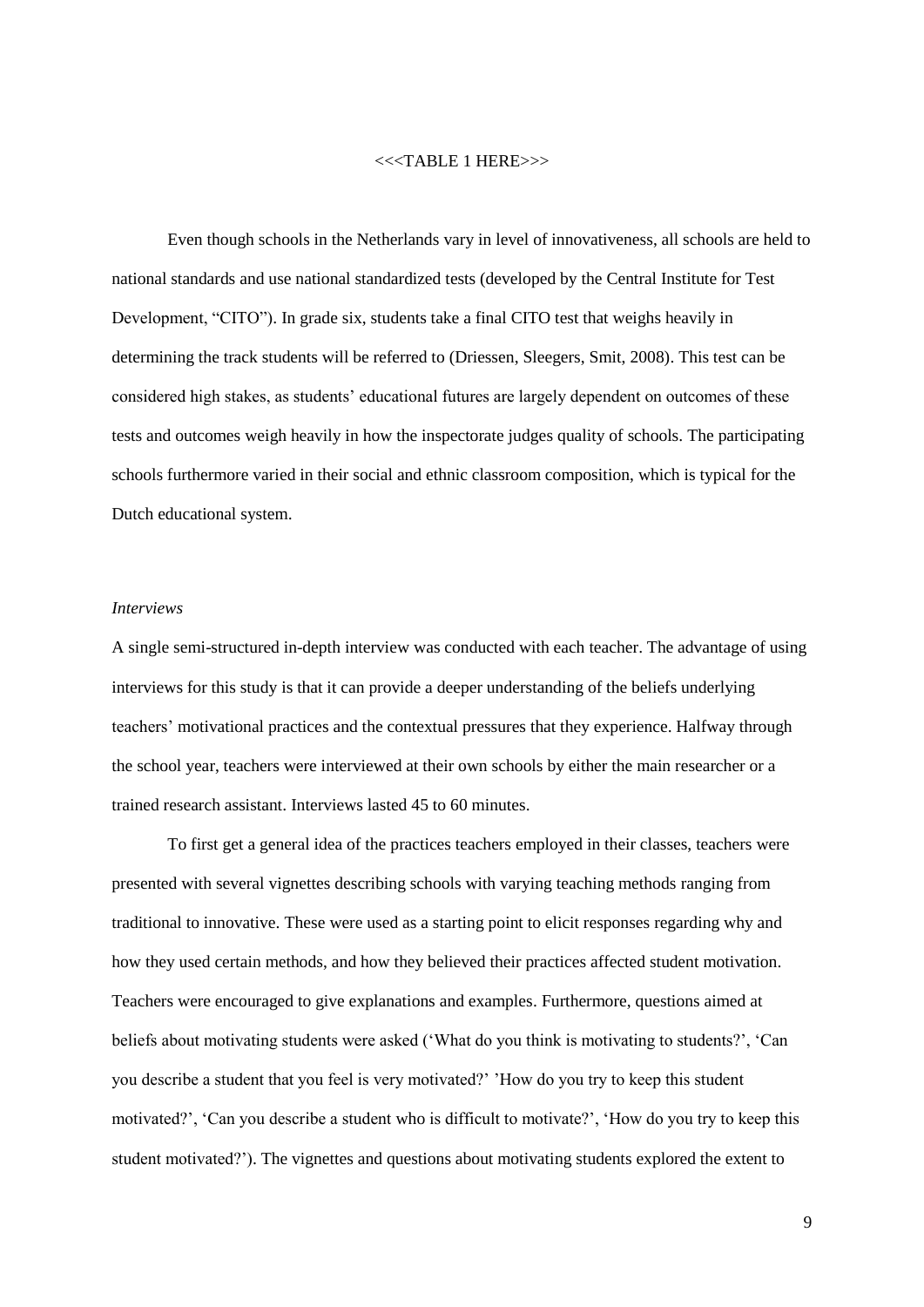which teachers' motivational practices ranged from controlling to autonomy-supportive as well as their beliefs and reasons behind their practices. Follow-up questions on personal beliefs addressed whether teachers favoured controlling or autonomy-supportive practices. In follow-up questions on reasons behind teachers' motivational practices, themes such as the schools' educational concept, school administration and formal regulations were addressed, as well as teacher perceptions of their student population. Teachers were also asked what types of motivational practices they felt suited their student population and why. We focused on teacher perceptions of the student population, rather than on objective information about classroom composition, because teachers' views of their students probably affect their decision making process more than actual classroom characteristics.

#### *Analysis*

All interviews were transcribed for analysis. All interviews were conducted in Dutch and analysed in Dutch. Each unit of meaning, referring to a consistent theme or idea, was given a code, using a content analysis approach (Miles & Huberman, 1994). First, all units were coded into six broad target concepts; 1) self-reported motivational practices, 2) personal beliefs or preferences, 3) pressures from above, 4) perceptions of the student population, 5) pressures from below (relations between perceptions of student population and motivational practices), and 6) other. Data in the category 'other' was not taken into account in further analysis. Next, all statements were coded into the subcategories listed in Table 2. Teachers' self-reported motivational practices were further coded as either autonomy-supportive, controlling, or other. Statements indicative of transferring responsibility of the learning process to students, providing choice, connecting to students' interests, providing explanatory rationales, and creating meaningful and relevant learning activities – in other words, practices are aimed at increasing students' own willingness to engage in learning activities –were coded as autonomy-supportive. Statements were coded as controlling when teachers indicated that they motivated their students by external incentives, pressure, or control, such as the use of external rewards such as grades or directive language. Practices were coded as other when self-reported practices appeared to be in between control and autonomy-support, contained aspects of both types of practices, or when a statement did not contain enough information to be certain whether the practice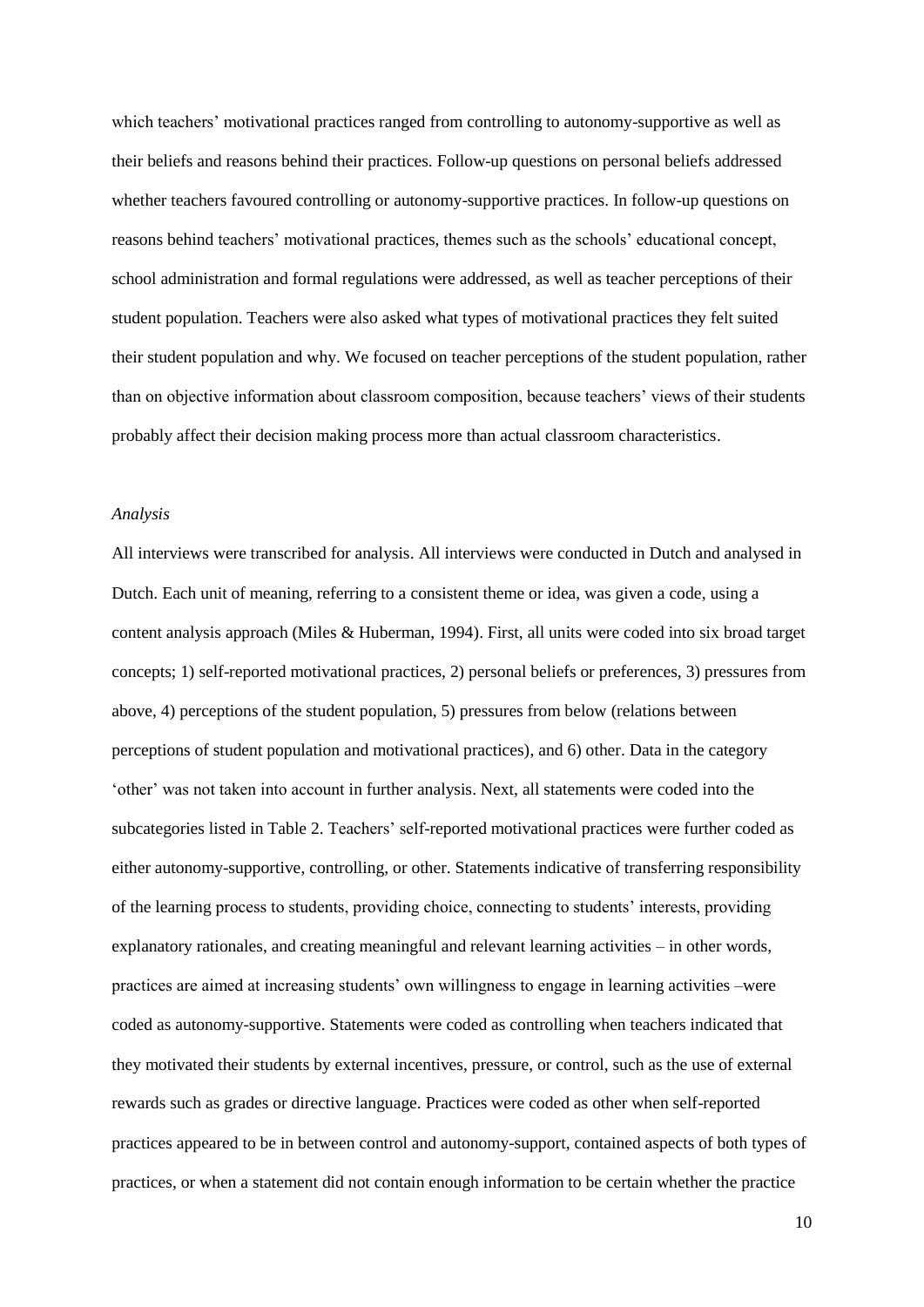was controlling or autonomy-supportive. Likewise all statements referring to personal beliefs or preferences were coded into subcategories with personal beliefs being either autonomy-supportive, controlling, or coded as other. All further subcategories are listed in Table 2.

#### <<<TABLE 2 HERE>>>

The first author and a trained research assistant who also conducted some of the interviews both coded two interviews independently. Full agreement was initially reached on 64% of individual codes. The statements where full agreement was not reached were discussed. Disagreements were mostly found when it was unclear whether a statement was about a practice or about a belief, for example the statement below.

What appealed to me about this new concept that we now use, is the cooperation between students. (Gemma)

It was agreed that such statements would be coded in both categories. Also inconsistencies arose with some statements referring to providing structure. It was not always clear whether the way of providing structure was controlling or not. These statements were re-examined and compared to definitions from control and autonomy from the literature and it was discussed what would be coded as control and what would be coded as autonomy-support. These statements were then independently recoded full agreement was than reached on 76% of statements. After examining and discussing disagreements again and refining the coding scheme further, another interview was then independently recoded by both coders and final inter-coder agreement on this interview was 86%. The first author then recoded the initial two interviews and the remaining interviews accordingly. Table 2 provides the final coding scheme.

To answer the research questions, it was examined how many statements referred to selfreported autonomy-supportive and controlling practices. Based on the percentage of autonomysupportive and controlling practices reported by each teacher, two distinct clusters of teachers were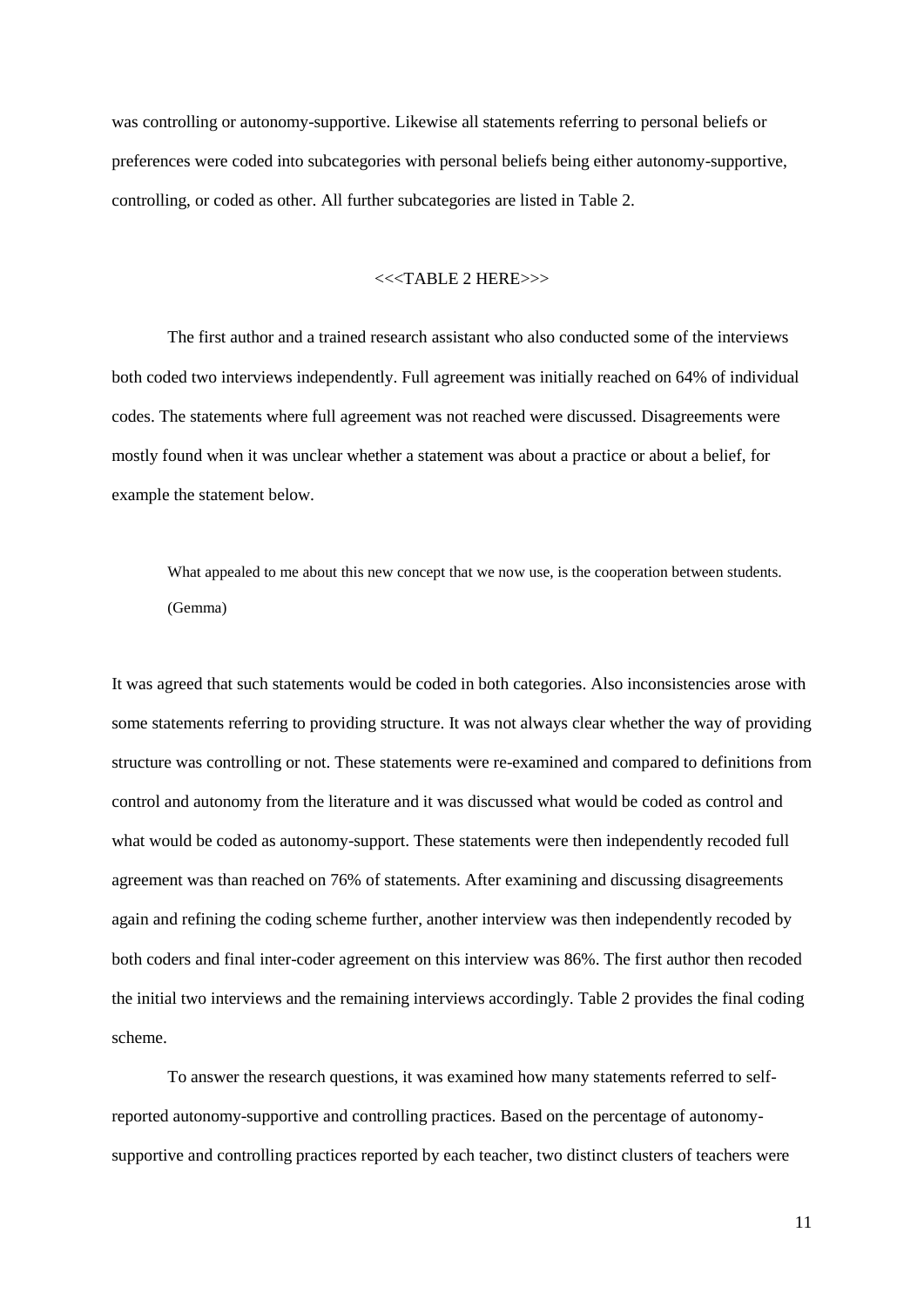identified (the clustering is further explained in the results section). Thereafter, these two clusters of teachers with distinct practices were compared on their beliefs and the contextual pressures they experienced, as well as on how these beliefs and pressures affected their self-reported practices.

#### **Results**

Below, the results are presented separately for each research question.

#### *1. What types of motivational practices do teachers report?*

A total of 159 statements (13 to 27 statements per teacher) referred to teachers' self-reported motivational practices. Statements indicative of transferring responsibility of the learning process to students, providing choice, connecting to students' interests, providing explanatory rationales, and creating meaningful and relevant learning activities were coded as autonomy-supportive. This was the case for 30% (*N*=47) of the statements referring to self-reported motivational practices. A similar amount of statements, 31% (*N*=50 statements) were coded as controlling and included statements in which teachers indicated that they motivated their students by external incentives, pressure, or control. Statements that did not clearly belong to either category (39%, *N*=62) were coded as 'other' and were most frequent. All teachers reported practices that were coded as 'other', this varied from 22,7% of statements to 53,8% of statements. This category contained statements that were in between or formed a combination of autonomy-support and control, or did not contain enough information to code them as either autonomy-supportive or controlling, for example *"It is not like I don't give them instruction, or I don't have moments I'm in front of the class, because I do"* (Gemma). In this example referring to Gemma's practices, it is not clear whether Gemma teaches in a controlling or autonomy-supportive way when she is in front of the class. The percentage of controlling and autonomy-supportive statements per teacher are displayed in Figure 1. The table below Figure 1 also displays the percentages of motivational practices coded as 'other'.

#### <<<FIGURE 1 HERE>>>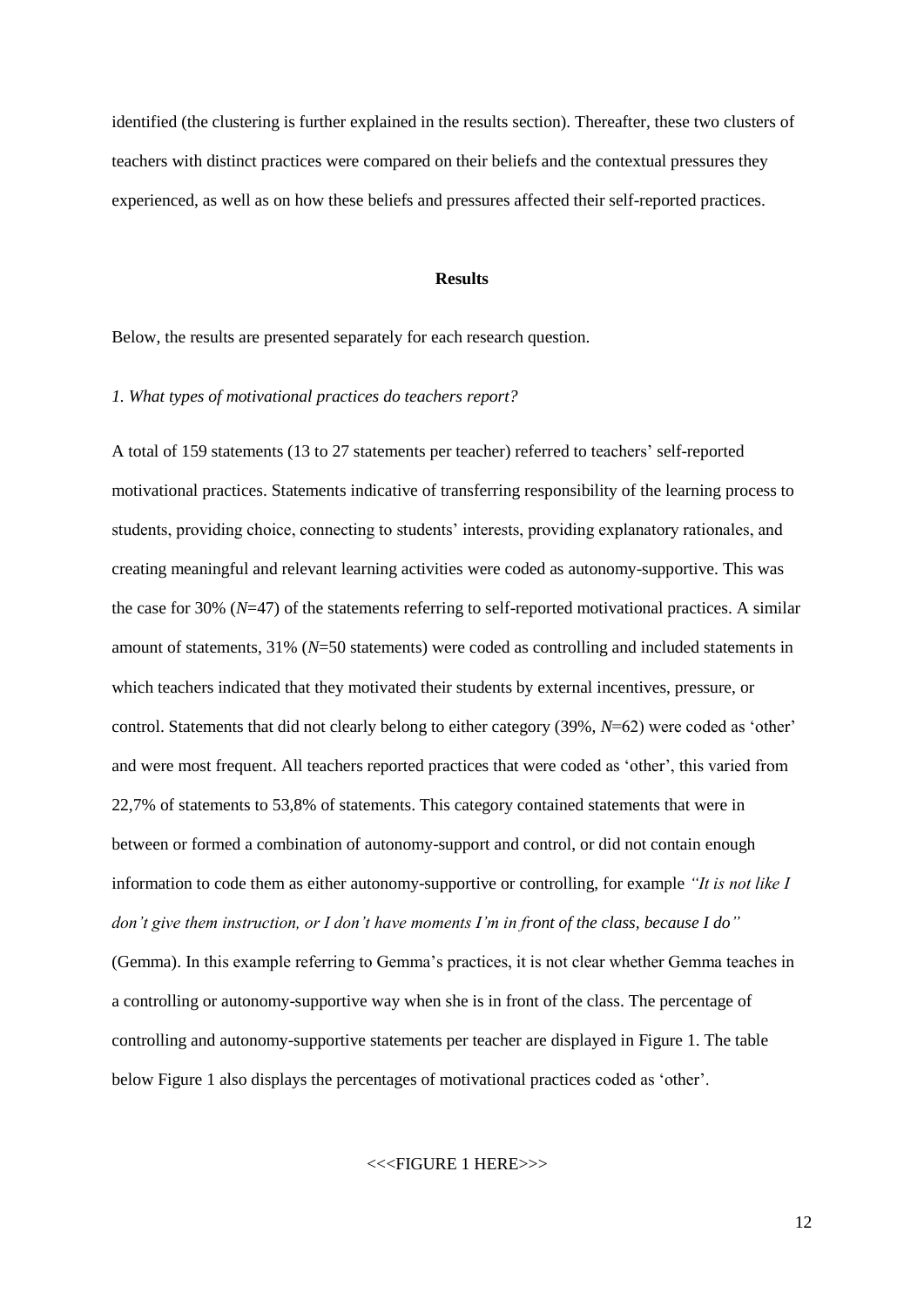When comparing the number of statements referring to autonomy-supportive or controlling practices, two clusters of teachers could be distinguished. The first cluster includes teachers who reported more controlling than autonomy-supportive statements. This cluster ('*Controlling'*) includes the teachers Bert, Cathy, Rachel, and Jane (the four teachers on the left in Figure 1). The second cluster includes teachers who reported more autonomy-supportive than controlling statements. This cluster ('*Autonomy-supportive*') includes Ella, Gemma, Anne, Tom, and Sam. In the paper teachers from the two clusters are referred to as controlling or autonomy-supportive teachers, but it is important to note that these clusters do not refer to different types of teachers with stable teaching styles, but it refers to teachers who differed in their self-reported practices at the time of the interview, with their particular class, and in a particular context. These practices most likely arise from teachers' personal beliefs as well as interactions with the context and can therefore not be generalized to other contexts.

As expected, there was variation within the clusters. Bert from the controlling cluster was a clear example of a consistently controlling teacher, who explained that his students have to do as they are told. Cathy and Rachel also reported a majority of controlling practices, but contrary to Bert they also reported some autonomy-supportive practices. Finally, Jane was also classified as controlling, since she reported more controlling than autonomy-supportive practices, but most statements by Jane were classified as 'other' and were often in between autonomy-supportive and controlling practices. Variation was also found in the autonomy-supportive cluster. Sam did not mention any controlling practices, whereas the other teachers in the autonomy-supportive cluster also mentioned some controlling practices. In line with previous research (e.g., Reeve, 2009), teaching practices were thus found to vary from autonomy-supportive to controlling. Even though literature suggests that autonomy-supportive practices are more favourable for student outcomes, all teachers except Sam reported using some controlling motivational practices, such as using extrinsic rewards and directing students without providing choice or rationale.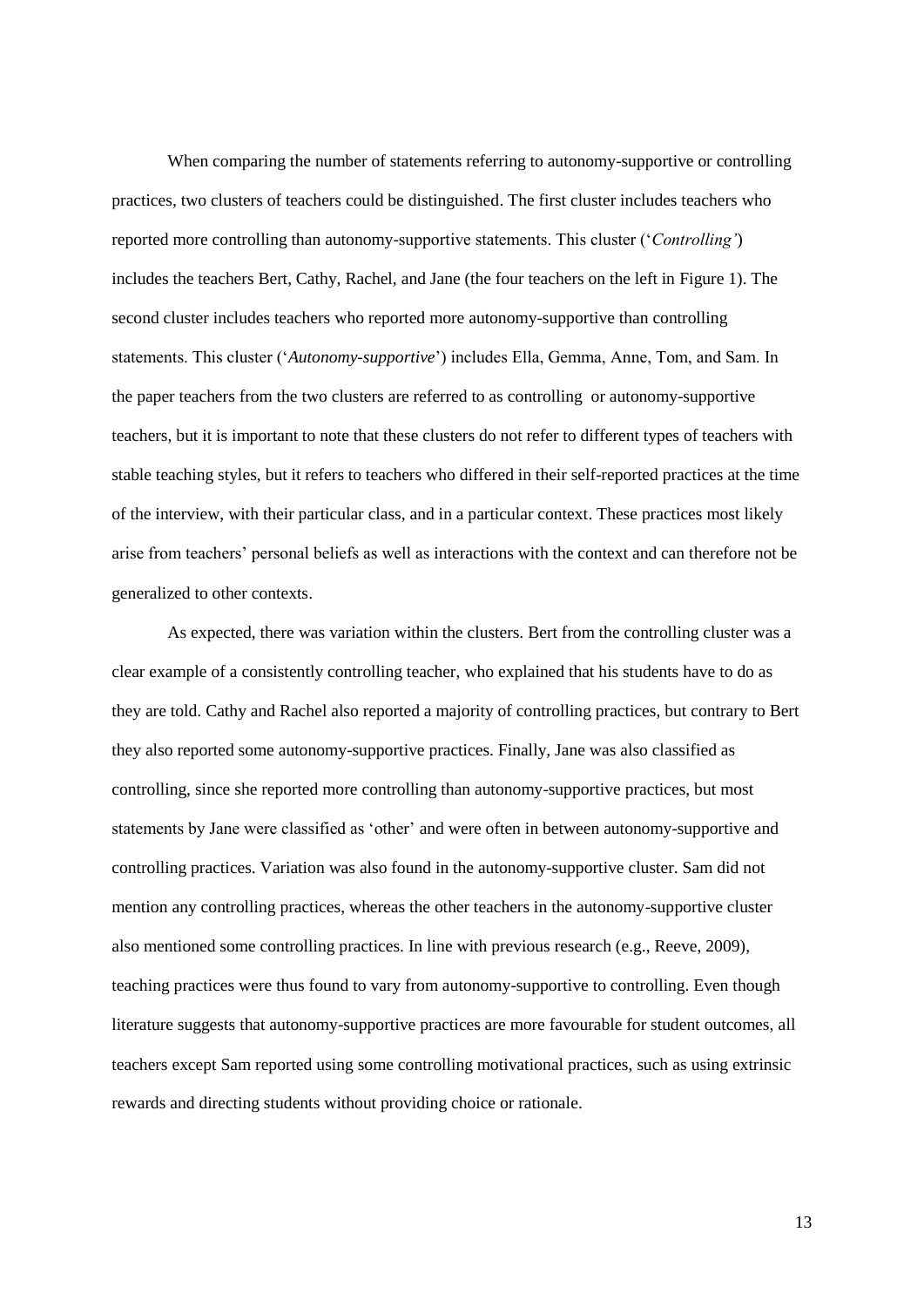*2. What are teachers' personal beliefs towards autonomy-supportive and controlling motivational practices and how do these vary for teachers with different self-reported motivational practices?*  A total of 103 statements (7 to 16 statements per teacher) referred to teachers' beliefs regarding autonomy-supportive versus controlling teaching practices. A statement in which teachers expressed a preference towards any aspect of autonomy-support or expressed an opinion that students would benefit from such an aspect, was coded as autonomy-supportive. This was the case for 54% (*N*=56) of statements, 24% (*N=*25) were coded as controlling, and 21% (*N=*25) as 'other'. Table 3 shows the percentage of statements expressing a belief towards autonomy-supportive or practices separately for the two clusters: the teachers who reported mainly autonomy-supportive motivational practices and the teachers who reported mainly controlling practices.

#### <<<TABLE 3 HERE>>>

As expected, teachers in the autonomy-supportive cluster more frequently expressed beliefs in favour of autonomy-support (66%) compared to the teachers in the controlling cluster (37%). Ella (autonomy-supportive cluster) for example believes students become motivated when they feel responsible and when the rationale for what they are learning is explained.

[I think it's motivating] when you give them the feeling that they are responsible, that they are engaged with the learning materials. If you'll tell them, already during instruction, why they are learning this. And because of that they want to learn it, not because they have to. (Ella)

Likewise, teachers in the controlling cluster more frequently expressed beliefs in favour of control (44%) compared to the teachers in the autonomy-supportive cluster (11%). It is however surprising to note that even for teachers in the controlling cluster, less than half of the beliefs they expressed included a preference for control. Moreover, they mentioned a preference for control almost as frequently a preference for autonomy-support. A more detailed examination of the beliefs expressed by each teacher is depicted in Figure 2. The four teachers on the left are teachers in the controlling cluster, and this cluster shows great variety in personal beliefs. Bert and Cathy seem very much in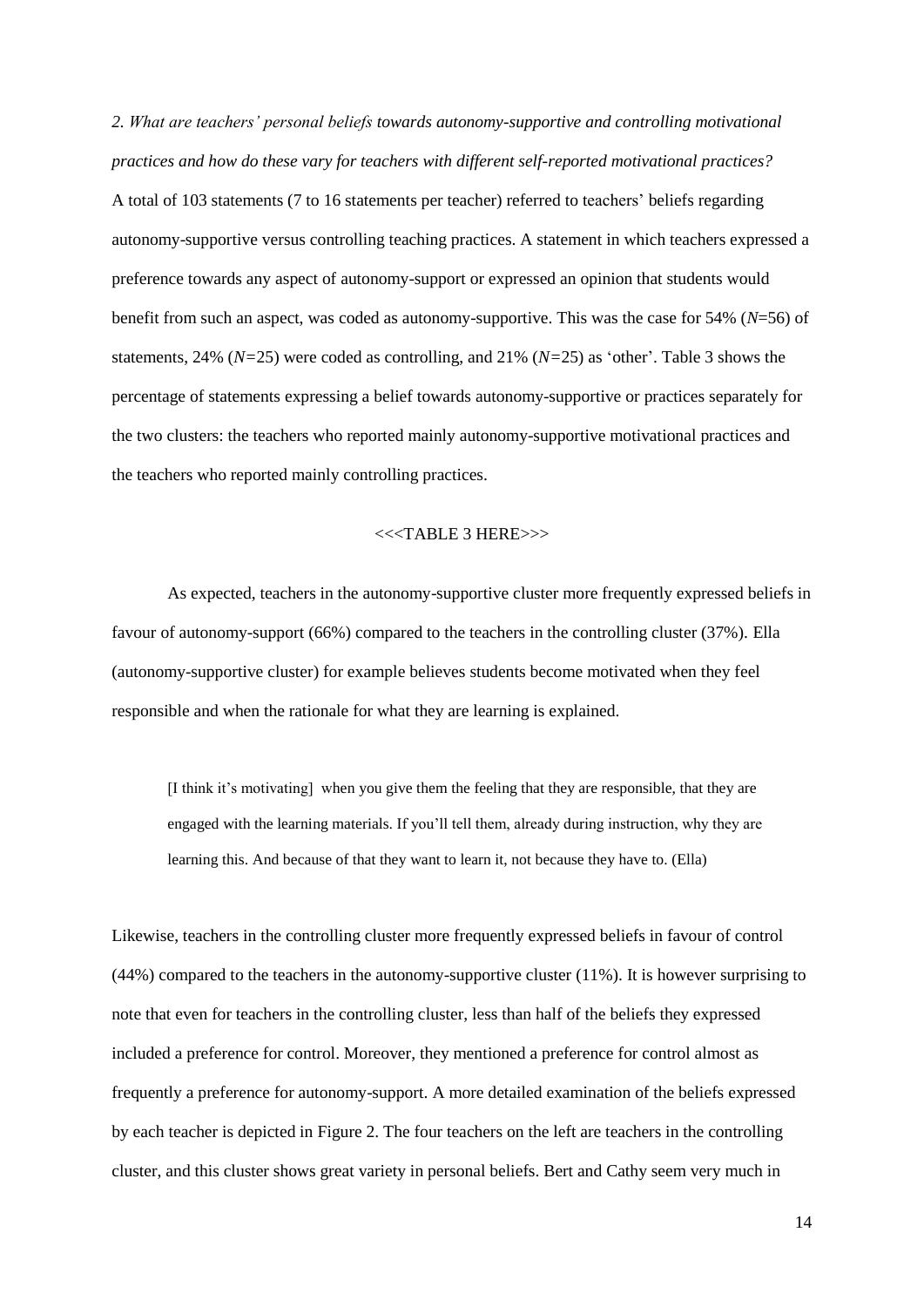favour of controlling practices, whereas Jane and especially Rachel appear to be much more in favour of autonomy-supportive teaching. For the five teachers in the autonomy-supportive cluster, their beliefs seem much more aligned with their practices.

#### <<<FIGURE 2 HERE>>>

According to Reeve (2009), one of the reasons controlling motivational practices are common is because many teachers have personal beliefs favouring such practices. This indeed seems the case for Bert and Cathy, but not for Rachel or Jane. Especially Rachel expressed very clear preferences towards autonomy-supportive motivational practices, stating the importance for students to be responsible for their own learning and the importance of creating relevant and authentic learning experiences.

I would love it if we had corners in class, like a real 'fractions corner' and that it would be like: 'Go ahead, there's a pizza laying there' or 'Go ahead and cut this pancake today'. That they would be interested what is laying there and then start to think 'Aha, you can divide it in four pieces' and they would suddenly get it. (Rachel)

Contrarily, Bert and Cathy expressed preferences towards a more controlling teaching style.

The teacher decides. A rule is a rule, simple! (Bert)

I believe they are really motivated by grades. They want tests and grades. (Cathy)

Another reason besides personal preferences for teachers to resort to controlling motivational strategies according to Reeve (2009) is that many teachers confuse structure and control, and they hold the personal belief that they need to be directive or emphasize external rewards to provide students with sufficient structure. This ambiguity between structure and control can come about as structure can be delivered in both controlling and autonomy-supportive ways (Jang et al., 2010; Reeve, 2009; Sierens, Vansteenkiste, Goossens, Soenens, & Dochy, 2009). In a few teacher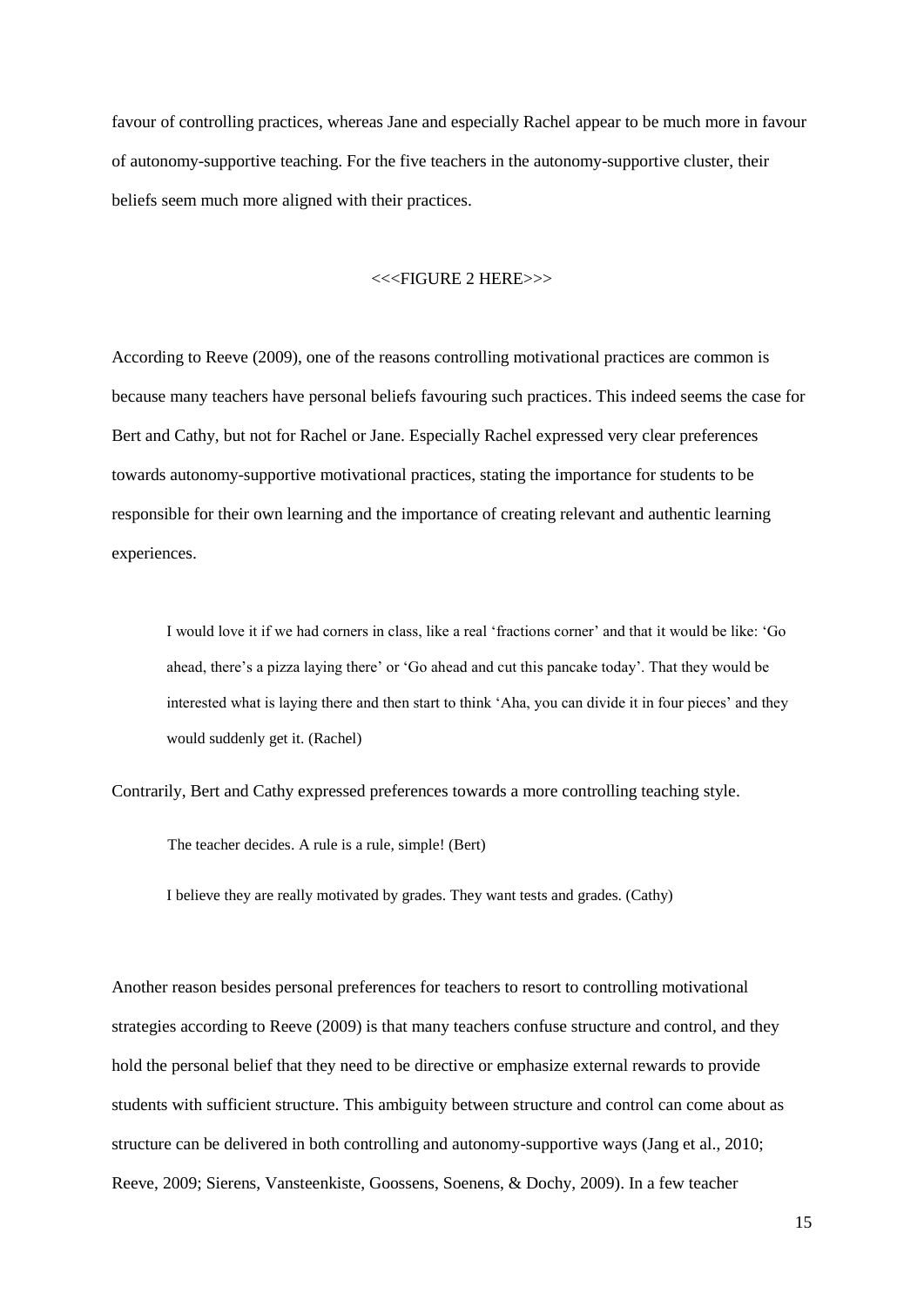statements that were indicative of a preference for controlling practices, structure and control indeed appeared to be entangled. This was found for teachers from both clusters, although most frequently among the controlling teachers.

You're not going to offer ten strategies to the weaker students, they'll crash. They have to be told one way, very directive. You'll do this, this fits you. (Tom)

In the statement above, Tom prefers to limit the choices of his weaker students to provide them with structure, but Tom provides this structure by directing students without offering a rationale. A few statements, especially of teachers in the autonomy-supportive cluster, report more autonomysupportive ways of providing structure.

Some children, you'll keep them closer, because you know that's what they need. You'll talk to them about 'what steps are you taking', but that really depends on their level. (Anne)

Although there were a few statements referring to autonomy-supportive ways of providing structure, controlling ways of providing structure seemed more common for teachers in both clusters.

*3. What pressures from below do teachers experience and how do these vary for teachers with different self-reported motivational practices?* 

Teachers were asked to describe the characteristics of their student population. Some teachers in the autonomy-supportive cluster (Ella, Sam) describing their students to be from middle to higher class families were positive about their students' abilities, while others (Tom, Anne) mostly emphasized differences within the classroom.

On average, these are children with highly educated parents, high social status absolutely. . . . What you notice is that when children come from a family where mom and dad went to college, they are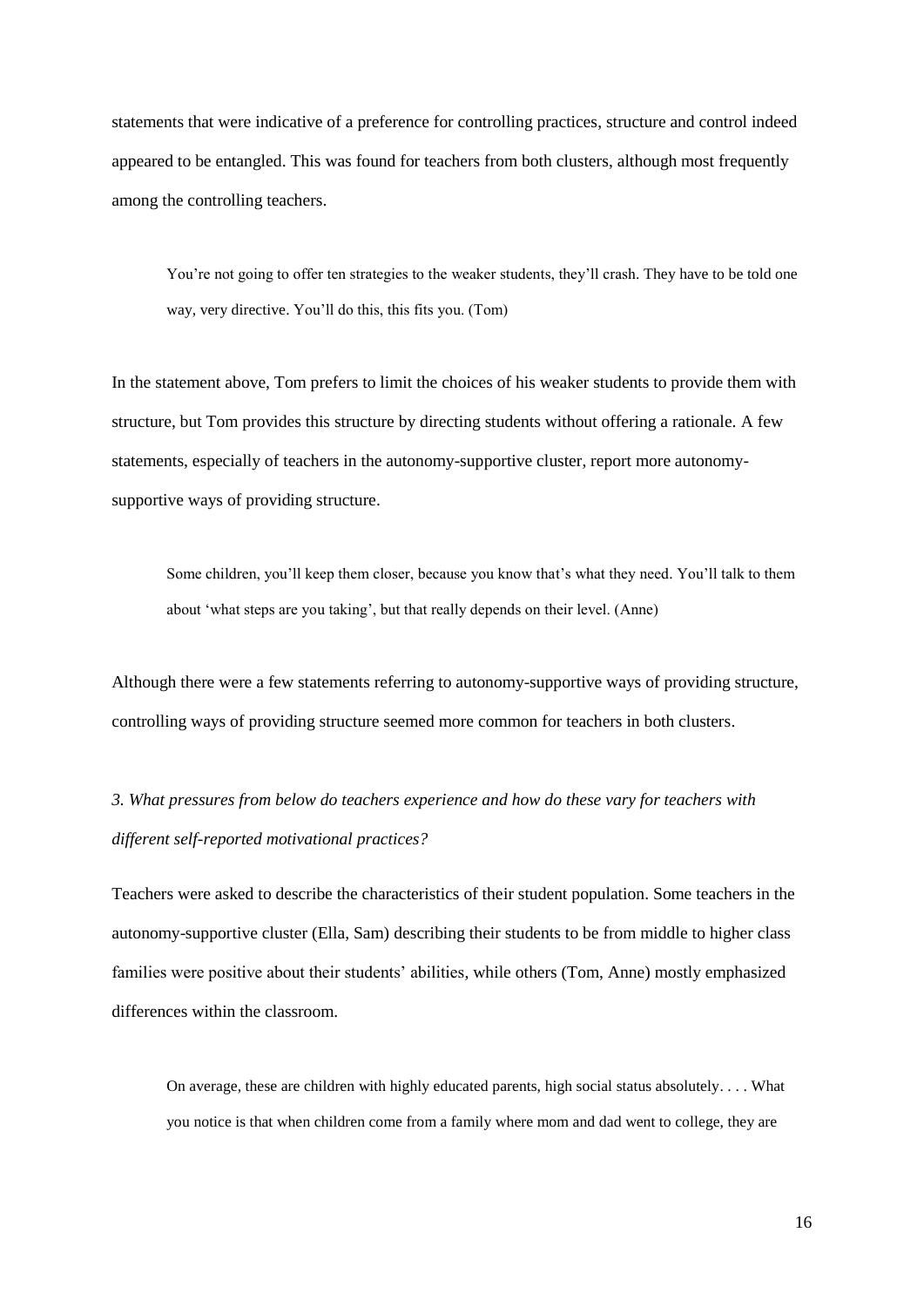people who perceive life in a different way. They are more explorative, more philosophically oriented. (Sam)

You have the extremes. And well, some are average some are . . . Some are just doing fine, others tend to fluctuate, some do well, and others are below average. Well, it differs. (Tom)

Contrary to the other autonomy-supportive teachers, Gemma described that she was dealing with a more at-risk student population. That year she was assigned a class that was known to be difficult.

When they came in, their achievement was low, a difficult group. . . . Difficult children, a lot of bullying, bad results. Almost beat the . . . out of each other, so to speak. (Gemma)

Except for Jane, who described her student population as average, the other three teachers in the controlling cluster (Rachel, Cathy, and Bert) considered their student population to be at-risk, indicating that their students were either of low ability, from a disadvantaged background, or having behavioural difficulties.

Their socio-emotional behaviour was like . . . Let's just say, it was pretty bad. That's why we decided to seat the students individually, because they were attacking each other with pencils and scissors. (Rachel)

 This neighbourhood is socially pretty weak. The nickname of this neighbourhood is vale of tears, that says enough. . . . A lot of people from socially disadvantaged backgrounds came here. The number of ethnic minority children at this school is quite large. All those people, they bring their own culture, their own way of life, and ehm, yes, socially, together… doing things by themselves, it's not as well developed here. (Bert)

Especially when there were many ethnic minority students in the class, and when there were few opportunities for these students to come into contact with Dutch children – which was especially the case in Cathy's class, which consisted of only ethnic minority students – students' language ability levels were considered problematic.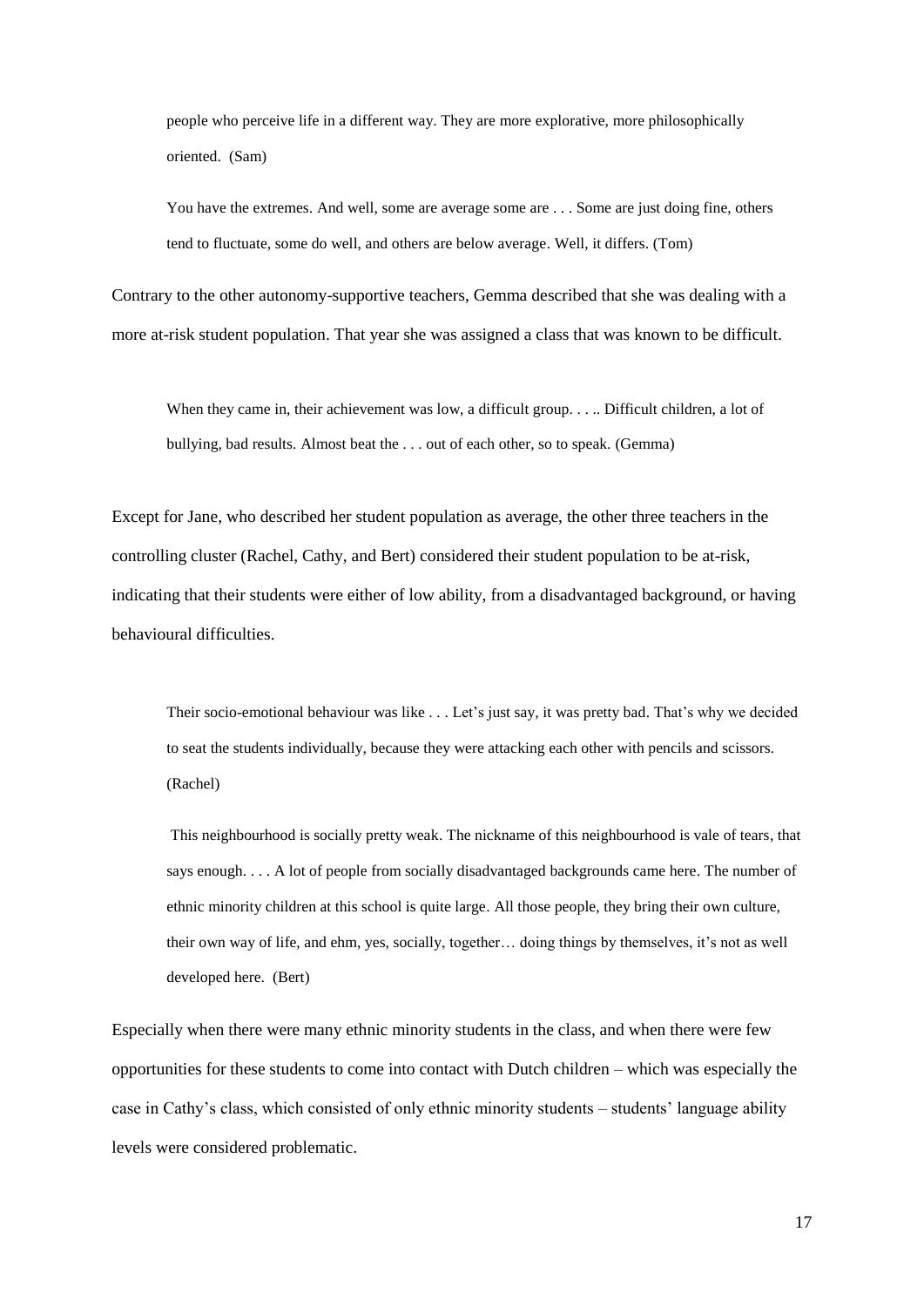They live in this neighbourhood, where they have a lot of family. They visit each other but don't have any contact with Dutch children. . . . If you ask them to read a text and indicate which words they don't know, they'll give you a huge list. You think, o my, I didn't expect there to be so many. So when you tell them you want them to read the text and answer the questions by themselves, you know in advance there's no use. They just don't know enough. (Cathy)

In Figure 3, teachers' perceptions of their student population are summarized. An interesting pattern thus emerged with most of the autonomy-supportive teachers perceiving their classrooms in more positive ways (with regard to ability level, behaviour, motivation) or indicating that their students were from more privileged backgrounds in comparison to the controlling teachers who described their students to be more at-risk.

#### <<<FIGURE 3 HERE>>>

An interesting exception to this pattern was Gemma who described her students to be at-risk in terms of ability levels and behaviour when they first entered her class, yet she reported a teaching style that could be considered autonomy-supportive. Gemma explained that the characteristics of her students did not determine her motivational practices. In her opinion, the characteristics of the classroom population do not have to define motivational practices, as long as sufficient structure is offered.

For years now, I am the grade six teacher at this school, so you hear, that [difficult] group is coming. Well, I actually did not care about that from day one. Yes, well, I do of course, but you try to shape that, to work on that and results are shooting up. … You have to be consistent and strict. . . . That's when they can learn by themselves or together. (Gemma)

Hence, Gemma considered the at-risk characteristics of her group something that could be turned around. On the contrary, most controlling teachers (Bert, Cathy, Rachel) explicitly expressed that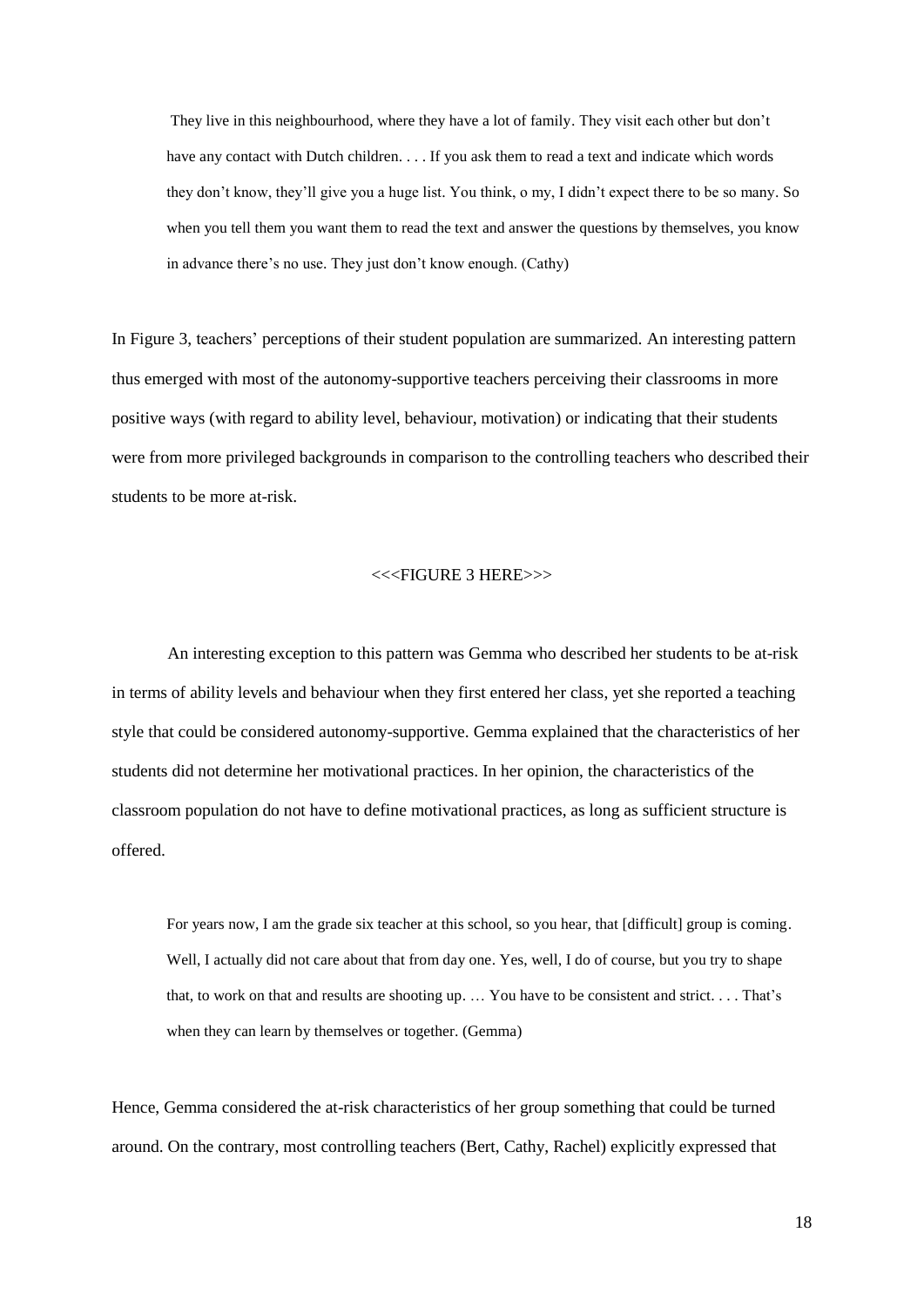their students lacked the characteristics necessary for autonomy-supportive teaching, and considered this to be a given. Perceptions of their students' background and abilities were indeed described as one of the main reasons behind their controlling motivational practices.

Most of the students, they cannot handle responsibility. . . . Responsibility is something far out of reach. I doubt whether these children will ever develop that. They don't even learn that at home. (Rachel)

Some are like 'okay, I can decide for myself and not everything gets checked? O, then I'll just say I've finished. Fine!' They see it is a perfect way to get away with it. Well, then you'll be like, maybe it's a process of learning for them too, but it's not exactly what we envisioned. . . . A bit too loose and independent and they don't know how to handle freedom (Cathy)

According to Pelletier et al. (2002), teachers who perceive their students as unmotivated are more likely to rely on controlling motivational practices, referred to as pressures from below. In addition to motivation, it seems that when the teachers in this study perceived their class to include many low ability, low SES, ethnic minority, or many behaviourally difficult students, they also experienced significant pressures from below towards controlling teaching methods. For example, Cathy felt her class, which consisted of only ethnic minority students with Dutch as their second language, had such severe delays in language and other areas that she had to resort to controlling motivational practices.

They lag behind in so many areas, that you just pump as much information into them as possible. . . . They'll drown when they have to do anything by themselves. It's like 'I don't know' or 'I don't get it'. (Cathy)

Interestingly, both Cathy and Bert had experiences with more autonomy-supportive motivational practices. Based on these previous experiences and what they believed would best suit their student population, both Cathy's and Bert's schools changed to more controlling practices, which was something both teachers seemed to agree with.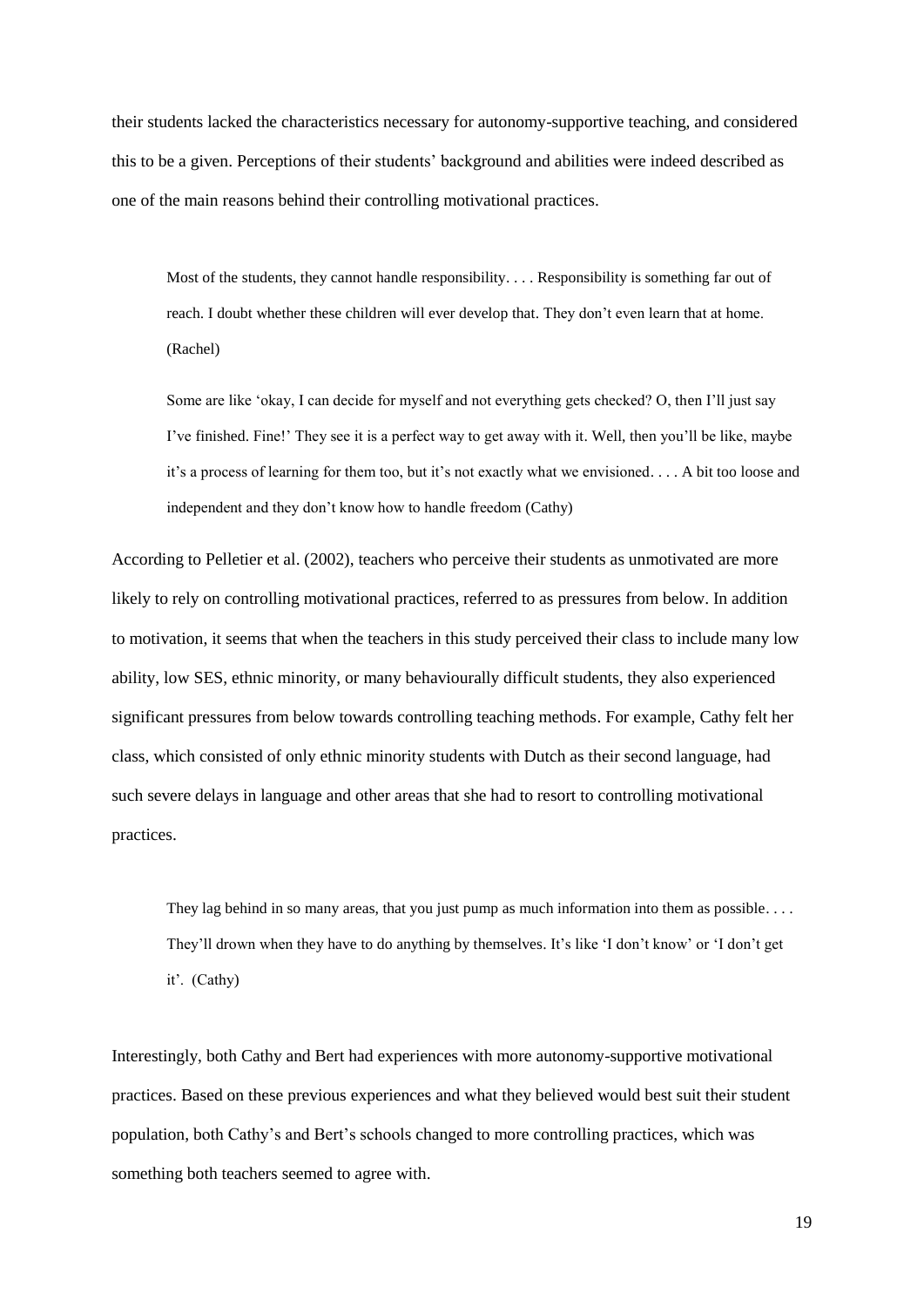We used to be a Jenaplan  $^2$  school... But the school population cannot handle it. Many children are not used to working independently. So we abandoned that Jenaplan idea a couple of years ago. (Bert)

Before, we intentionally introduced independent learning, planning their own work. . . . For many students it did not lead to the results we had hoped for, because they don't seem to pick up on it. So now there was a conscious decision that, in this last year, we would try to cram as much into them as possible and hope they'll reach a nice level. And working independently, how useful it may be, it's not a priority. Well, at least they've worked with it . . . The choice really was 'the teacher decides and the students have to follow'. (Cathy)

On the contrary, after some negative evaluations by the inspection, Rachel was among a group of teachers hired specifically to implement autonomous teaching methods to improve results. But even though Rachel personally strongly favoured autonomy-supportive teaching methods and felt supported by her school administration, she experienced difficulties implementing that with her current class.

We hope to work towards [more independent learning], but we are very realistic. We don't think we'll ever reach the same level as in our old school. (Rachel)

Like Cathy and Bert, Rachel often felt she could not use autonomy-supportive motivational practices with her students, suggesting that these controlling teachers felt severe pressures from below. For Bert and Cathy who preferred controlling ways of teaching, these pressures corresponded with their personal beliefs, but for Rachel, who preferred more autonomy-supportive methods, the experienced pressures from below were the main reason she relied on controlling strategies. Anne from the autonomy-supportive cluster, had previously worked at a more disadvantaged school and described being more controlling with those students. She felt her current student population with more privileged backgrounds was more suited to autonomy-supportive teaching methods than the students at her previous school.

 $2$  see previous footnote.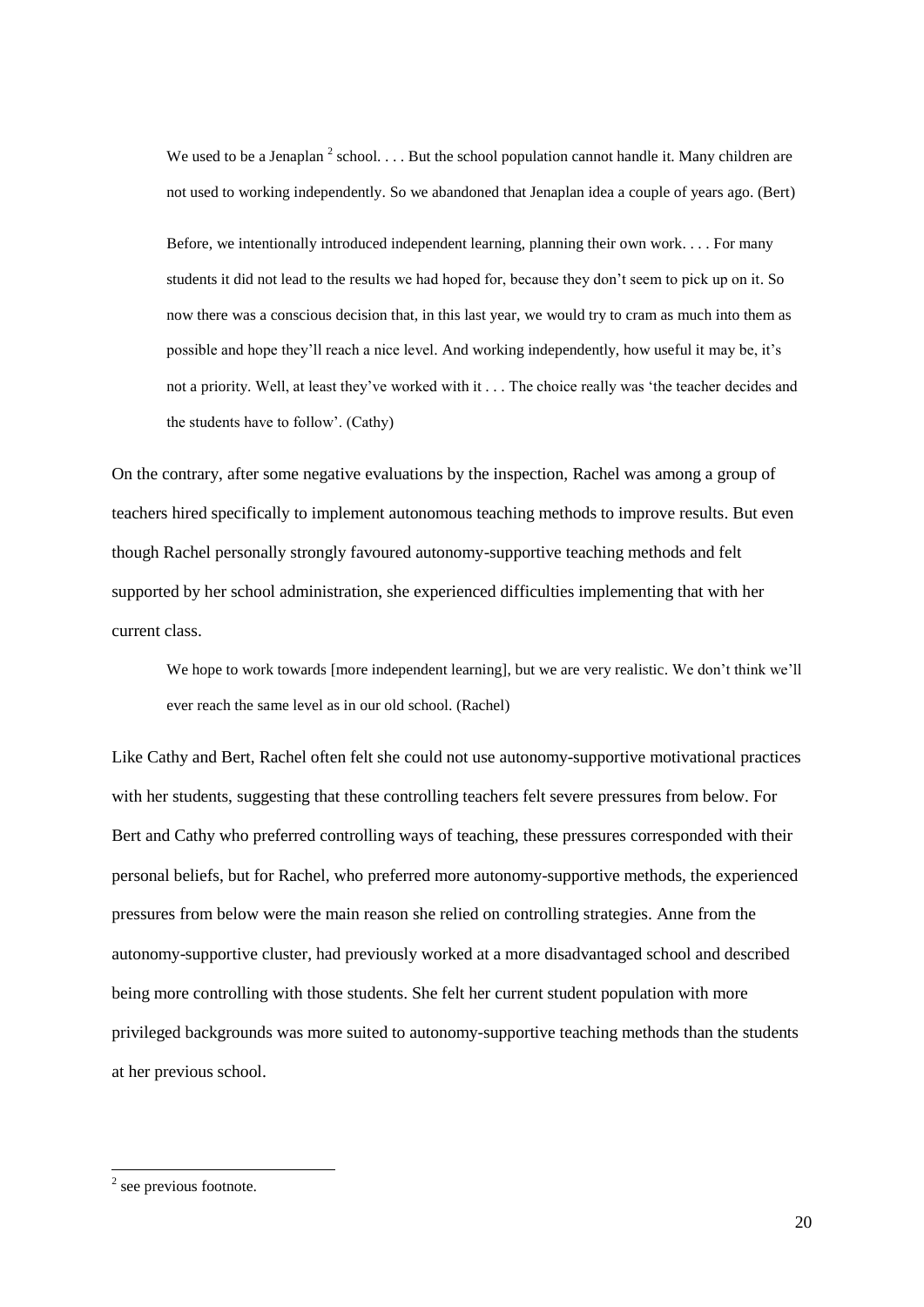Last year, I taught at … an "educational opportunities school". The majority had ethnic minority parents or were from unstable homes. … You have to adjust to that…. The kids I have now, I can let them work independently, just because I see that they can do that and they are able to manage that. I just have to check, support them, and guide them. And if I look back at last year, that was not possible. I really had to take them by the hand, I had to keep a close eye on them, and just tell them what to do, all the time. (Anne)

Especially Bert, Cathy, and Rachel considered their students to be an at-risk group, but they also experienced additional pressures from below from individual students that were perceived even lower in ability, motivation, or more difficult in behaviour, resulting in more controlling, extrinsically orientated, motivational practices. In the case of Bert, who already described his own overall practices as rather controlling, it appeared that when he experienced additional pressures from below, he became even more controlling, even to a point where harsh practices, sometimes even involving students receiving penalties in front of their peers, were mentioned.

*. . . sometimes it works best to motivate [students] in a harsh way. By really having a go at them. Take for example this one boy. I really had a go at him in class, while the whole class was there. I got really angry at him, because he point-blank refuses to hand in his assignment. . . . For some students, that motivates. (Bert)* 

Most of the other teachers (Jane, Tom, Ella, Sam, Anne) did not experience pressures from below from their whole class, but all of them experienced differences within their classes that affected their motivational practices. In their experience, some students in their class, mostly those lower in ability, less motivated, or more difficult in behaviour, needed to be offered more structure than other students in order to motivate them. This was mostly offered in controlling ways.

We focus very much on 'learning to learn', our text books are also like that. For some students that's difficult. I'll just tell them 'This is how you must do it', otherwise they'll get confused. They barely understand one approach and then something else comes up, that confuses them. . . . I offer multiple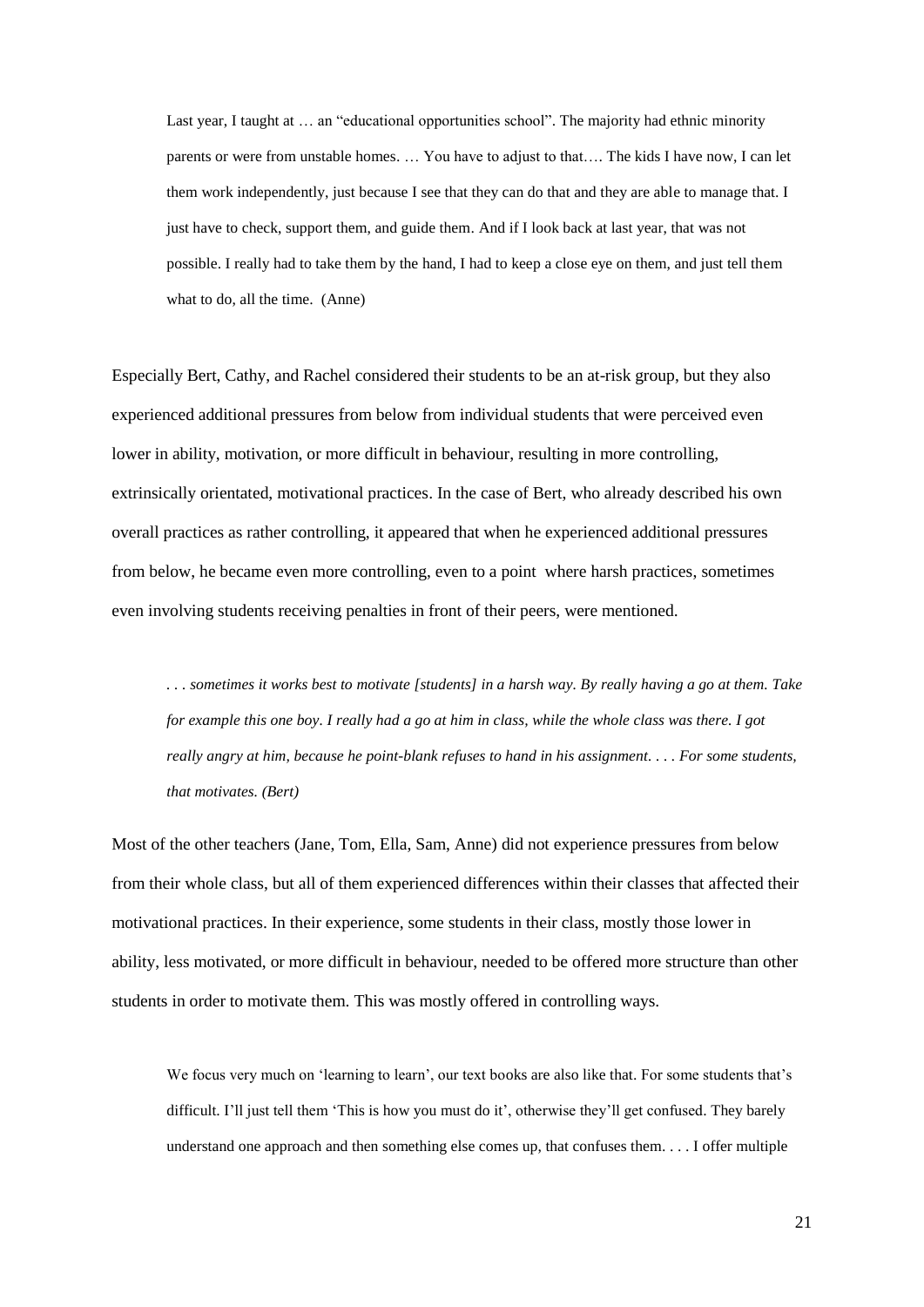strategies, that's just in the text books, and you'll say to those children just pick that one and forget about the others. Other children are able to do that, they don't find that difficult. (Jane)

With learning stuff it's hard [to motivate him]. But if you say 'Come on, then you can go play soccer outside for ten minutes' then he might go on for a bit. (Ella)

Contrarily, only Sam and Tom seemed to have found ways to motivate their at-risk students in more autonomy-supportive ways, such as appealing to students' own responsibility or addressing their interests.

He is almost impossible to motivate. We'll try every trick in the book to get him involved. We try to relate to his interests. He is for example crazy about the Muppets and making puppets, so he can write a story about the Muppets. He loves Alice Cooper, so we did that with music lessons. (Sam)

That unmotivated student, I talk with him. What is going on? Why is that? And also address it: Okay, here we are, I'd like to see change. So you'll know what I want, how are you going to do that? (Tom)

In all, the paragraphs above seem to suggest a pattern that indicates that teachers who perceive their class as more at-risk find controlling motivational strategies more suitable for those students. This corresponds to research by Solomon et al. (1996), suggesting that teachers at more disadvantaged schools are more inclined towards more controlling ways of teaching. Moreover, when teachers considered individual students within their class to be at-risk they found controlling motivational strategies more suitable for those students, feeling that not all students have similar needs for autonomy or that some students lack the skills necessary to handle any autonomy.

During the interviews, relatedness emerged as an important theme. According to SDT, students have an innate need to feel cared for, to feel a sense of belonging, and to form strong and enduring interpersonal relationships with others and this need has to be fulfilled in order for students to be intrinsically motivated (Stroet et al., 2012). Accordingly, most teachers (Ella, Tom, Gemma, Rachel, Bert, and Cathy) talked about the crucial importance of creating a good relationship with their students and creating a positive learning climate in order to be able to motivate students.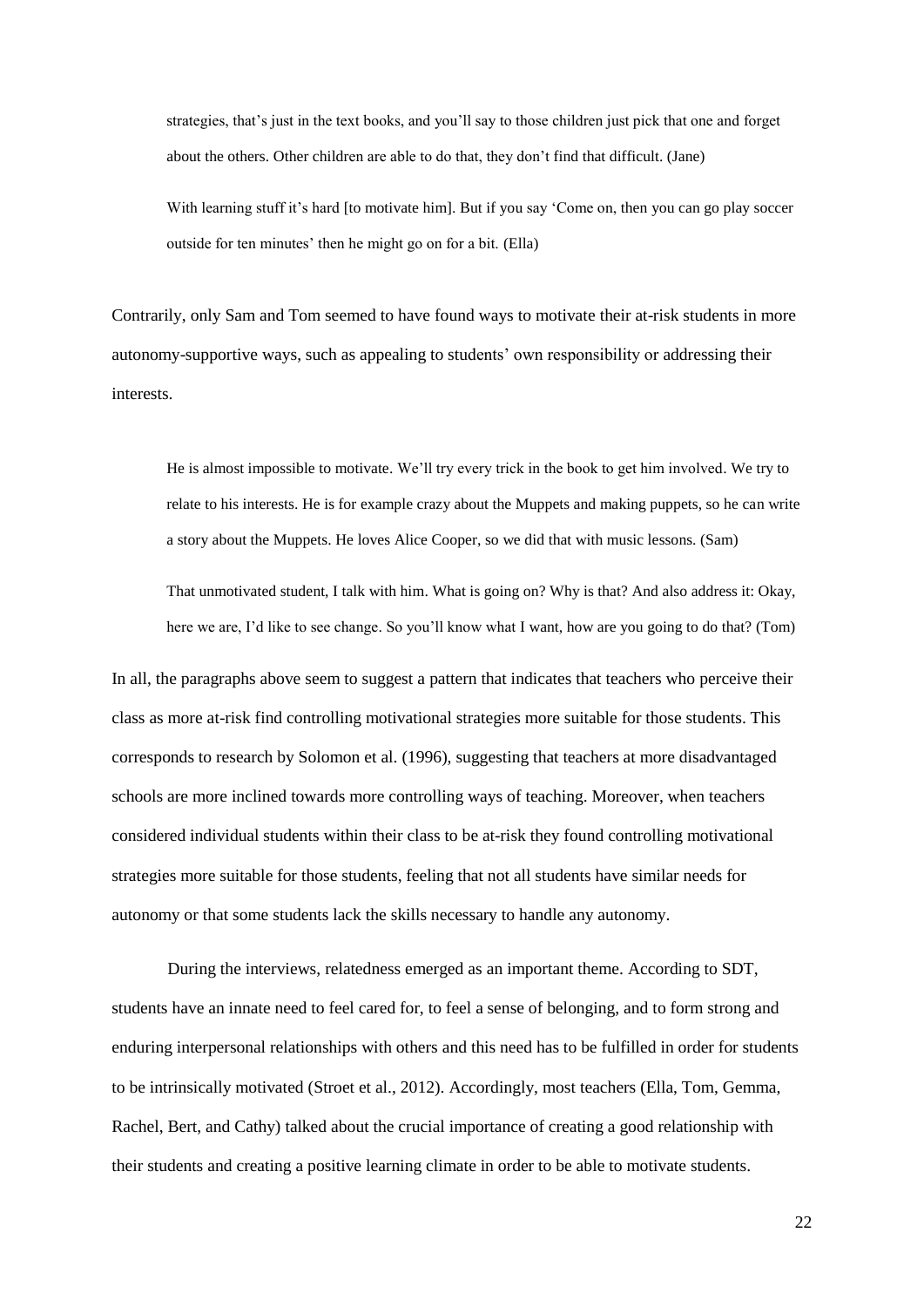They only learn when they are in a nice environment. Nice is nice. Just having a good atmosphere and everybody is themselves. . . . You got to have that flair of teaching, being a fun teacher. I'll only have to do this [blinks] and they'll do everything. (Gemma)

Especially those teachers who considered their classroom population to be at-risk emphasized the importance of relatedness (Rachel, Cathy, Gemma, and Bert). It is important to note that this also refers to self-reported practices. Especially in the case of Bert, one might wonder whether he actually succeeded in creating a good relationship with his students given his harsh practices. However, regardless of whether or not teachers succeeded in creating a warm relationship with their students and between students, it appeared that to them a high level of control went alongside a high level of relatedness. Several reasons may account for that. Teachers with a more controlling teaching style may also focus more on relationships to compensate, as they may feel that learning activities are not intrinsically motivating to students. Establishing good relationships may be more important under such conditions.

Some students just learn for me. Because the teacher has got to have a high grade for the inspector, so that's what I'll work for. . . . I build a good relationship with them. The jokes I pull, the things we are able to say to each other… Because of that they are more motivated to do the work. (Bert)

They like to relax in between, just to talk and we make time for that. Like 'guys, who has something nice to talk about?' or 'Has anything happened?' and if somebody has a story, we make time for that or just for a joke. And after that, it's 'Let's go again! Back to work!' (Cathy)

Moreover, creating a warm classroom climate may be more urgent and a bigger challenge to teachers with more difficult classrooms. Because teachers with more difficult classes have to invest more effort in establishing good relationships with students, they may focus more on supporting students' relatedness.

That bond I feel with them, especially now… The first three weeks it was a battle, that bond had to develop, but now I just feel it's coming from both sides. When I'm enthusiastic, they are. (Rachel)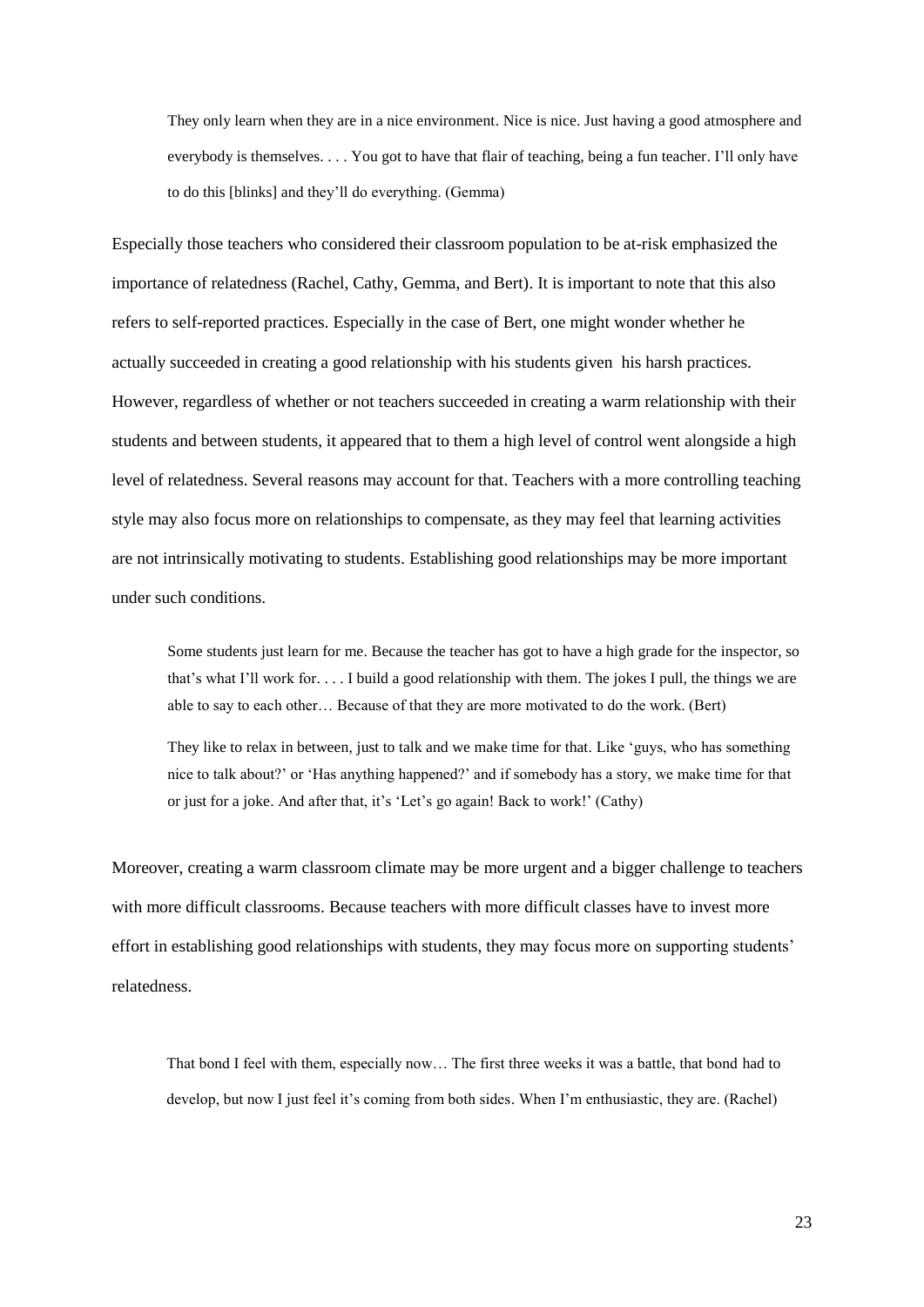Finally, teachers with students from more disadvantaged backgrounds seemed to experience a greater need for relatedness from their students, as illustrated below.

You just feel that this student is all alone. At the beginning of the year he was a real bully ... but that totally turned around. I feel like he has to do everything by himself, all alone. … The first thing he does in the morning is wave until I see him. Just now he came in for his football, but without the ball he would've been here too. [He is] just looking for contact. Well, if I can be the safe haven in his rough life, I'm happy to do that. … And there are more students… (Rachel)

The teachers in our sample that considered their students to be an at-risk population (Bert, Cathy, Rachel, and Gemma) seemed to experience a greater need for relatedness and addressed this by focusing more on establishing a good relationship and a pleasant classroom atmosphere. Most teachers in the autonomy-supportive cluster did not mention building a good relationship with their students and among students as a way of motivating them. This could indicate that relatedness is taken for granted by these teachers, but it could also be that relationships with their students are already quite good in these classrooms. Teachers may therefore focus more on issues they consider to be more urgent for their population.

# *4. What pressures from above do teachers experience and how do these vary for teachers with different self-reported motivational practices?*

As discussed in the previous paragraphs, pressures from below were important reasons for controlling practices for most teachers in the controlling cluster (Bert, Cathy, and Rachel). The other controlling teacher, Jane, mentioned pressures from above as a reason for controlling practices. She expressed that controlling practices are sometimes more effective when performance standards need to be reached.

It would be good if lessons related more to students, but that has to fit within the allocated time . . . But like today, it cannot be all fun and games and sometimes there are rules, and that's it. (Jane)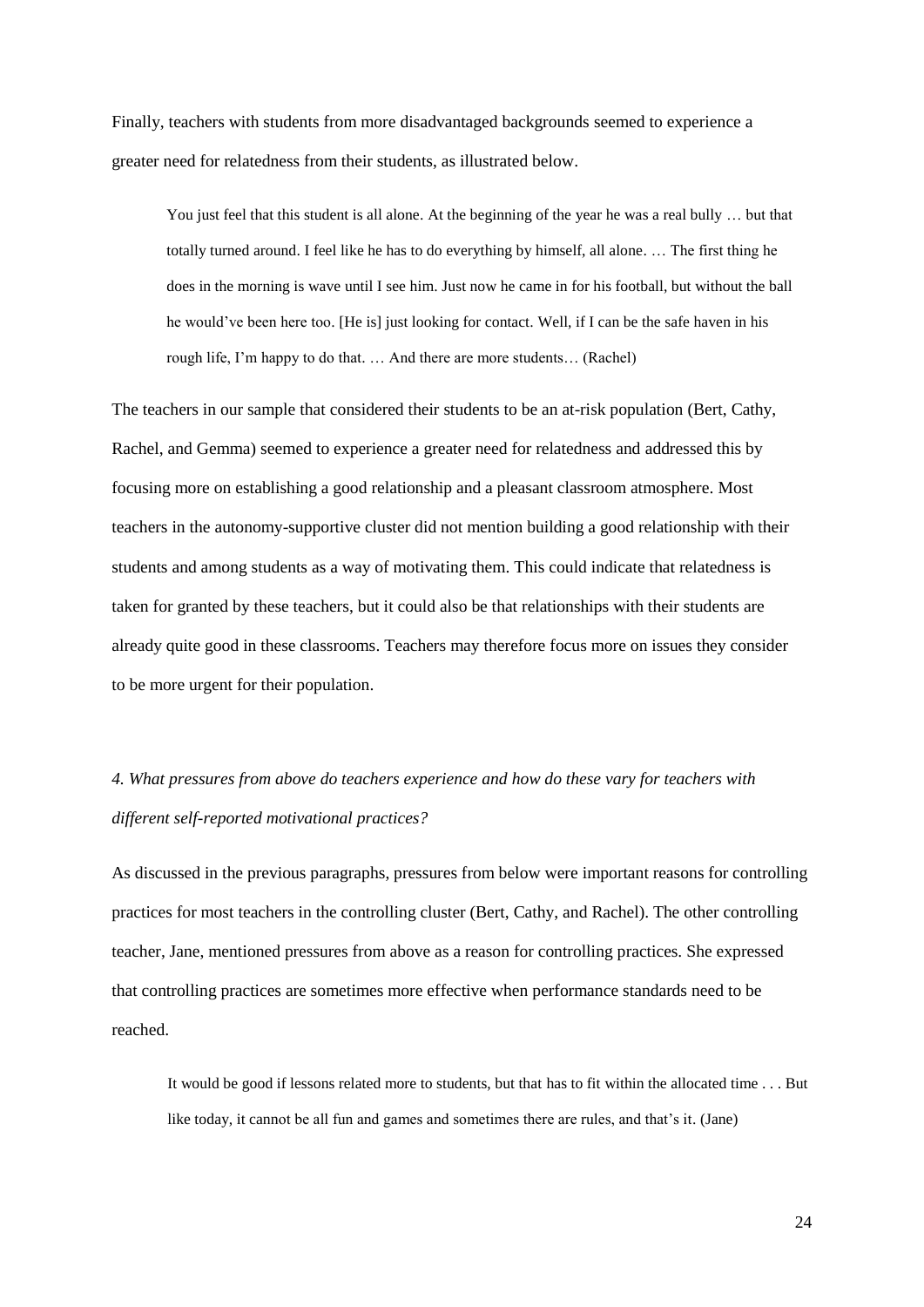Not only Jane, but all nine teachers discussed factors that could invoke pressure such as meeting performance standards set by the inspectorate, high stakes testing, having to follow textbook methods used at the school, or adapting to the broader school educational philosophy. The degree to which these factors were also experienced as pressuring, conflicting with personal beliefs, or affecting their motivational practices differed between teachers. Especially the autonomy-supportive teachers experienced clear friction between these pressures from above and their personal beliefs.

I believe that authentic learning experiences are really important. So, I try to invest time and effort in that, but daily reality shows that it's not always possible, because you're restricted to certain teaching methods or certain standards set by the inspectorate. (Sam)

According to SDT, high stakes testing can undermine students' autonomous motivation and promotes a controlling instructional approach (Ryan & Weinstein, 2009). As such testing is often mandatory, and teachers held accountable for the outcomes, it can be one of the main reasons for teachers to rely on controlling teacher practices (Reeve, 2009). Across both clusters, teachers were forced to administer high stakes tests, but most teachers did not experience this as pressuring. In fact, it was mostly considered a helpful way to monitor student progress.

I think it [testing] is important. You keep track of a student, how he or she is doing. (Sam) We use these tests to monitor their progress, see where there are gaps in their knowledge, where extra help is needed. And results are very clear for parents. (Cathy)

We talk about [test results] with the kids . . . We have to, partly because of pressure by the inspector. But well, I don't think it's a bad thing. (Bert)

According to the literature, high stakes testing and rewarding students with grades are believed to undermine students' intrinsic motivation (for example, Ryan & Weinstein, 2009), but their impact tends to depend on the way they are delivered (Deci & Ryan, 1985). Gemma perceived formal assessment to be a pressure from above, but used the tests in such a way that students could reflect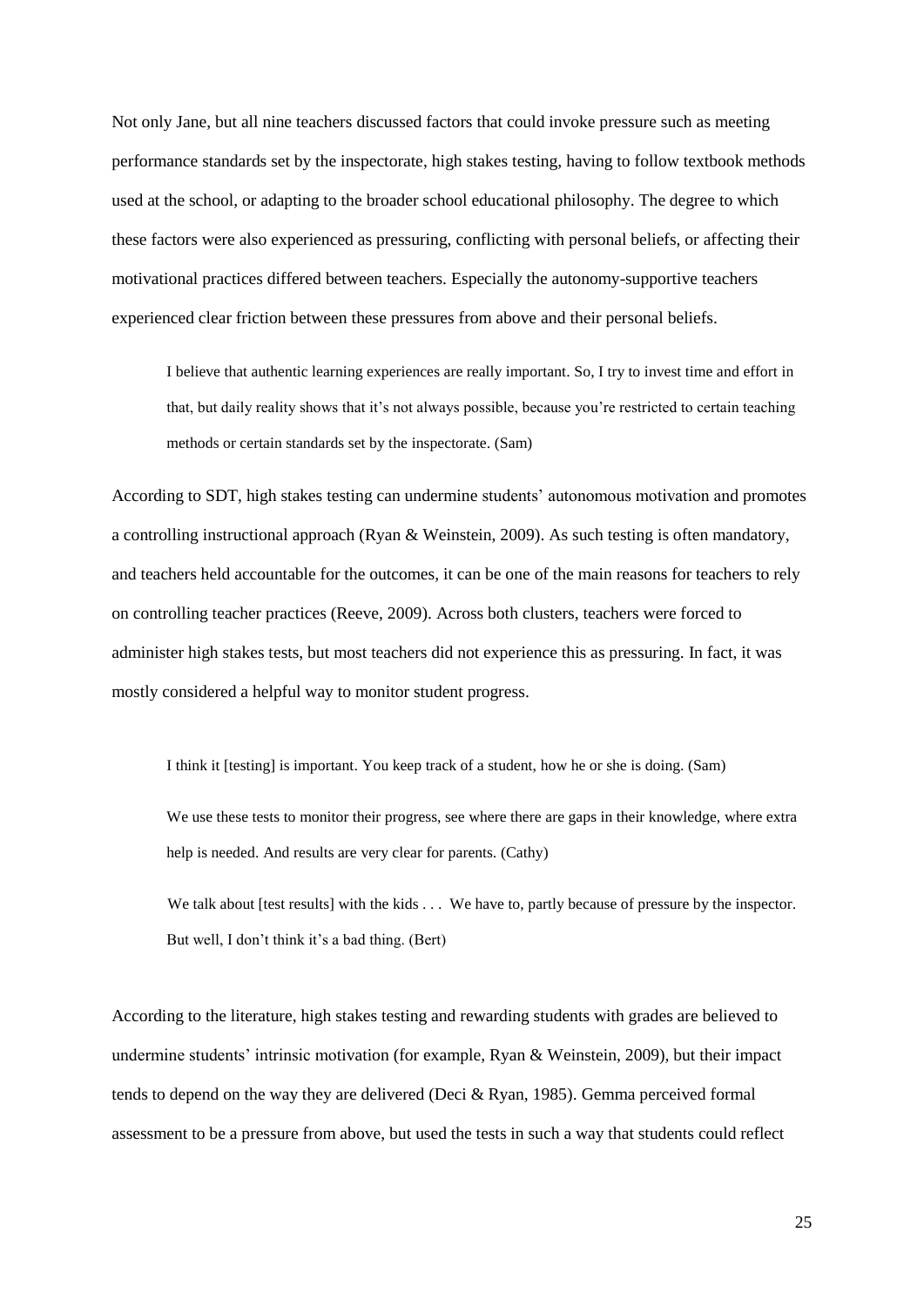own on their progress. Hence, she used the external outcomes of formal testing, the grades in an autonomy-supportive way.

We are obliged to do formal assessments three times a year. It gives an impression. Fine. I'll look at it. I'll have to look at it. But, if it were up to me, we'd be throwing out all of those tests. I know it already. . . . Children reflect on their progress, why did I get a ten on that test and a four on the other on? It's because of this or because of that. . . .. Children have to look at themselves and progress through that. My children know that pretty well, why am I struggling with language and succeeding at math? (Gemma)

Ella also considered formal assessment to be a pressure from above, dealing with that by putting a greater emphasis on alternative ways of evaluating student progress.

We have the children write us [the teachers] a letter, we respond to it. We mention a couple of topics that need to be addressed in the letter: 'How do you feel in the class, who do you like to spend time with, what are you good at, and what would you still like to learn?'. We have a sort of registration book, with a lot of things in it. Which books have you read, what presentations did you do, yes, it also contains their achievement outcomes. Their letters are also included in that. (Ella)

Across both clusters, teachers mostly felt comfortable with the educational concept, policies, or textbook methods used at their schools. Teachers in the autonomy-supportive cluster were mostly working at rather innovative schools, supporting autonomy-supportive motivational practices. As such, pressures from above can also be pressures toward more autonomy-support.

Our teaching methods already connect to students' worlds pretty well. But other than that, you think of extra examples, or have it coming from the kids. (Anne)

Well, group work is motivating for example. . . . That's what's really appealing about the 'BAS' project [reform trajectory the school is in]. (Gemma)

We are using textbook method M. That's with real examples. And with language, we use method P. It's not like a method, it's playful, a lot of doing, experiencing. So they learn, not just by books, but you can really connect to children. (Ella)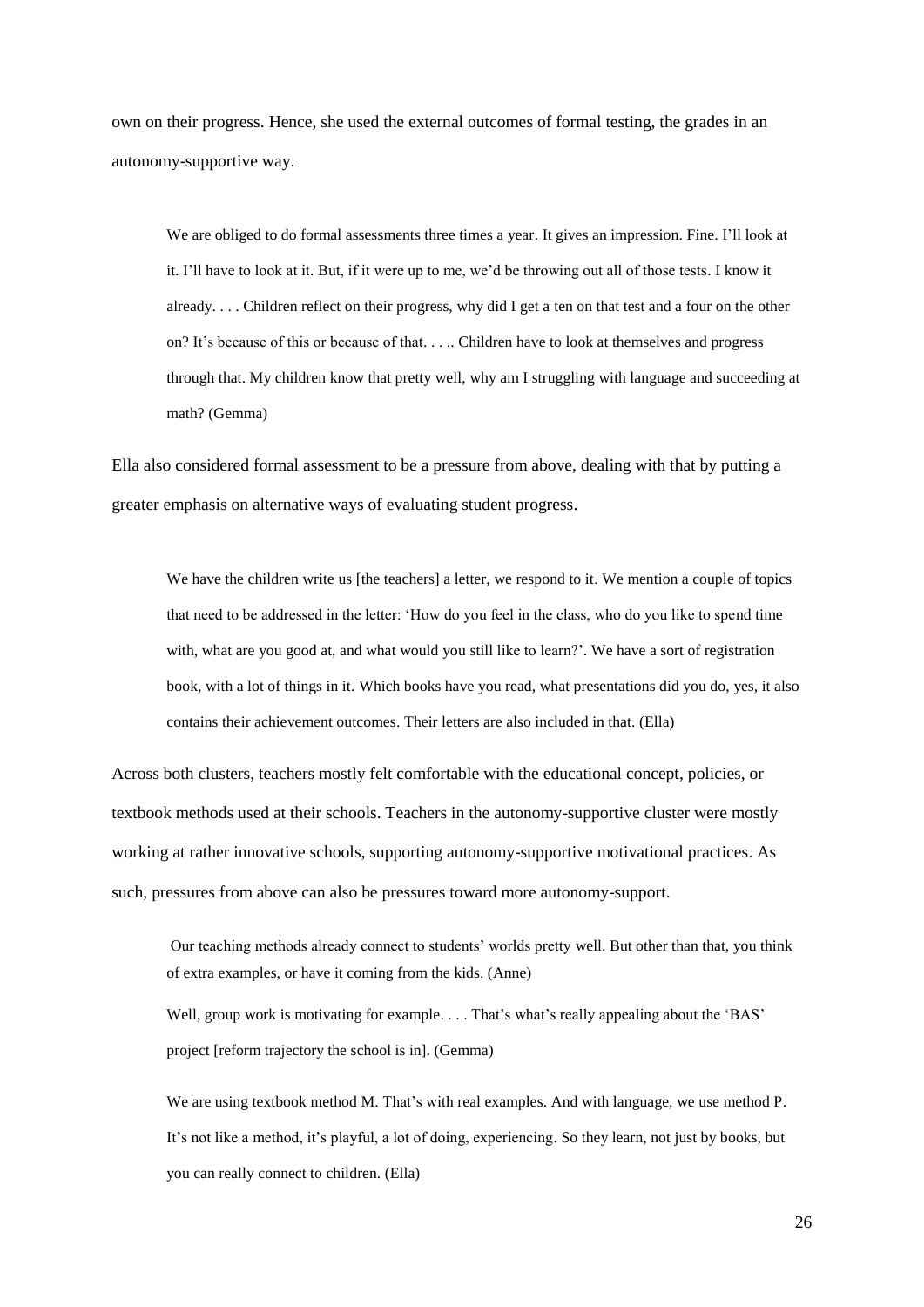Cathy and Bert were working at schools supporting controlling ways of teaching as their school administrations also felt controlling ways were more suitable to their student population.

We are doing 'modelling', it's part of a trajectory we have been doing for a while. It means that we show the best way to perform a task. Here is a text, what are you looking at? No, you don't just start reading it, you first check the title. (Bert)

Rachel personally preferred an autonomy-supportive teaching style which she was supported in developing at her school. Her difficulties in actually realising more autonomy-supportive ways of teaching were mostly attributed to pressures from below.

Overall, national standards, high stakes testing or the textbook methods were sometimes considered pressuring, especially by the autonomy-supportive teachers, but most teachers also found ways to deal with these pressures in ways corresponding with their beliefs. National standards, high stakes testing or textbook methods were not considered pressures by most teachers in the controlling cluster. In both clusters, teachers felt supported by their schools to teach according to their personal beliefs, so the educational concept of the school was not considered a pressure by any of the teachers in our sample.

#### **Discussion**

The purpose of this study was to gain a more thorough understanding of the reasons behind teachers' motivational practices, as teachers' motivational practices shape students' learning environment. Two clusters of teachers were distinguished. One cluster included teachers who mainly reported autonomysupportive practices and the other cluster included teachers who reported mainly controlling practices. The underlying reasons that were reported for autonomy-supportive and controlling practices are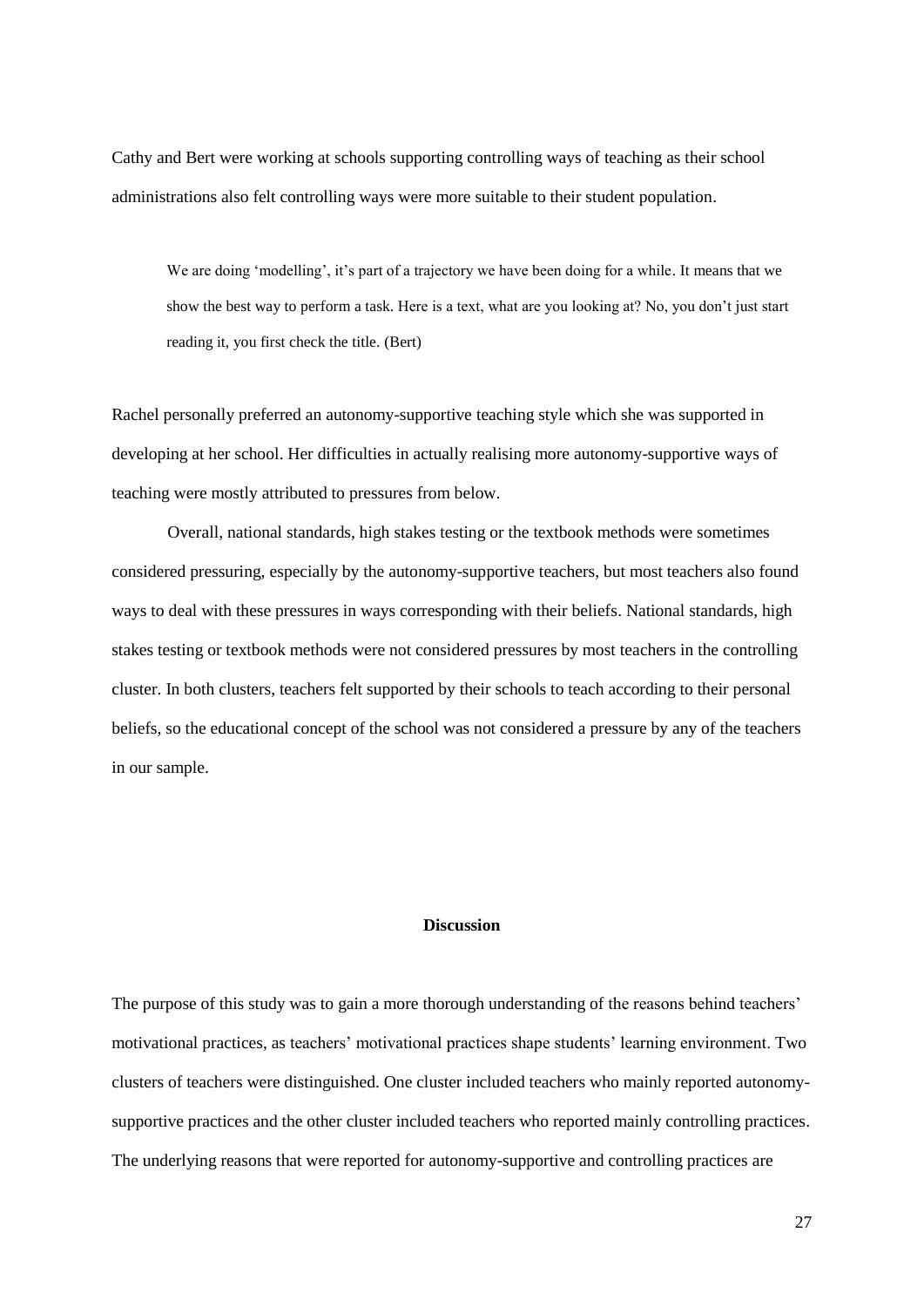summarized in the model displayed in Figure 4. Autonomy-supportive teachers mostly held personalbeliefs in favour of autonomy-support, for example that their students would benefit most from autonomy-supportive practices. Their beliefs aligned well with their practices and were mentioned as a main reason for their autonomy-supportive practices. Also pressures from above, such as performance standards or high stakes testing, could be a reason for autonomy-supportive practices. Reasons for controlling practices were more diverse. Some teachers held personal beliefs in favour of control and these could be reasons for more controlling practices, but teachers also reported controlling practices despite personal beliefs in favour of autonomy-supportive practices. Pressures from above were experienced by all teachers and pressured some, but not all, teachers towards more controlling practices. Negative perceptions of students' ability, background, motivation or behaviour seemed to be an even stronger weighing pressure for controlling practices. Teachers in both clusters experienced such pressures from below. For teachers in both clusters this could refer to negative perceptions of individual students, which led to more controlling practices with these students. For most teachers in the cluster with mostly controlling practices, pressures from below also referred to negative perceptions of whole-class characteristics. These teachers felt that their class lacked the abilities necessary for autonomy-supportive teaching.

#### <<<FIGURE 4 HERE>>>

Furthermore, Figure 4 also shows another theme that emerged during the study and that was the role of interpersonal relatedness. Controlling practices as well as pressures from below appeared as a reason for teachers to create a stronger affective bond with their students and a warm classroom climate. These outcomes contribute to our understanding of the reasons behind teachers motivational practices and how they try to create a motivating learning environment for their students. Below, a number of key issues that need further discussion will be addressed. Below, a number of key issues that need further discussion will be addressed.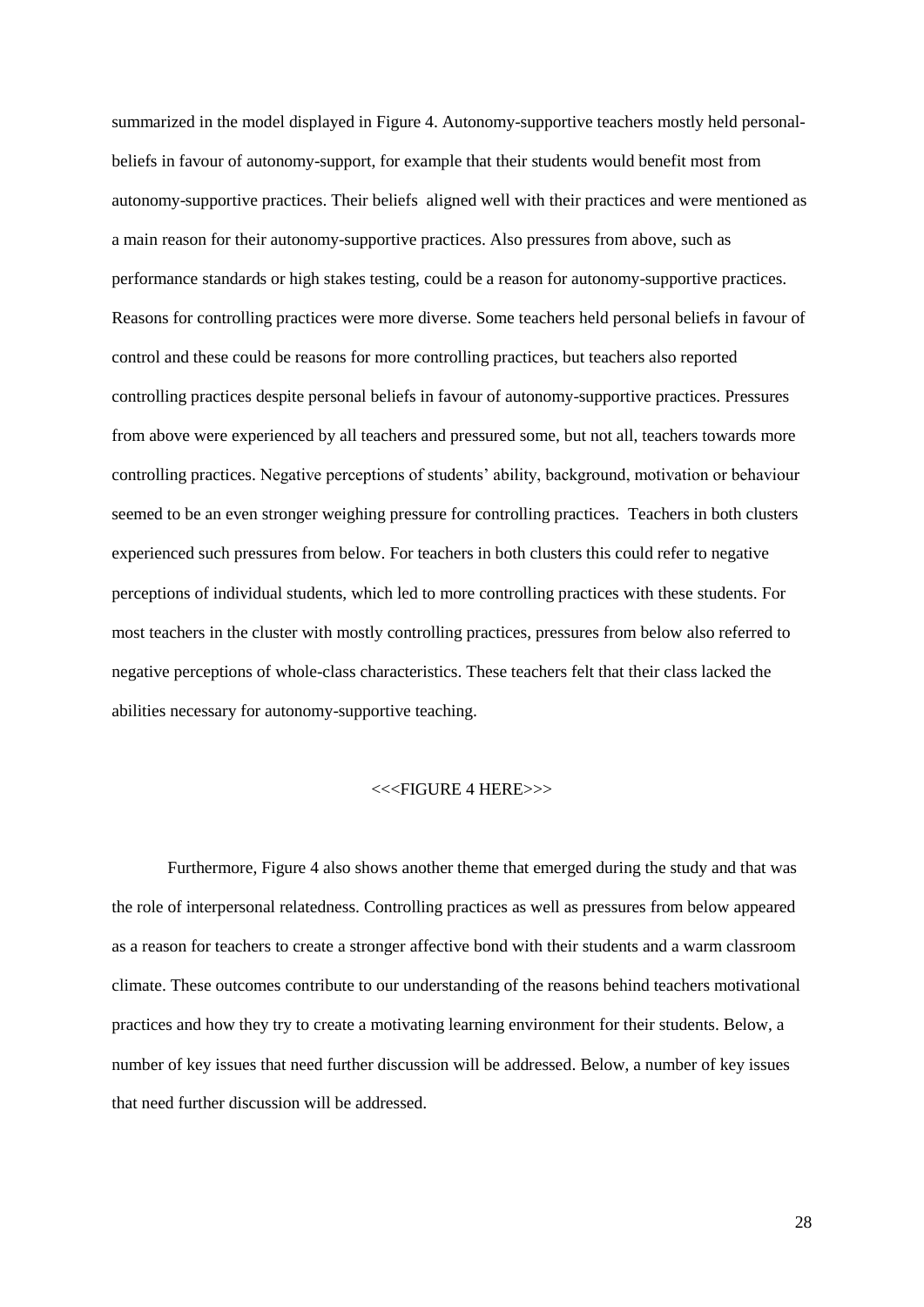#### *The crucial role of teacher perceptions of their students in explaining motivational practices*

While previous literature has emphasized how pressures from above may explain teachers' controlling motivational strategies (e.g., Reeve, 2009; Niemic & Ryan, 2009; Ryan & Weinstein, 2009), the outcomes of the present study suggest that pressures from below weigh more heavily for teachers. In many countries, teachers are faced with diverse student populations, and some schools are mostly populated by at-risk students (Bakker & Denessen, 2011). A concerning finding of this study is that especially when teachers considered their students to be at-risk (i.e., low-ability, unmotivated, difficult in behaviour, or from disadvantaged backgrounds), they relied much more often on controlling strategies. All teachers indicated the importance of structure, especially for at-risk students. Structure can be delivered in either autonomy-supportive or controlling ways, but previous literature has suggested that many teachers confuse providing structure with control (Reeve, 2009). Accordingly, in this study, teachers reported mostly controlling ways of providing structure for at-risk students. Even autonomy-supportive teachers described being more controlling with the at-risk students in their class. As autonomy-supportive practices are believed to encourage intrinsic motivation (Jang et al., 2010; Vallerand, 1997), increase deep learning strategies and promote selfregulated learning (Deci et al., 1991; Vansteenkiste et al., 2004; Vansteenkiste et al., 2006), the controlling strategies used by these teachers could thus prevent at-risk students from actually becoming motivated and independent learners. This may actually cause already existing differences in motivation, learning and achievement to be exacerbated. This is especially concerning as previous research suggests that teacher perceptions of their students can be based on biased beliefs rather than actual information about students' ability levels (Author A and others, 2010).

Within teacher expectancy literature, it has been suggested that teachers' perceptions of individual students can explain a wide variety of teaching behaviours (e.g., Rosenthal, 1994). Accordingly, the outcomes of the present study show that teachers are more controlling students that they perceive to be more 'at-risk'. Moreover, not only perceptions of individual students matter. The extent to which teachers adopt an autonomy-supportive or controlling teaching style in general seemed to depend on their perceptions of their student population as a whole.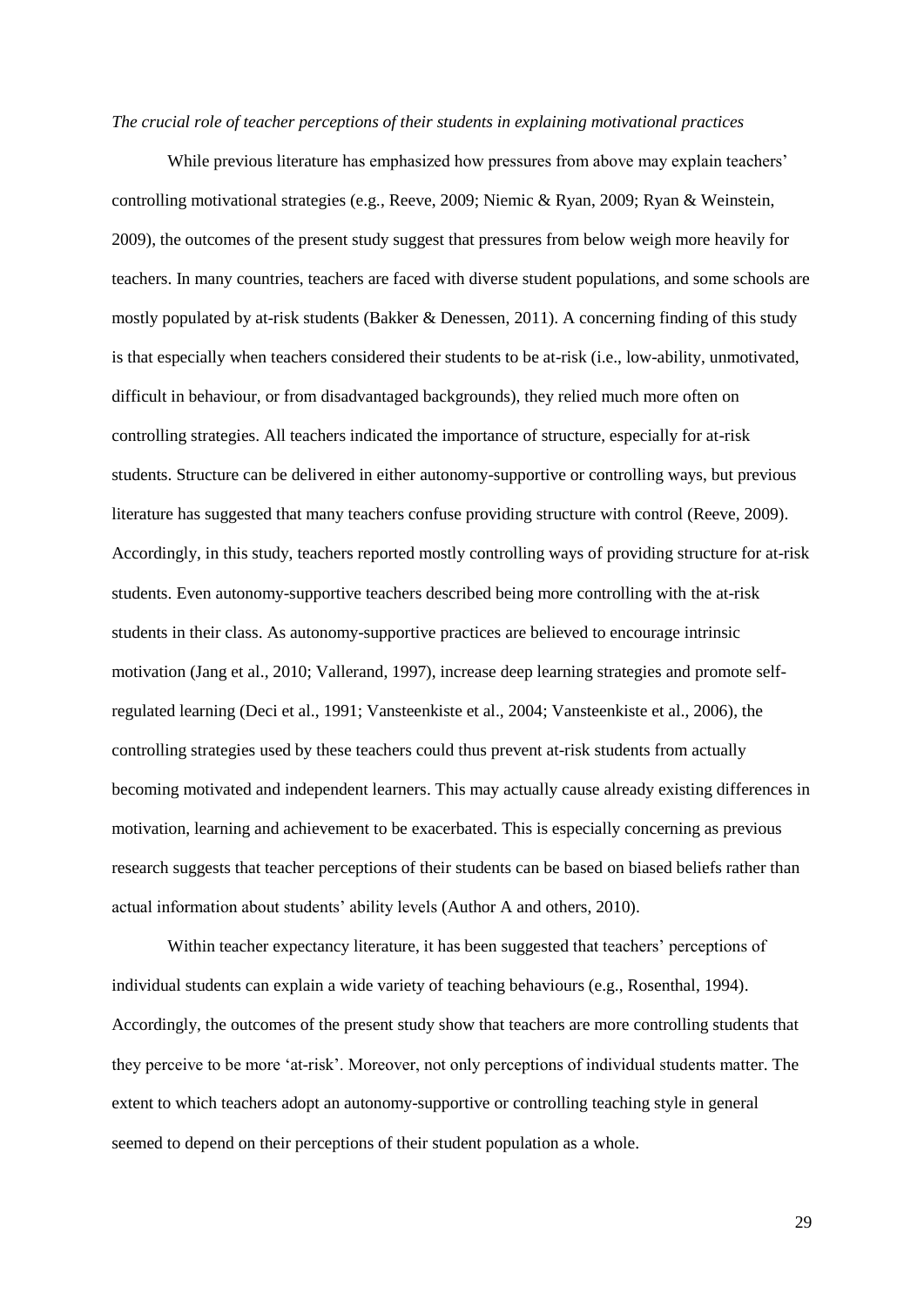Our results also suggest that the model presented in Figure 3 may be cyclical in nature.

Teachers' prior experiences appeared to inform their personal beliefs and preferences towards either controlling or autonomy-supportive motivational practices. Prior experiences of success or failure of their motivational practices with certain student populations seemed to confirm or dismiss previously held beliefs about the extent to which they felt autonomy-supportive motivational practices were suitable for their students. Teacher perceptions of their students as well as their prior experiences with other student populations thus seem very important to take into consideration when examining teachers' motivational practices.

#### *Are students' needs universal?*

SDT suggests that students' needs for autonomy, competence and relatedness are cross-cultural universal needs that apply to all students (Reeve et al., 2004; Ryan & Deci, 1985). However, most teachers in this study expressed a different view and felt that students can differ in the strength of their needs. At-risk students were perceived to have less need for autonomy, but a greater need for relatedness in comparison to other students. Whereas SDT emphasizes the disadvantageous effects of a controlling approach on students' motivation, teachers using controlling motivational practices were often well intentioned, believing that such practices suited their students' needs better. Teachers expressed the view that more controlling strategies actually nurtured the specific needs of their at-risk students. To them, this was an adaptive approach, based on their assumption that not all students had similar needs for autonomy.

Moreover, teachers in more disadvantaged classes were more concerned with the socioemotional climate of the classroom as they experienced a greater need for relatedness from these students for whom a good relationship with the teacher may act as a buffer to protect them from negative motivational outcomes for which they are more at-risk. Contrary to SDT that emphasizes the universality of needs (Ryan & Deci, 1985), Hamre and Pianta (2001) suggest that students from more disadvantaged backgrounds may have a greater need for relatedness. Especially for students from more disadvantaged backgrounds, school culture may be different from what they are accustomed to at home. A good relationship with teachers may be essential in preventing this disparity between the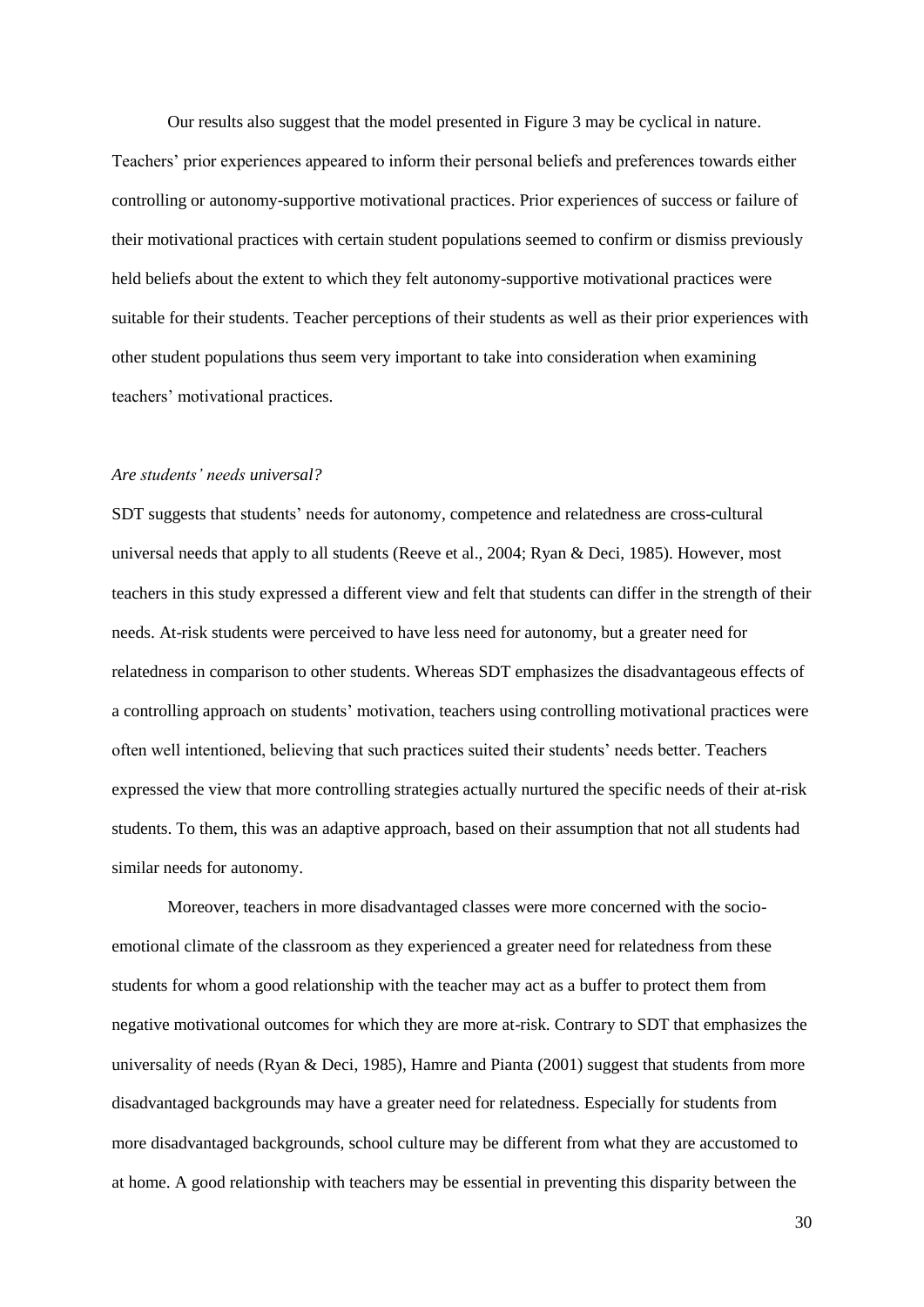home and school environment from being harmful. Moreover, these students are at greater risk for disengagement and good relationships with teachers may have a preventative, 'buffering' effect (e.g., Hamre & Pianta, 2001).

Several studies, especially cross-cultural studies, have addressed the issue of universality, suggesting that the strength of students' needs may depend on students' background characteristics. Depending on the parenting style, students may differ in the extent they are accustomed to deal with autonomy. In cross-cultural studies, it is argued that autonomy is a value of Western, individualistic societies and that it may not be as beneficial to students who have a background from more collectivistic cultures (Kitayama, Snibbe, Markus, & Suzuki, 2004; Markus & Kitayama, 2010). Iyengar and Lepper (1999) for example showed higher levels of autonomy increased motivation of Anglo-American children, but Asian children were more motivated when trusted authority figures made choices for them. Sheldon, Elliot, Kim, and Kasser (2001) showed that members from collectivistic cultures find relatedness more fulfilling than members from other cultures. Moreover, Deci, Ryan, Gagné, Leone, Usunov, and Kornazheva (2001) found that people from Bulgaria were less negatively affected by a controlling climate.

In all, the outcomes of these studies do not claim people from some cultures or backgrounds lack the need for autonomy, competence, or relatedness, *but* they do suggest – in line with beliefs expressed by teachers in our study – that there may be differences between students in need strength and that there may be different ways to meet those needs. The issue of differences in need strength has hardly been examined and even though research shows overall positive effects of autonomy-support or relatedness (e.g. Stroet et al., 2012), that does not exclude the possibility that some students may benefit more than others. The views held by teachers also suggest that students' needs or the ways to fulfil them not only depend on their ethnicity or culture, but that these may also depend on other characteristics, such as ability levels, SES, or behavioural characteristics.

#### *Interaction between control and relatedness*

Another interesting issue emerged from our study. Particularly the controlling teachers thought it was important to create a warm classroom climate and to develop a good relationship with their students.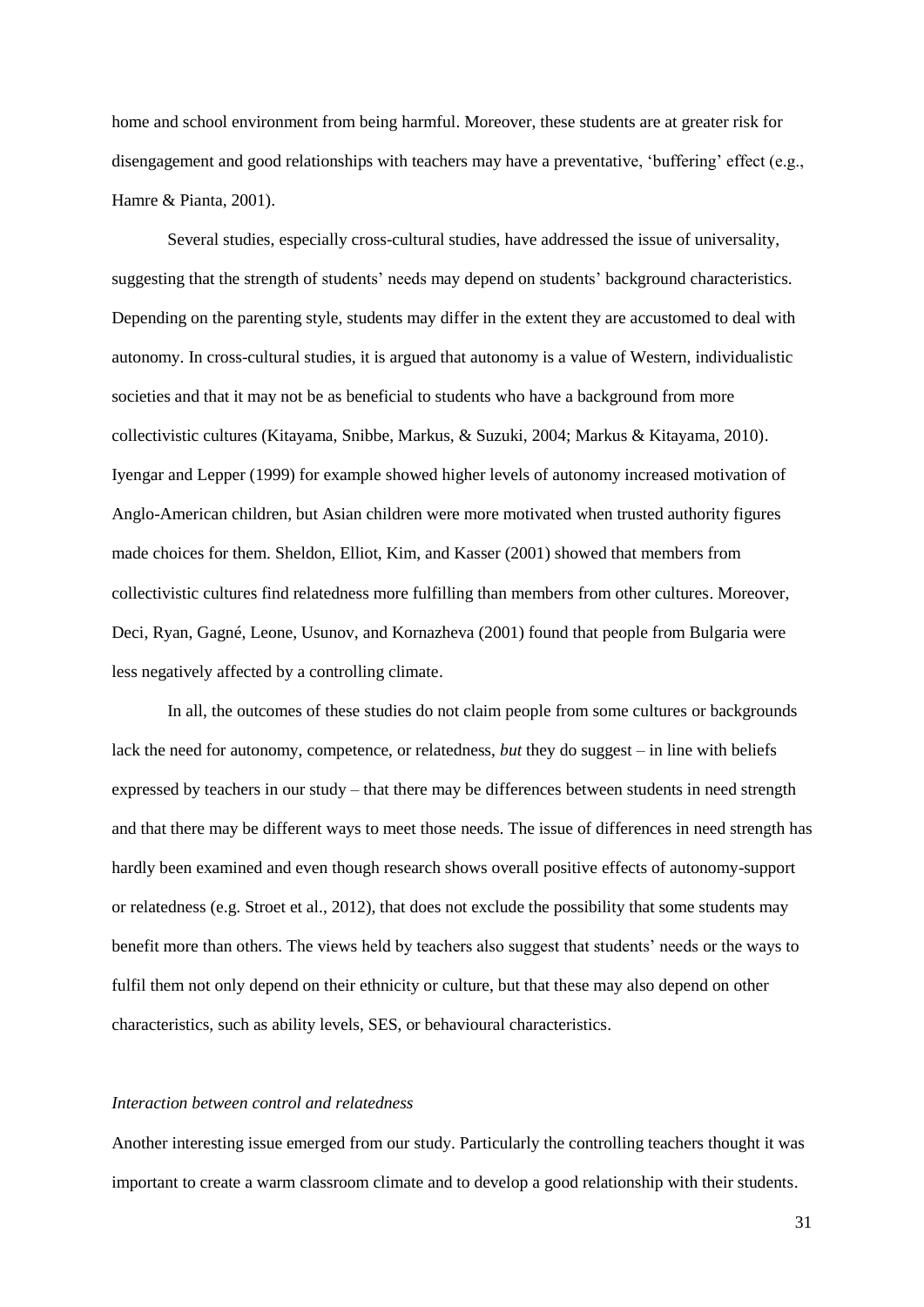Also other studies have shown that higher levels of control appear to go alongside higher levels of relatedness (Nichols, 2006). The controlling teachers experienced a greater need for relatedness from their students, but they also indicated they needed that bond to encourage students to engage in learning activities they may not autonomously want to engage in. As controlling teachers rely more on extrinsic strategies (such as 'learning for the teacher'), a well-established affective relationship with their students may thus be more important. Abundant research has shown that students' affective relationship with their teacher (e.g., Cornelius-White, 2007; Roorda, Koomen, Spilt, & Oort, 2011) is crucial to their motivation. That may especially be so when teachers use controlling motivational strategies. None of the teachers in the controlling cluster thought their students felt controlled or pressured, particularly because of the strength of the teacher-student relationship. According to these teachers, this indicates that when students experience an affectionate bond with their teacher, yet experience controlling practices, they may not perceive these as frustrating their needs. A certain degree of control, when delivered in a highly affectionate way, may perhaps not necessarily undermine students' motivation. Although SDT has not specifically addressed the issue of potential interactions between relatedness and control, this has been described in interpersonal theory (Leary 1975 in Wubbels & Brekelmans, 2005). According to this theory, a teaching style which involves both intermediate levels control and affiliation is most beneficial for students' engagement.

#### *Implications for teacher education*

This study also has implications for teacher education. First, the study shows that teachers find it harder to teach at-risk students in autonomy-supportive ways. This highlights the need for pre- or inservice teachers to develop understandings about motivating students in classrooms with diverse student populations. Second, teacher education programs have the potential to provide experiences where pre- or in-service teachers can examine the factors that influence their beliefs about students (for example, SES, ability levels, ethnic background). Building awareness of how such beliefs are formed and influence teacher behaviour may provide a grounding with which future teachers may exercise some caution in their own practice.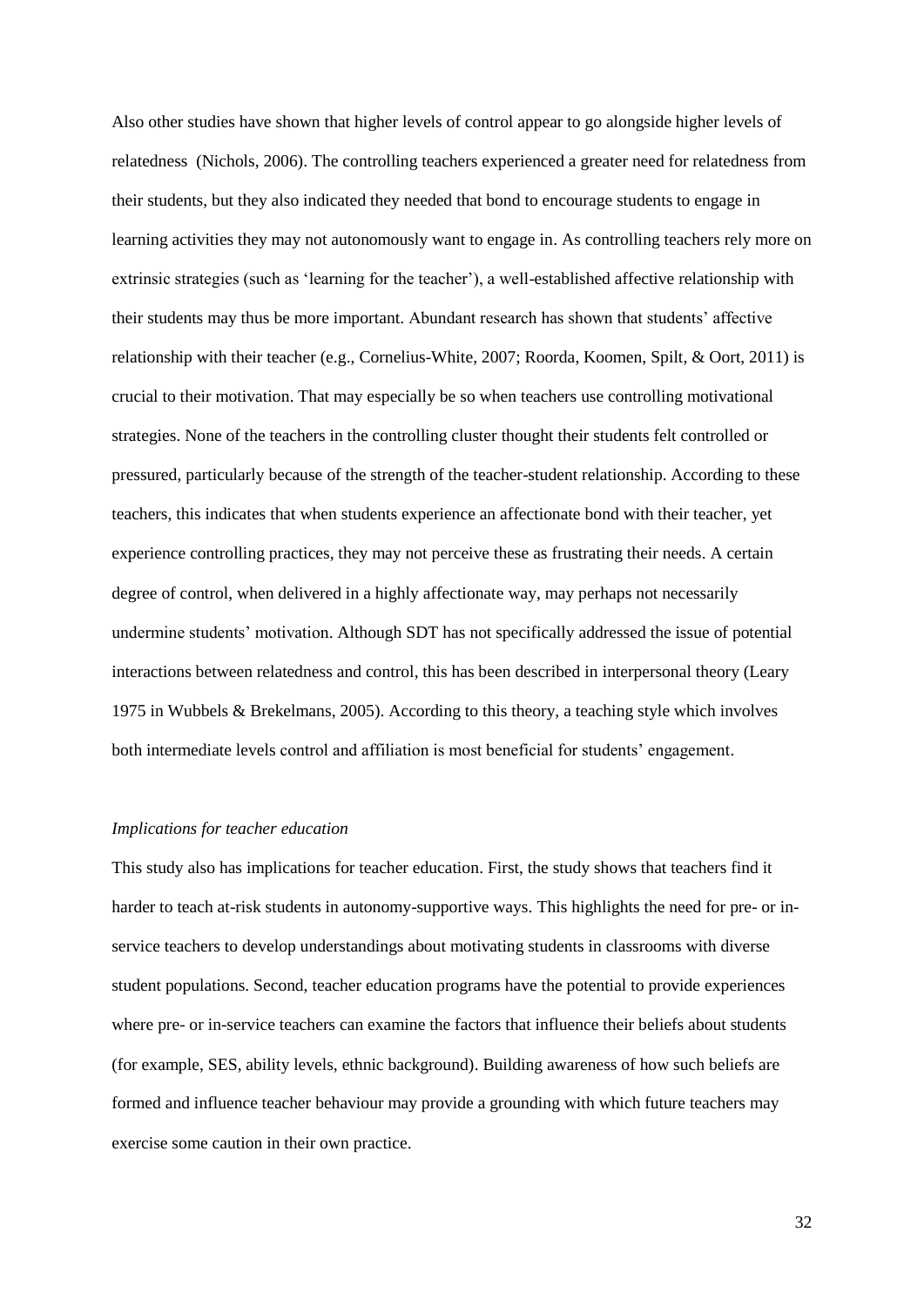#### *Future directions*

Before discussing implications for further research, a number of limitations of the present study need to be addressed. First, only teachers' self-reported motivational practices were taken into account. Although leading to a deeper understanding of teachers' experiences, self-reports may not fully reflect the actual motivational practices they employ in their classrooms. Future research could address this by including classroom observations of teacher behaviours. Also, specific characteristics of the Dutch educational context and the small sample size – however representing a broad diversity of teaching practices and school populations – may limit the generalizability of our findings. Further research is needed to examine whether similar patterns can be observed across different educational contexts. Due to its explorative nature, only a small sample of teachers was included. Larger studies are needed to further confirm the framework that resulted from this study. Nevertheless, the outcomes of the study provide a useful framework which can serve as a starting point for further research and point to a number of important implications for future research and practice.

The outcomes show that theoretical notions and teacher views of how to create a motivating learning environment for students are clearly distinct. The beliefs held by teachers suggest that controlling motivational practices – for some students and under certain conditions – may not be as harmful as suggested in literature. As this study focused on teacher perceptions, more research is needed to unravel whether different student characteristics actually relate to the strength of students' needs and the ways teachers can meet students' needs. Moreover, future research is especially needed to uncover how socio-emotional aspects of the teacher-student relationship may interact with controlling motivational practices. It thus seems important to not only consider *what* motivational practices teachers use to shape the learning environment, but also *how* these practices are enacted.

#### Acknowledgement:

This research was supported by a grant from the National Scientific Organization of the Netherlands (NWO).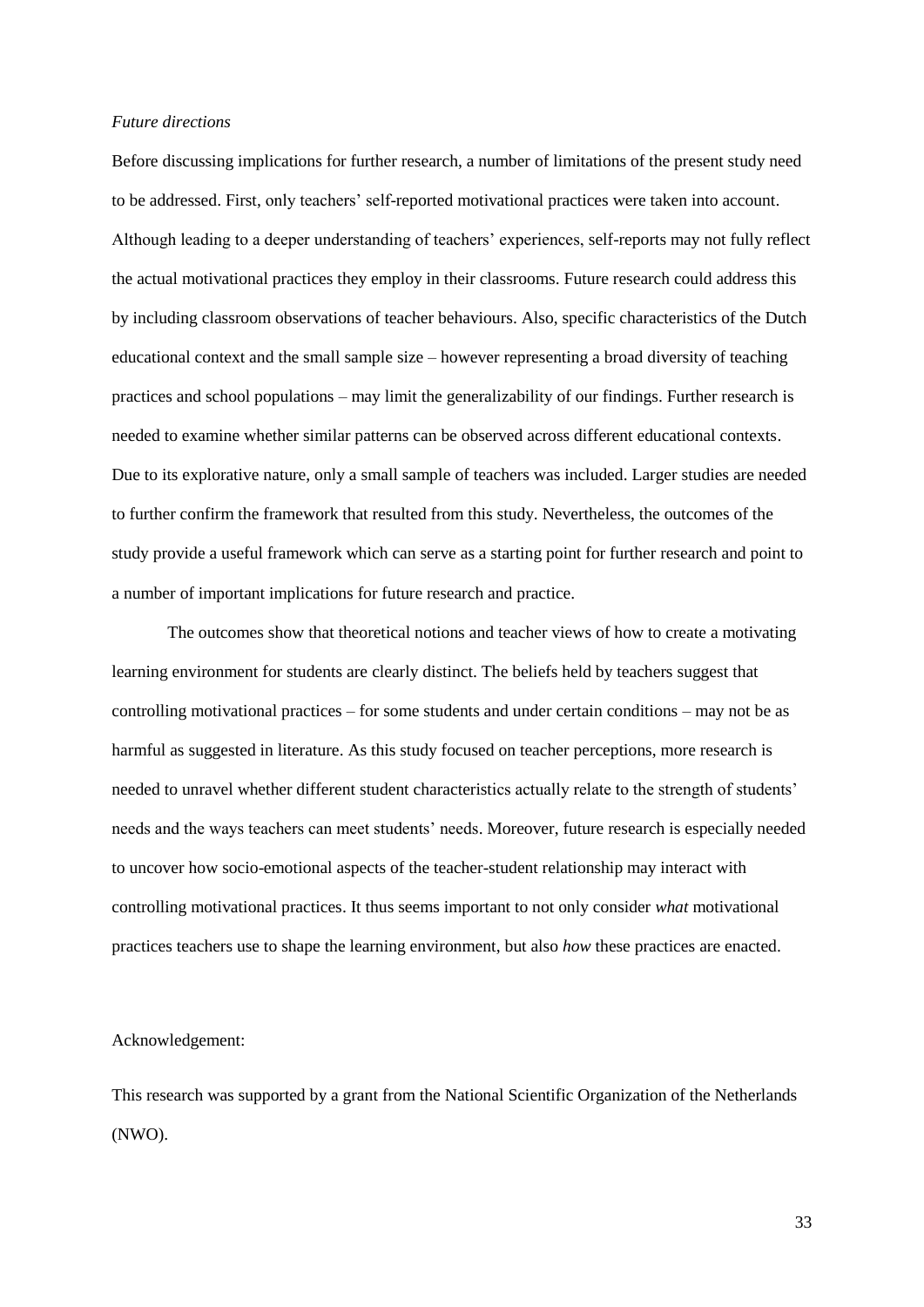#### References

- Archambault. I., Janosz, M., & Chouinard, R. (2012). Teacher beliefs as predictors of adolescents' cognitive engagement and achievement in mathematics. *Journal of Educational Research, 105(5),* 319-328. doi: 10.1080/00220671.2011.629694
- Avalos, B. (2011). Teacher professional development in Teaching and Teacher Education over ten years. *Teaching and Teacher Education, 27,* 10-20. doi:10.1016/j.tate.2010.08.007
- Bakker, J., & Denessen, E. (Eds.). (2011). *International perspectives on countering school segregation*. Antwerp-Apeldoorn: Garant.
- Cornelius-White, J. (2007). Learner-centered teacher–student relationships are effective: A metaanalysis. Review of Educational Research, 77, 113–143. doi: 10.3102/003465430298563
- Deci, E.L. and Ryan, R.M. (1985) *Intrinsic Motivation and Self-determination in Human Behavior*. New York: Plenum.
- Deci, E. L., Ryan, R. M., Gagne´, M., Leone, D. R., Usunov, J., & Kornazheva, B. P. (2001). Need satisfaction, motivation, and well-being in the work organizations of a former Eastern Bloc country. *Personality and Social Psychology Bulletin, 27,* 930–942. doi: 10.1177/0146167201278002
- Deci, E. L., Spiegel, N. H., Ryan, R. M., Koestner, R., & Kauffman, M. (1982). Effects of performance standards on teaching styles: Behavior of controlling teachers. *Journal of Educational Psychology, 74*, 852–859. doi: 10.1037/0022-0663.74.6.852
- Deci, E.L, Vallerand, R.J., Pelletier, L.G., & Ryan, R.M. (1991). Motivation and education: The selfdetermination perspective. *Educational Psychologist, 26 (3-4),* 325-346. doi: 10.1080/00461520.1991.9653137
- Driessen, G., Sleegers, P., & Smit, F., (2008). The transition from primary to secondary education: Meritocracy and Ethnicity. *European Sociological Review, 24 (4)¸*527-542. doi: 10.1093/esr/jcn018
- Eccles, J. S., & Roeser, R. W. (2011). Schools as developmental contexts during adolescence. *Journal of Research on Adolescence, 21(1),* 225-241. doi:10.1111/j.1532-7795.2010.00725.x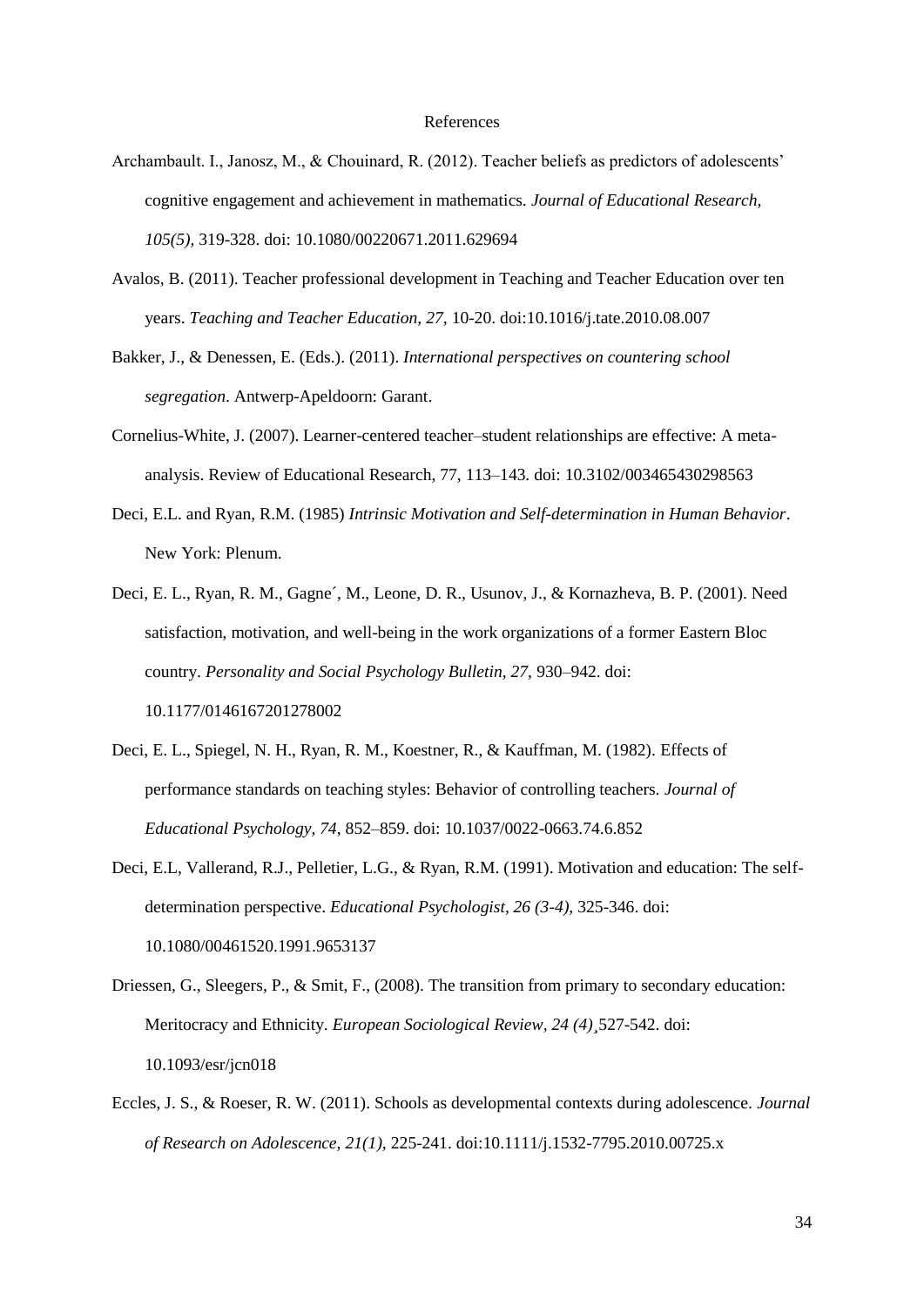Eisenhart, M.A., Schrum, J.L., Harding, J.R., & Cuthbert, A.M. (1988). Teacher beliefs: Definitions, findings, and directions. *Educational Policy, 2(1),* 51-70. doi: 10.1177/0895904888002001004

Fraser, B. J. (2012). *Classroom environment*. New York, NY: Routledge.

- Frosh, S. (2004). Religious influences on parenting. In M. Hoghughi, & N. Long (Eds.), *Handbook of parenting: Theory and research for practice* (pp 98-109). London: Sage.
- Furtak, E.M., & Kunter, M. (2012). Effects of Autonomy-Supportive Teaching on Student Learning and Motivation. *The Journal of Experimental Education, 80,* 284-316. doi: 10.1080/00220973.2011.573019
- Hamre, B. K., & Pianta, R. C. (2001). Early teacher–child relationships and the trajectory of children's school outcomes through eighth grade. *Child Development, 72,* 625-638. doi:10.1111/1467- 8624.00301
- Henderson, D. G., & Fisher, D. L. (2008). Interpersonal behaviour and student outcomes in vocational education classes. *Learning Environments Research, 11(1),* 19-29.
- Iyengar, S. S., & Lepper, M. R. (1999). Rethinking the value of choice: A cultural perspective on intrinsic motivation. *Journal of Personality and Social Psychology, 76(3),* 349-366. doi: 10.1037/0022-3514.76.3.349
- Jang, H., Reeve, J., & Deci, E.L. (2010). Engaging students in learning activities: It is not autonomy support or structure but autonomy support and structure. *Journal of Educational Psychology*, *102 (3),* 588–600. doi: 10.1037/a0019682
- Jungbluth, P. (2003) *De ongelijke basisschool: etniciteit, sociaal milieu, sekse, verborgen differentiatie, onderwijskansen en schooleffectiviteit* [The unequal primary school: ethnicity, social environment, gender, concealed differentiation, educational opportunity and the effectiveness of school]. Nijmegen: ITS.
- Jussim, L., Eccles, J., & Madon, S. J. (1996). Social perception, social stereotypes, and teacher expectations: Accuracy, and the quest for the powerful self-fulfilling prophecy. *Advances in Experimental Social Psychology, 29,* 281–388. doi: 10.1016/S0065-2601(08)60240-3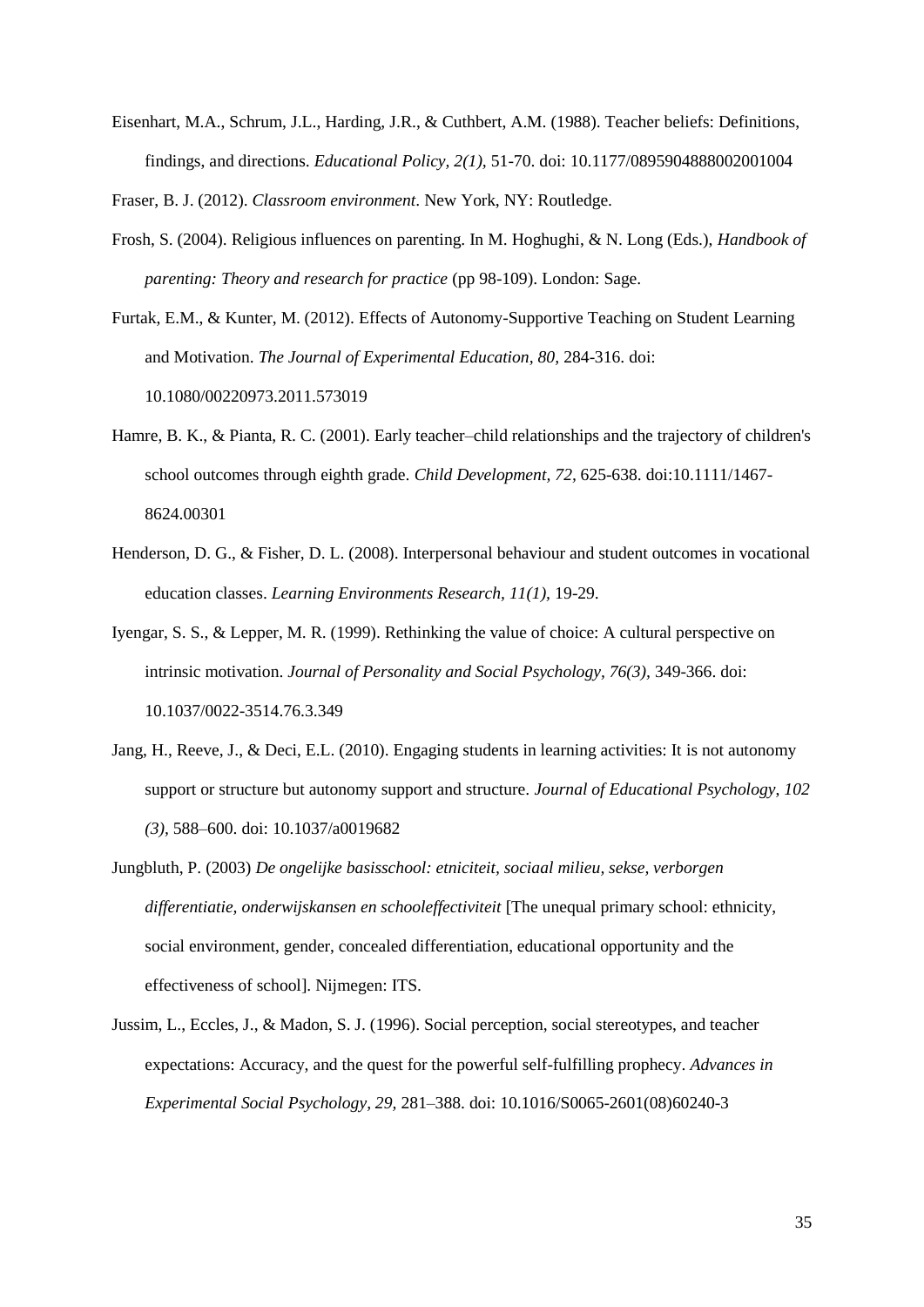- Jussim, L., & Harber, K. D. (2005). Teacher expectations and self-fulfilling prophecies: Knowns and unknowns, resolved and unresolved controversies. *Personality and Social Psychology Review, 9,* 131–155. doi: 10.1207/s15327957pspr0902\_3
- Kitayama, S., Snibbe, A. C., Markus, H. R., & Suzuki, T. (2004). Is there any "Free" choice? *Psychological Science, 15(8),* 527-533. doi: 10.1111/j.0956-7976.2004.00714.x
- Madon, S., Jussim, L., & Eccles, J. (1997). In search of the powerful self-fulfilling prophecy. *Journal of Personality and Social Psychology, 72 (4),* 791-809. doi: 10.1037/0022-3514.72.4.791
- Mansour, N. (2009). Science teachers' beliefs and practices: issues, implications and research agenda. *International Journal of Environmental and Science Education, 4(1),* 25-48.
- Markus, H. R., & Kitayama, S. (2010). Cultures and selves. *Perspectives on Psychological Science, 5(4),* 420-430. doi: 10.1177/1745691610375557
- Maulana, R., Opdenakker, M. C. J. L., den Brok, P., & Bosker, R. J. (2012). Teacher–student interpersonal relationships in Indonesian lower secondary education: Teacher and student perceptions. *Learning Environments Research, 15(2),* 251-271.
- McKown, C., & Weinstein, R. S. (2008). Teacher expectations, classroom context, and the achievement gap. *Journal of School Psychology, 46,* 235–261. doi:10.1016/j.jsp.2007.05.001
- Miles, M.B. & Huberman, A. M. (1994). *Qualitative data analysis.* (2nd ed.). Thousand Oaks, CA: Sage Publications.
- Nichols, J. D. (2006). Empowerment and relationships: A classroom model to enhance student motivation. *Learning Environments Research, 9(2),* 149-161. doi: 10.1007/s10984-006-9006-8
- Niemic, C.P. & Ryan, R.M. (2009). Autonomy, competence, and relatedness in the classroom: Applying self-determination theory to educational practice. *Theory and Research in Education, 7 (2),* 133-144. doi: 10.1177/1477878509104318
- Nolen, S.B. (2011). The Role of Educational Systems in the Link Between Formative Assessment and Motivation. *Theory into Practice,* 50 (4), 319-326. doi: 10.1080/00405841.2011.607399
- Nurmi, J., Viljaranta, J., Tolvanen, A., & Aunola, K. (2012). Teachers adapt their instruction according to students' academic performance. *Educational Psychology, 32 (5),* 571-588. doi: 10.1080/01443410.2012.675645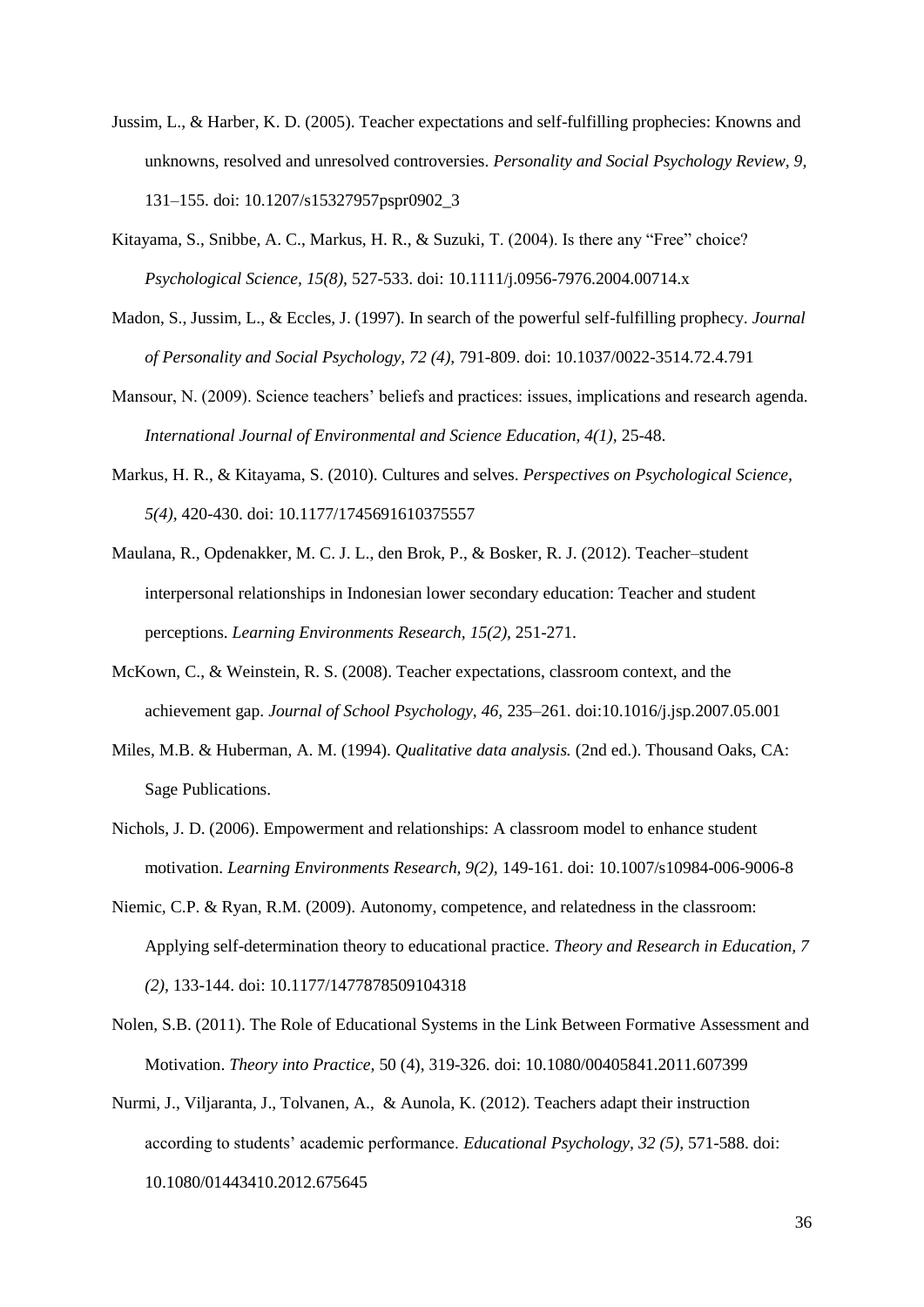- Oakes, J. (1985) *Keeping Track: How Schools Structure Inequality*. New Haven: Yale University Press.
- Ogbuehi, P. I., & Fraser, B. J. (2007). Learning environment, attitudes and conceptual development associated with innovative strategies in middle-school mathematics. *Learning Environments Research, 10(2),* 101-114.
- Pajares, J. (1992). Teachers' beliefs and educational research: Cleaning up a messy construct. *Review of Educational Research, 62 (3),* 307-332. doi: 10.3102/00346543062003307
- Pelletier, L.G., Se'guin-Le'vesque, C., & Legault, L. (2001). Pressure From Above and Pressure From Below as Determinants of Teachers' Motivation and Teaching Behaviors. *Journal of Educational Psychology, 94 (1)*, 186–196. doi: 10.1037//0022-0663.94.1.186
- Pintrich, P. R. (2004). A conceptual framework for assessing motivation and self-regulated learning in college students. *Educational Psychology Review, 16(4),* 385-407. doi: 10.1007/s10648-004- 0006-x
- Raymond, A. M. (1997). Inconsistency between a beginning elementary school teacher's mathematics beliefs and teaching practice. *Journal for Research in Mathematics Education, 28(5),* 550–576.
- Reeve, J. (2009). Why teachers adopt a controlling motivating style toward students and how they can become more autonomy supportive. *Educational Psychologist, 44,* 159–175. doi: 10.1080/00461520903028990
- Reeve, J., Deci, E. L., & Ryan, R. M. (2004). Self-determination theory: A dialectical framework for understanding socio-cultural influences on student motivation. In D. M. McInerney & S. Van Etten (Eds.), *Big theories revisited* (pp. 31–60). Greenwich, CT: Information Age Press.
- Reeve, J., & Jang, H. (2006). What teachers say and do to support students' autonomy during a learning activity. *Journal of Educational Psychology, 98,* 209–218. doi: 10.1037/0022- 0663.98.1.209
- Reeve, J., Jang, H., Carrell, D., Jeon, S, & Barch, (2004). Enhancing students' engagement by increasing teachers' autonomy support. *Motivation and Emotion, 28 (2),* 147-169. doi: 10.1023/B:MOEM.0000032312.95499.6f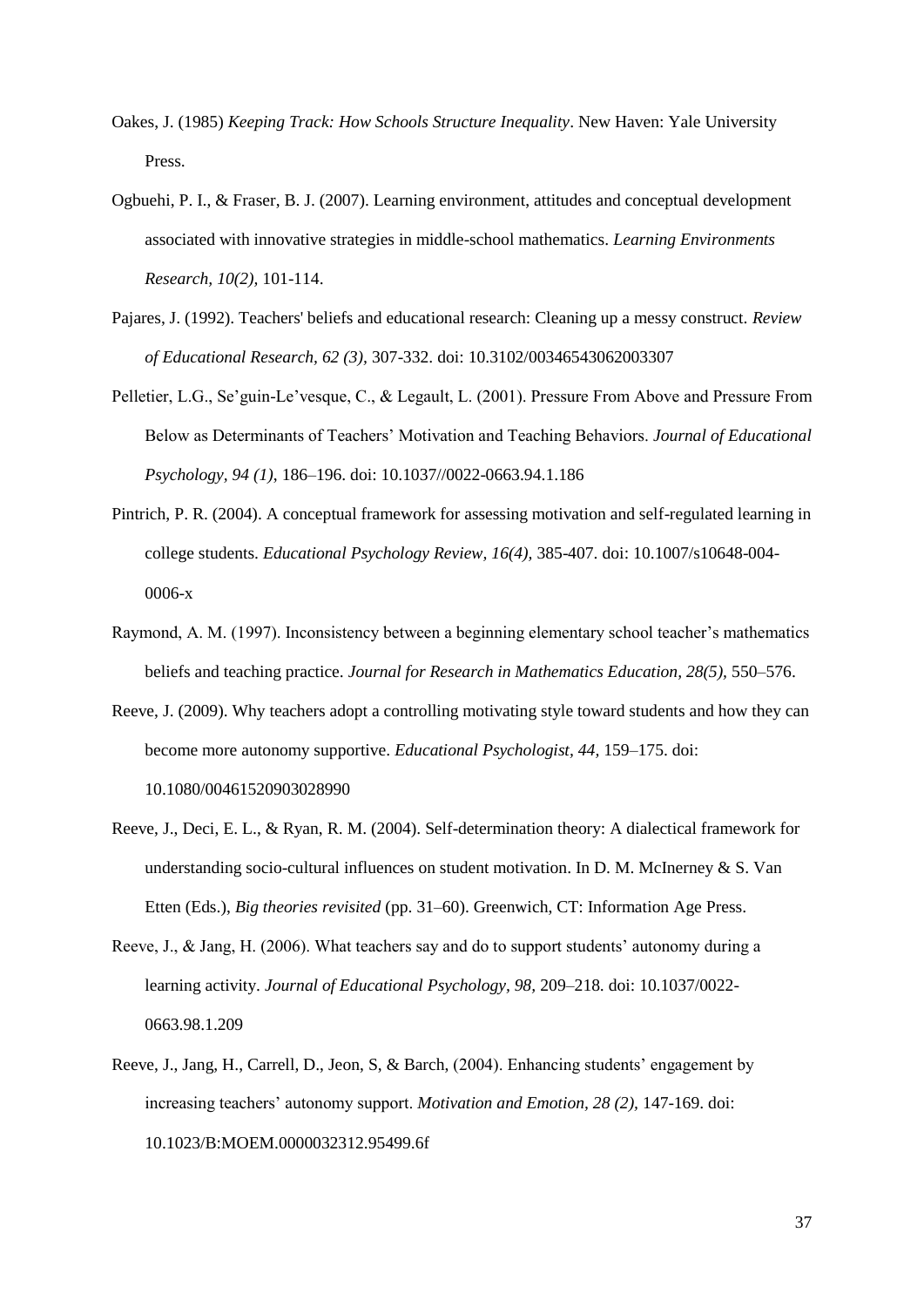- Richardson, V. (2003). Preservice teachers' beliefs. In: Rath, J. & McAninch, A.C. (Eds.), *Teacher beliefs and classroom performance: The impact of teacher education* (pp. 1-22). Charlotte, NC: IAP.
- Roorda, D. L., Koomen, H. M. Y., Spilt, J. L., & Oort, F. J. (2011). The influence of affective Teacher–Student relationships on students' school engagement and achievement. *Review of Educational Research, 81(4),* 493-529. doi: 10.3102/0034654311421793
- Rosenthal, R. (1994). Interpersonal expectancy effects: A 30-year perspective. *Current Directions in Psychological Science, 3*, 176–179.
- Rosenthal, R., & Jacobson, L. (1968). *Pygmalion in the classroom*. New York: Holt, Rinehart, and Winston.
- Rubie-Davies, C. M. (2010). Teacher expectations and perceptions of student attributes: Is there a relationship? *British Journal of Educational Psychology, 80,* 121–135. doi:10.1348/000709909X466334
- Rubie-Davies, C.M., Flint, A., & McDonald, L.G. (2012). Teacher beliefs, teacher characteristics, and school contextual factors: What are the relationships? *British Journal of Educational Psychology*, *82,* 270–288. doi:10.1111/j.2044-8279.2011.02025.x
- Ryan, R.M. and Brown, K.W. (2005) 'Legislating competence: High-stakes testing policies and their relations with psychological theories and research', in A.J. Elliot and C.S. Dweck (eds), *Handbook of competence and motivation,* pp. 354–72. New York: Guilford Publications.
- Ryan, R.M. & Deci, E.L. (2000a). Self-determination theory and the facilitation of intrinsic motivation, social development, and well-being. *American Psychologist, 55,* 68-78. doi: 10.1037/0003-066X.55.1.68
- Ryan, R.M. & Deci, E.L. (2000b). Intrinsic and extrinsic motivations: Classic definitions and new directions. *Contemporary Educational Psychology, 25,* 54-67. doi:10.1006/ceps.1999.1020
- Ryan, R. M., & Weinstein, N. (2009). Undermining quality teaching and learning: A selfdetermination theory perspective on high-stakes testing*. Theory and Research in Education, 7,* 224 –233. doi:10.1177/1477878509104327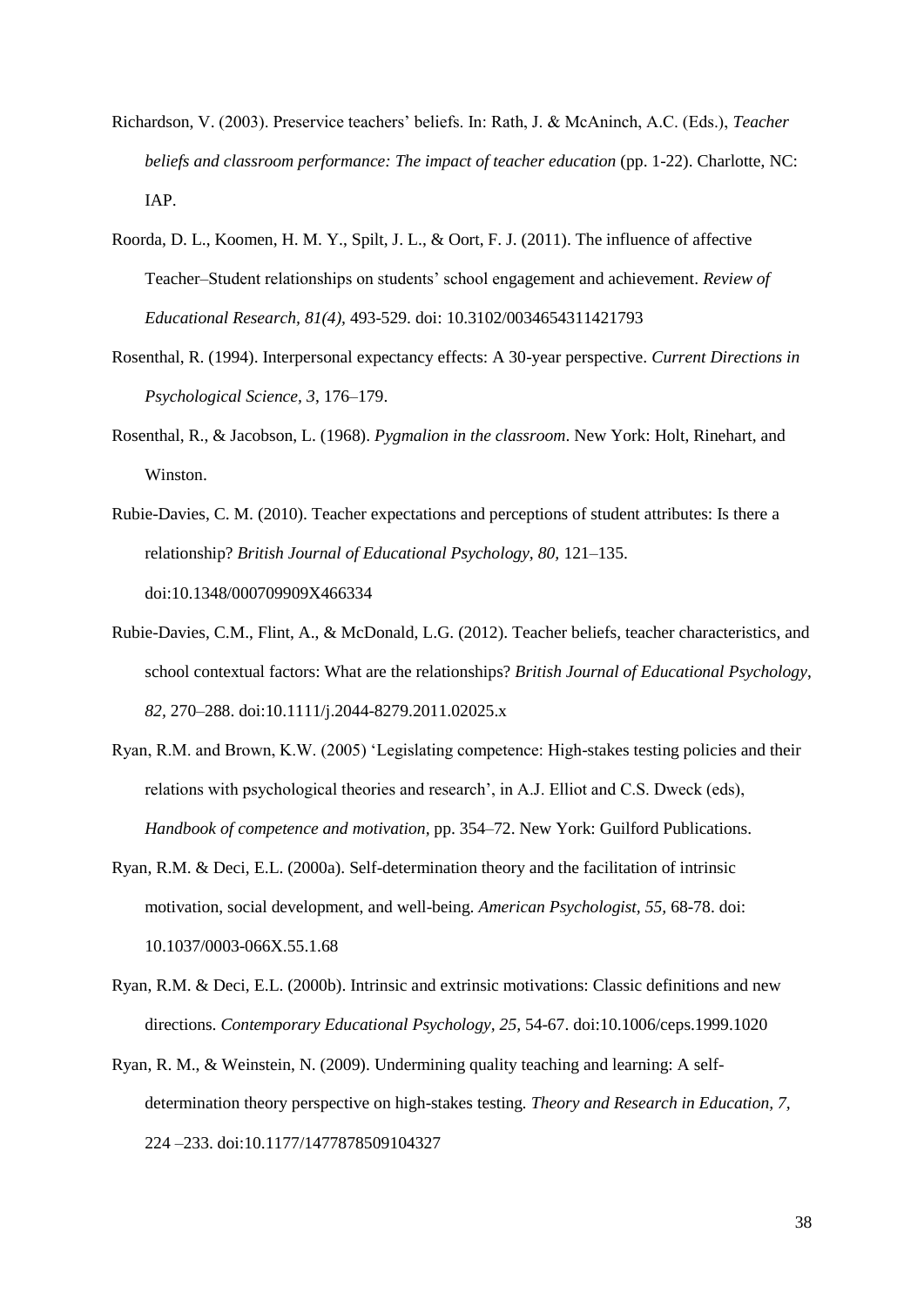- Sheldon, K. M., Elliot, A. J., Kim, Y., & Kasser, T. (2001). What is satisfying about satisfying events? Testing 10 candidate psychological needs. *Journal of Personality and Social Psychology, 80,* 325–339. doi: 10.1037/0022-3514.80.2.325
- Sierens, E., Vansteenkiste, M., Goossens, L., Soenens, B., & Dochy, F. (2009). The interactive effect of perceived teacher autonomy–support and structure in the prediction of self-regulated learning. *British Journal of Educational Psychology, 79,* 57–68. doi: 10.1348/000709908X304398
- Solomon, D., Battistich, V., & Hom, A. (1996). Teacher beliefs and practices in schools serving communities that differ in socioeconomic level. *The Journal of Experimental Educational, 64,*  327-347.
- Stroet, K., Opdenakker, M. C., & Minnaert, A. (2012). Effects of need supportive teaching on early adolescents' motivation and engagement: A review of the literature. *Educational Research Review.* doi: 10.1016/j.edurev.2012.11.003
- Tenenbaum, H. R. & Ruck, M. D. (2007). Are teachers' expectations different for racial minority than for European American students? A meta-analysis. *Journal of Educational Psychology, 99(2),*  253-273. doi: 10.1037/0022-0663.99.2.253
- Turner, J., Christensen, L., & Meyer, D. (2009). Teachers' beliefs about student learning and motivation. In L. J. Saha & A. G. Dworkin (Eds.), *International Handbook of Research on Teachers and Teaching* (pp. 361-371): Springer Science + Business media LLC
- Turner, J. C. (2010). Unfinished business: Putting motivation theory to the "classroom test". In T. Urdan & S. A. Karabenick (Eds.), *The decade ahead: Applications and contexts of motivation and achievement* (Vol. 16B, pp. 109-138). Bingley, UK: Emerald Group Publishing.
- Vallerand, R. J. (1997). Toward a hierarchical model of intrinsic and extrinsic motivation. In M. P. Zanna (Ed.), *Advances in experimental social psychology* (Vol. 27, pp. 271–360). New York: Academic Press.
- Vansteenkiste, M., Lens, W., & Deci, E.L. (2006). Intrinsic versus extrinsic goal contents in selfdetermination theory: Another look at the quality of academic motivation. *Educational Psychologist, 41(1),* 19–31. doi: 10.1207/s15326985ep4101\_4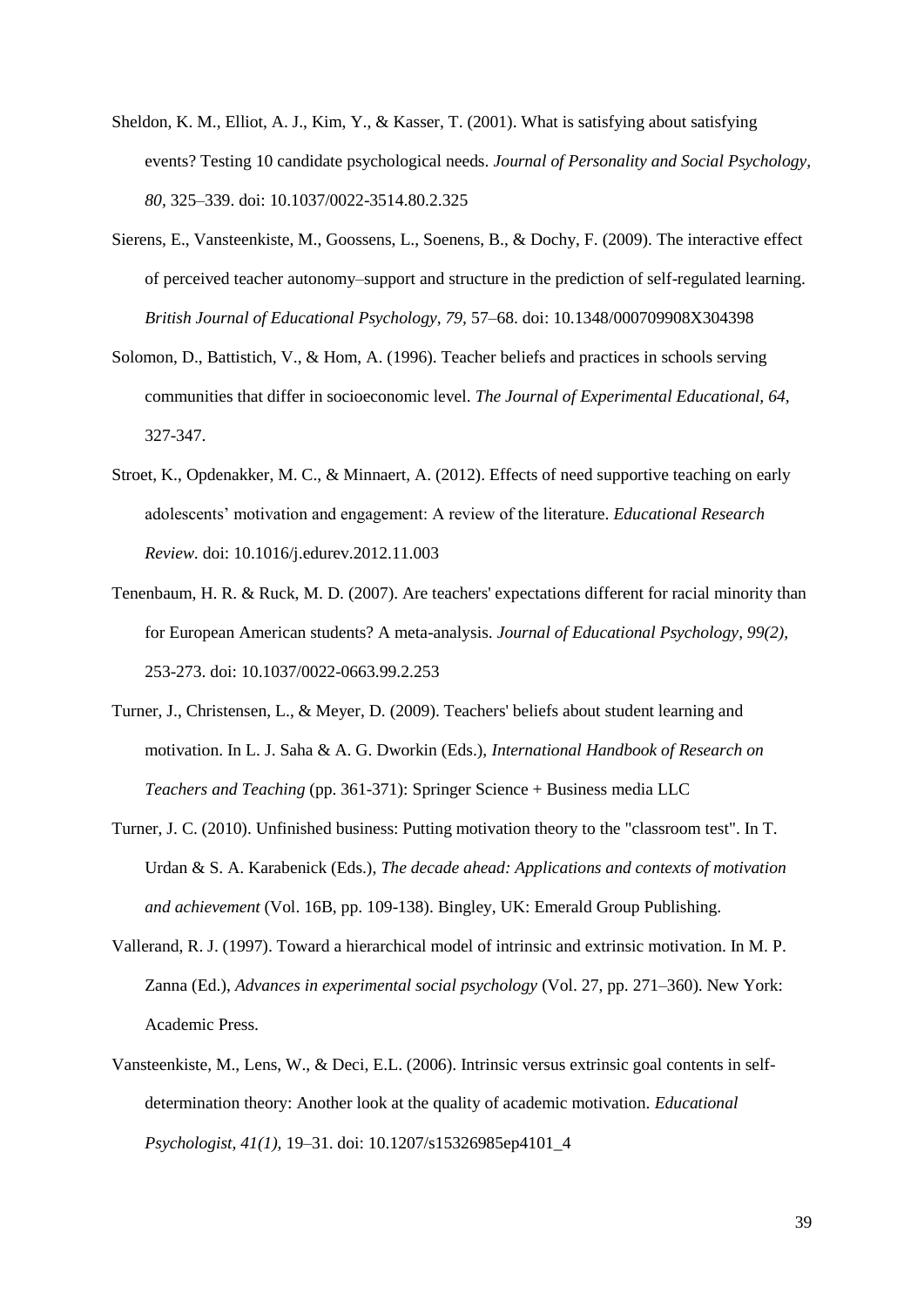- Vansteenkiste, M., Simons, J., Lens, W., Sheldon, K. M., & Deci, E. L. (2004). Motivating learning, performance, and persistence: The synergistic role of intrinsic goals and autonomy-support. *Journal of Personality and Social Psychology, 87*, 246–260. doi: 10.1037/0022-3514.87.2.246
- Wubbels, T. & Brekelmans, M. (2005). Two decades of research on teacher-student relationships in the class. *International Journal of Educational Research, 43,* 6–24. doi:

10.1016/j.ijer.2006.03.003.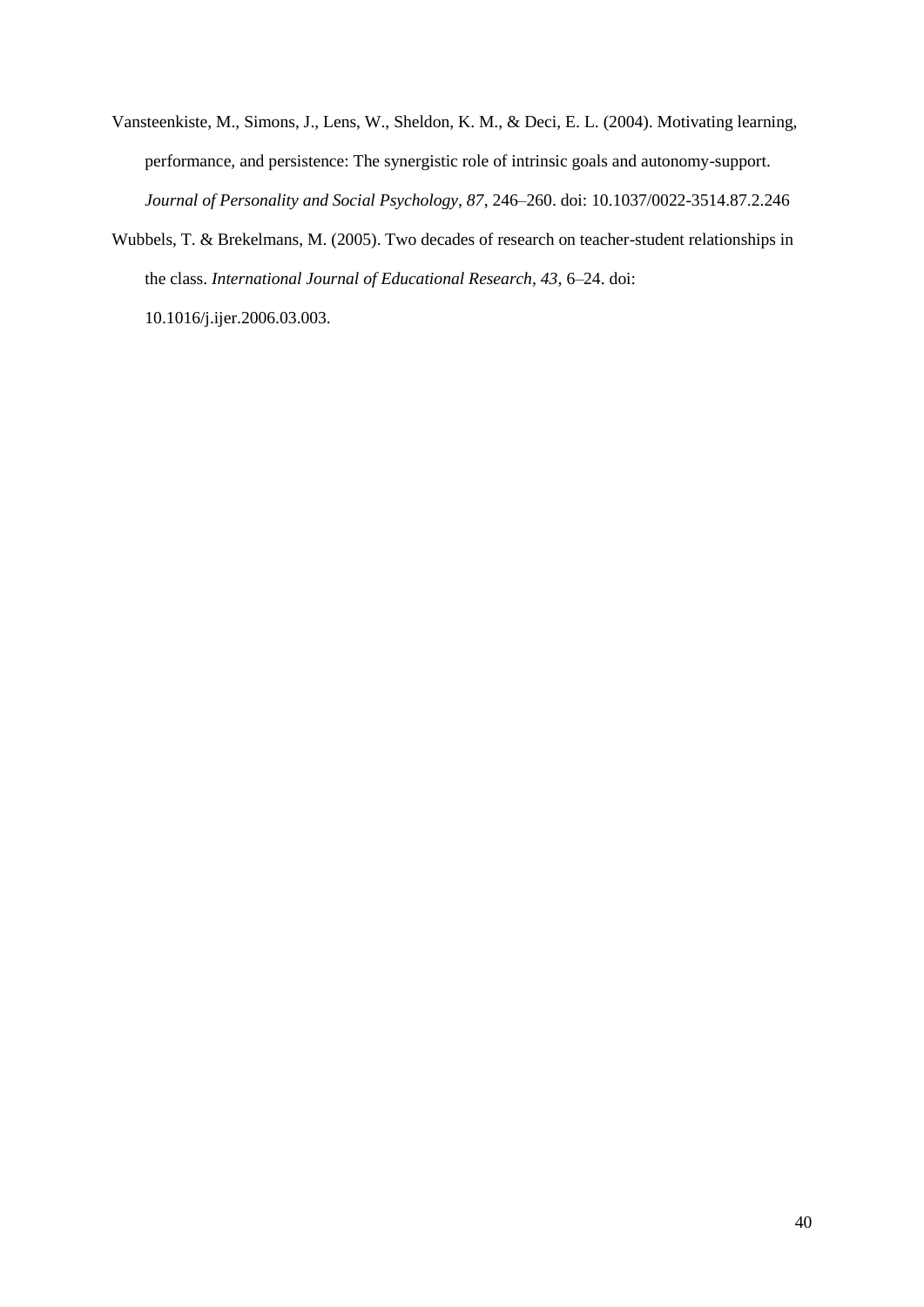

Figure 1. *Percentage of controlling and autonomy-supportive practices per teacher*.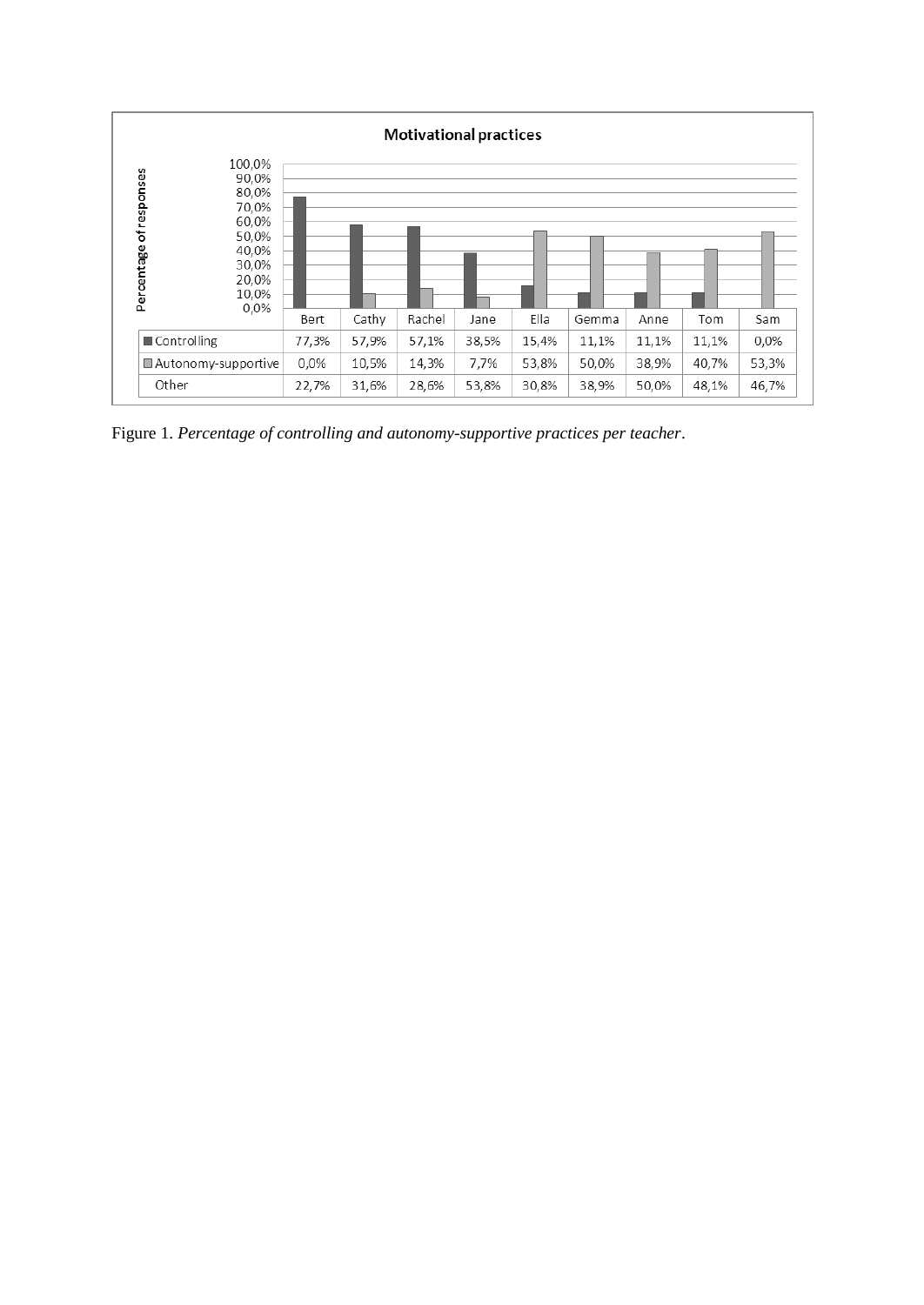

Figure 2. *Percentage of controlling and autonomy-supportive beliefs per teacher*.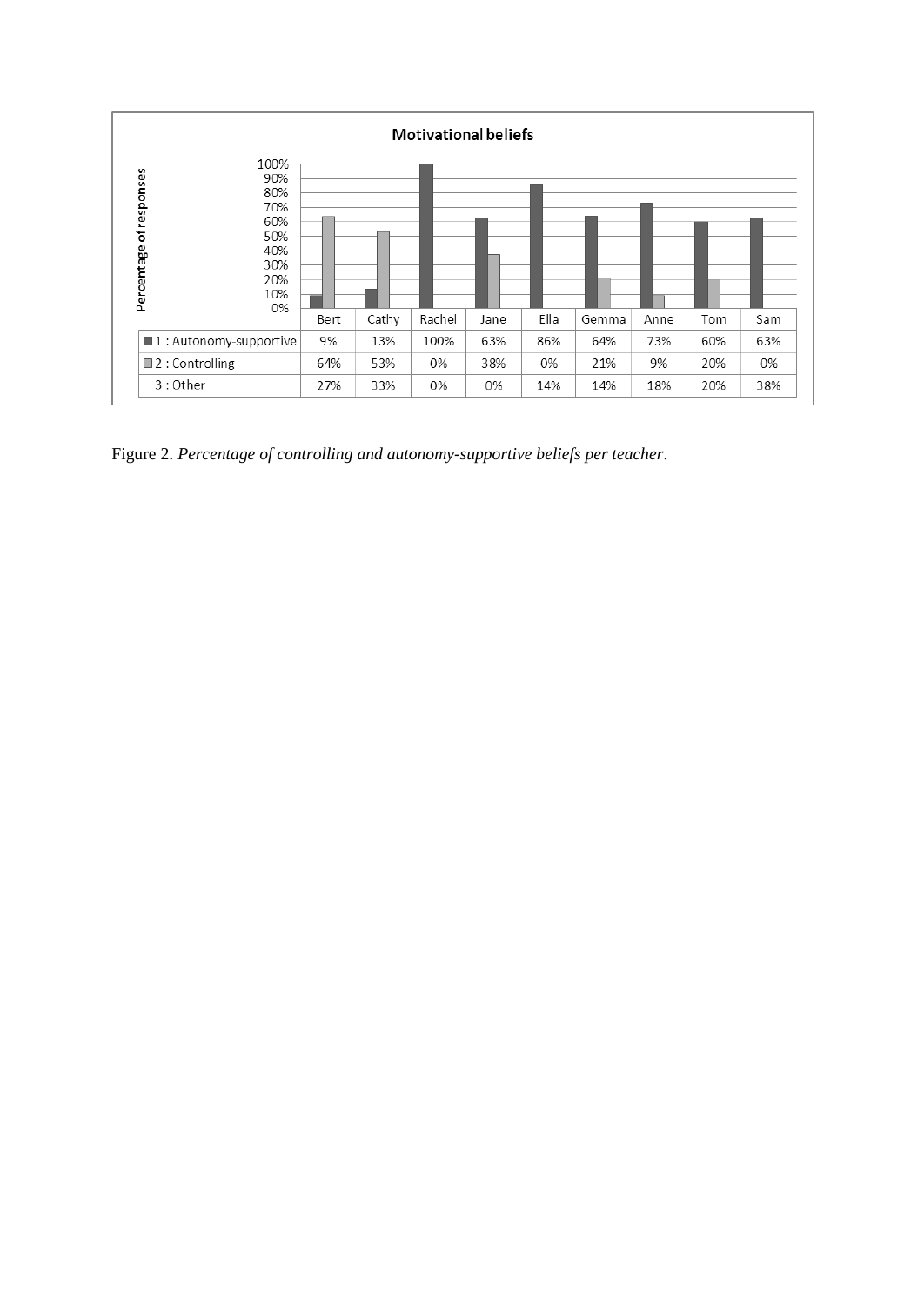## Figure 3.

*Teachers' perceptions of student population by cluster.*

|                                                    | Cluster               |                                  |
|----------------------------------------------------|-----------------------|----------------------------------|
|                                                    | Controlling practices | Autonomy-supportive<br>practices |
| Negative perceptions of student ability,           | <b>Bert</b>           |                                  |
| background characteristics, behaviour,             | Cathy                 |                                  |
| and/or motivation                                  | Rachel                | <b>Gemma</b>                     |
| Average perceptions of student                     | Jane                  | Tom                              |
| population or focus on within-group<br>differences |                       | Anne                             |
| Positive of student ability, background            |                       | Ella                             |
| characteristics, behaviour, and/or<br>motivation   |                       | Sam                              |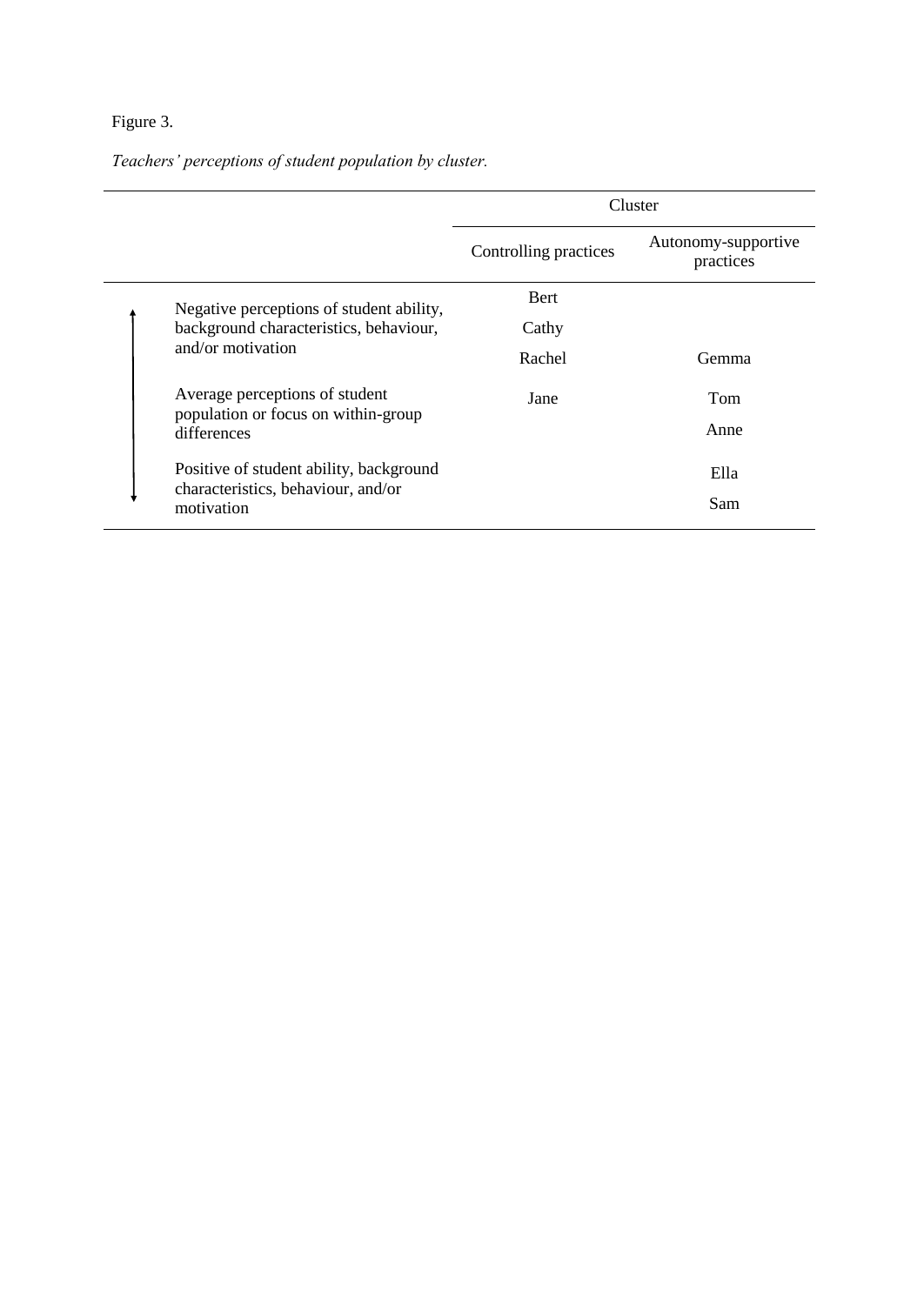

*Figure 4.* Conceptual model showing underlying reasons for autonomy-supportive and controlling motivational practices.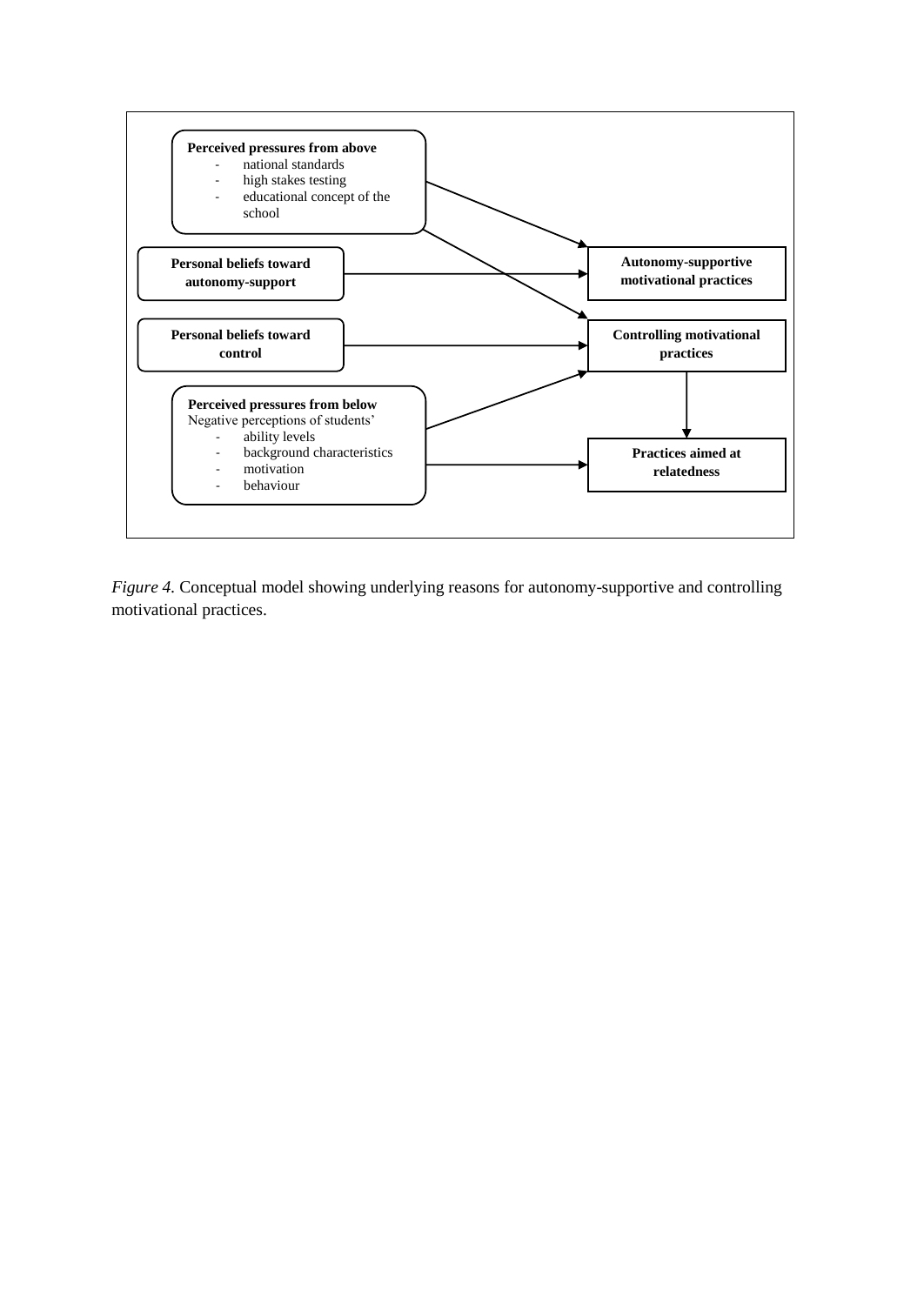| Table 1. |  |                                             |  |
|----------|--|---------------------------------------------|--|
|          |  | Teacher, class, and school characteristics. |  |

| Teacher                   | Background characteristics of school                                                                                                                                                                                                                                                                                                     | Number of<br>students in the<br>class         | Self-reported<br>level of<br>innovativeness<br>$(scale 1-5)$ |
|---------------------------|------------------------------------------------------------------------------------------------------------------------------------------------------------------------------------------------------------------------------------------------------------------------------------------------------------------------------------------|-----------------------------------------------|--------------------------------------------------------------|
| Cathy<br>(female,<br>31)  | Public school in a large town; the school population consists of<br>only ethnic minority students, almost all with low SES. The<br>inspectorate judged the school as "very weak" during multiple<br>inspections, and forced the school to close. The school year in<br>which the interviews were held, was the last year before closure. | $10 (+ around 8)$<br>grade 5<br>students)     | 2.9                                                          |
| Bert<br>(male, 50)        | Christian school. The school was originally a Jenaplan school<br>but decided to change to more traditional teaching methods. The<br>school is in a neighbourhood that is known to be a bit<br>disadvantaged. Mostly medium SES students. There are about<br>10% ethnic minority students.                                                | 24                                            | 3.0                                                          |
| Rachel<br>(female,<br>35) | Public school in a small town. The population consists of mostly<br>low SES students and around 40% ethnic minority students. The<br>inspectorate judged the school as "weak" during the last<br>inspection.                                                                                                                             | 14                                            | 3.1                                                          |
| Tom<br>(male, 29)         | Protestant school in a small to middle sized town. SES of the<br>students is mostly medium or high, few ethnic minority students.                                                                                                                                                                                                        | 20                                            | 3.9                                                          |
| Sam<br>(male, 38)         | Public school in the centre of a middle sized town. SES of the<br>students is mostly medium to high, few ethnic minority students.                                                                                                                                                                                                       | 28                                            | 4.1                                                          |
| Gemma<br>(female<br>55)   | Public school in a small town, it is in a trajectory to become a<br>"BAS" school ("building an adaptive school"). The school has<br>mostly low and medium SES students. There are no ethnic<br>minority students.                                                                                                                        | 24                                            | 4.2                                                          |
| Anne<br>(female,<br>25)   | Catholic school in a larger town. The school is in progress of<br>becoming a Dalton school. Population consists of students of<br>low, medium and high SES. There are a few ethnic minority<br>students attending this school.                                                                                                           | $17$ (+ around<br>$10$ grade $5$<br>students) | 4.3                                                          |
| Ella<br>(female,<br>57)   | Protestant school in a middle sized town. Jenaplan school.<br>Mostly high SES students, some average SES students.                                                                                                                                                                                                                       | 24                                            | 4.4                                                          |
| Jane<br>(female<br>36)    | Catholic school in a small town. The school consists of students<br>of low, medium and high SES and very few ethnic minority<br>students.                                                                                                                                                                                                | 31                                            | 4.6                                                          |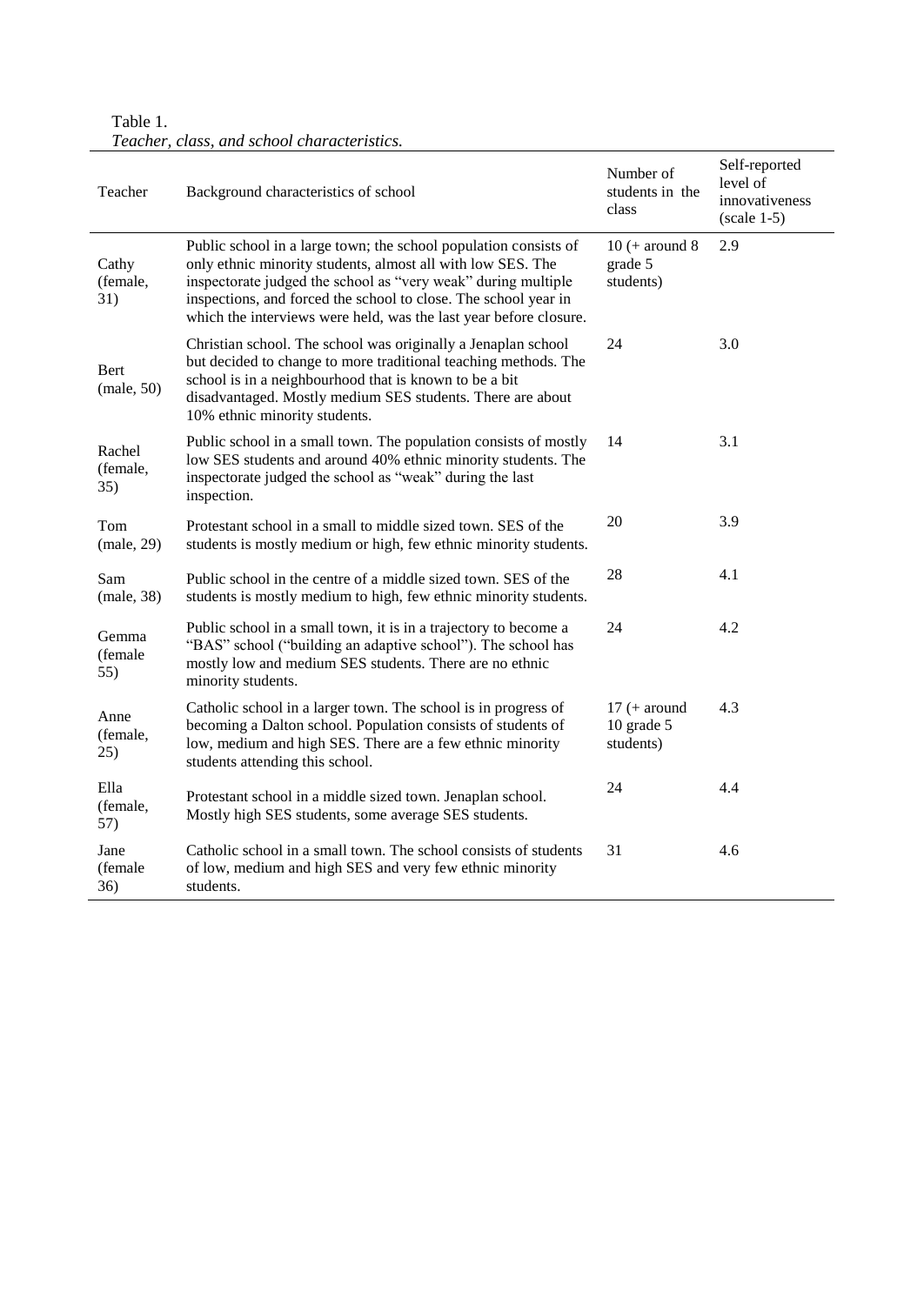Table 2.

*Final coding scheme.* 

| Target concepts                          | Subcategories                                                                                                                                                                                                                                                                                                                                               |
|------------------------------------------|-------------------------------------------------------------------------------------------------------------------------------------------------------------------------------------------------------------------------------------------------------------------------------------------------------------------------------------------------------------|
| Self-reported motivational<br>practices  | Autonomy-supportive motivational practices<br>Controlling motivational practices<br>Other                                                                                                                                                                                                                                                                   |
| Personal beliefs or preferences          | Beliefs towards autonomy-supportive motivational practices<br>Beliefs towards controlling motivational practices<br>Other                                                                                                                                                                                                                                   |
| Pressures from above                     | Pressure from national performance standard/inspectorate<br>Pressure from high stakes testing<br>Pressure from school administration<br>Pressure from teaching methods used at the school<br>Pressure from parents<br>Other pressures (logistics, time management)                                                                                          |
| Perceptions of the student<br>population | Statements related to at-risk characteristics (low ability,<br>disadvantaged/ethnic-minority backgrounds, difficult behaviour,<br>low motivation)<br>Neutral/average comments about students<br>Statements related to high ability, motivation, good behaviour or<br>high social background<br>Differential perceptions (focus on within-group differences) |
| Pressures from below                     | Pressures referring to whole-class characteristics<br>Pressures referring to individual students                                                                                                                                                                                                                                                            |